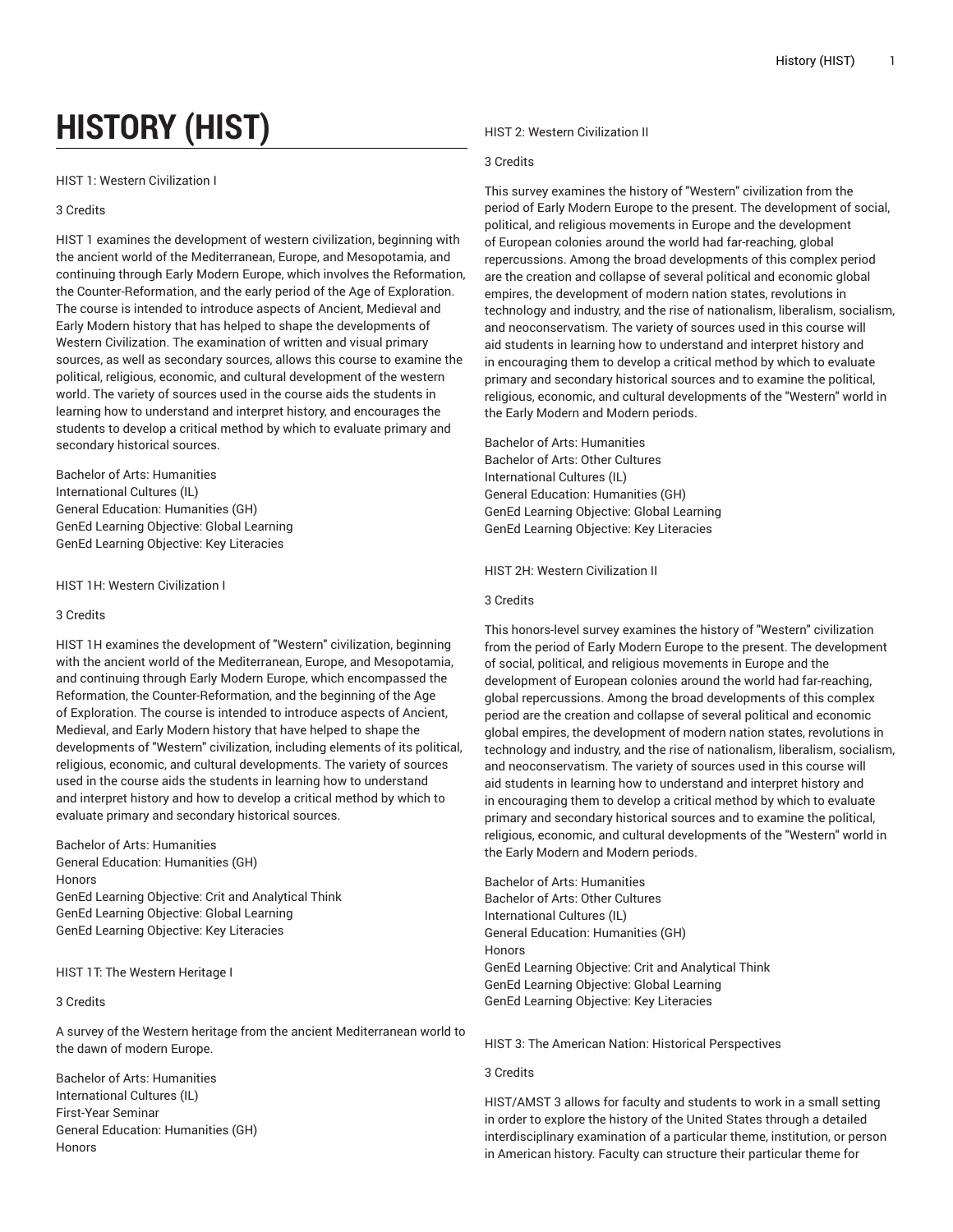this course, allowing for the incorporation of a wide range of materials, out of class field trips, examination of popular culture, primary source documents, and/or seminar-style discussions. For example, in recent years this course has been structured around the themes of "Utopianism in America" and "The Life, Times, and Legacies of Abraham Lincoln". Indepth examinations of such themes in American history offer students the opportunity to work closely with faculty in their area of interest, and to gain an understanding of American historiography and the historical profession.

Cross-listed with: AMST 3 Bachelor of Arts: Humanities United States Cultures (US) General Education: Humanities (GH) GenEd Learning Objective: Integrative Thinking GenEd Learning Objective: Key Literacies

HIST 5: Ancient Mediterranean Civilizations

## 3 Credits

Survey of the history and cultures of ancient Mediterranean civilizations in Mesopotamia, Egypt, Syro-Levant, Anatolia, Greece, and Rome. CAMS (HIST) 5 Ancient Mediterranean Civilizations (3) (GH;IL) This course provides an introduction to the history and cultural traditions of the ancient civilizations of the Mediterranean. From the origins of cities and the invention of writing, it surveys the intellectual, artistic, and political traditions that laid the foundations for the later civilizations of Europe and western Asia. Students will acquire a basic historical framework for the ancient Mediterranean from the third millennium BCE through the end of antiquity in the first millennium CE. Within this framework cross-cultural relationships of time and ideas will be established among religious texts, epic literatures, and political and legal traditions. In the part of the world where the division between Asia and the East and Europe and the West was born, the course will examine the development of regional and ethnic identities along with the historical development of concepts of the universal nature of humanity. This course is designed to serve as the foundation course for all majors in the department of Classics and Ancient Mediterranean Studies (CAMS).

Cross-listed with: CAMS 5 International Cultures (IL) General Education: Humanities (GH) GenEd Learning Objective: Crit and Analytical Think GenEd Learning Objective: Global Learning GenEd Learning Objective: Integrative Thinking GenEd Learning Objective: Key Literacies

HIST 5Z: Ancient Mediterranean Civilizations

## 3 Credits

Survey of the history and cultures of ancient Mediterranean civilizations in Mesopotamia, Egypt, Syro-Levant, Anatolia, Greece, and Rome. CAMS 5Z Ancient Mediterranean Civilizations (3) (GH;IL), linked to ARTH 111Z. This course provides an introduction to the history and cultural traditions of the ancient civilizations of the Mediterranean. From the origins of cities and the invention of writing, it surveys the intellectual, artistic, and political traditions that laid the foundations for the later civilizations of Europe and western Asia. Students will acquire a basic historical framework for the ancient Mediterranean from the third millennium BCE through the end of antiquity in the first millennium CE.

Within this framework cross-cultural relationships of time and ideas will be established among religious texts, epic literatures, political and legal traditions, and their representations in art and architecture. In the part of the world where the division between Asia and the East and Europe and the West was born, the course will examine the development of regional and ethnic identities along with the historical development of concepts of the universal nature of humanity. This course is designed to serve as the foundation course for all majors in the department of Classics and Ancient Mediterranean Studies (CAMS) and to provide a cultural and historical framework for interpreting the visual productions in art and architecture of these ancient cultures as they are examined in more detail in the linked ARTH 111Z course.

Bachelor of Arts: Humanities International Cultures (IL) General Education: Humanities (GH) General Education - Integrative: Linked GenEd Learning Objective: Crit and Analytical Think GenEd Learning Objective: Global Learning GenEd Learning Objective: Integrative Thinking GenEd Learning Objective: Key Literacies

HIST 6N: History and Weather: How Weather Played an Instrumental Role in Great World Events

## 3 Credits

In HIST 6N / METEO 6N, we'll survey how weather and history are integrated throughout time. Moving from past to present, the course will use case studies to navigate historical moments where weather shaped the outcome. Each case study will have a historical, cultural, and meteorological analysis of the event so students gain a deeper understanding of the national or international event and the integration of science and history. Weather has shaped the outcome of major world events. For example, a weather forecast led to the delay of the Allied invasion of Normandy (DDay), record cold weather in Florida led to the Challenger Space Shuttle explosion, General George Washington used fog to conceal the withdrawal of his troops at the Battle of Long Island, and the list goes on. The case studies range from the Revolutionary War through present day, and this period of history has been selected because there are firsthand accounts of the weather and/or recorded weather data for each event. The meteorological study examines the event's atmospheric conditions. How or why did they occur? How did they affect the event? Therefore, students will learn basic meteorology and climatology. They will also analyze weather maps and scientific data. The historical study provides context for the event. What lead to the event? What happened during the event? What are the event's lasting impacts? To better understand the decisions that leaders faced, students will be asked to assess risk and make decisions based on the same weather data or information leaders at the time had. Students will also explain the context, cause, and effects of major historical moments in everyday language to an audience of their peers through discussions and/or projects. The cultural study examines each event from a psychological and sociological point of view. What were the mindsets of the people and cultures involved in the event? How does the event connect to or parallel things in today's society? How would a present day culture react? This study will give students a better understanding of cultural differences in the world and how those cultural differences can alter the course of history. Time in the course is equally split between United States and international topics, and there will be frequent discussion of current events.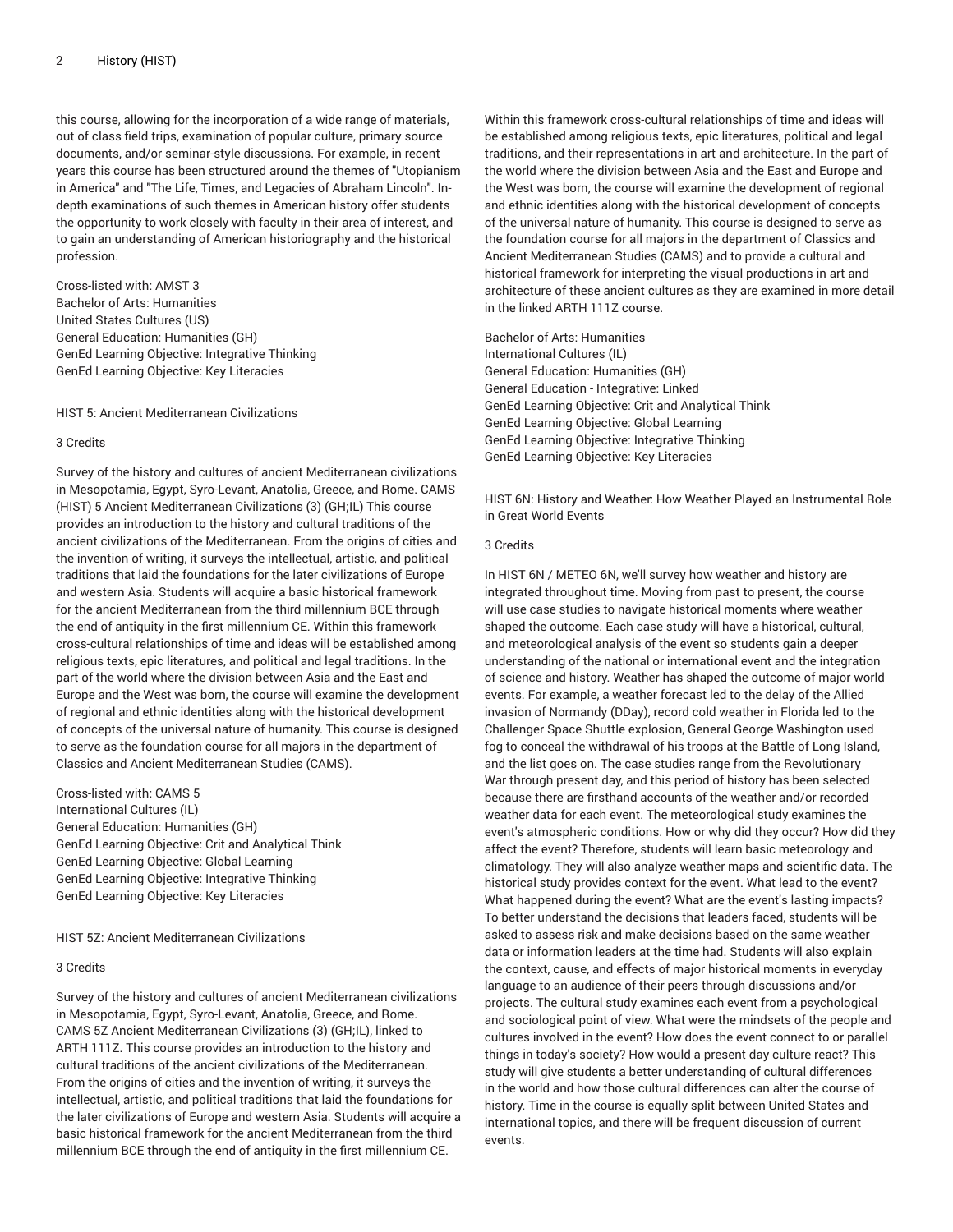Cross-listed with: METEO 6N International Cultures (IL) United States Cultures (US) General Education: Humanities (GH) General Education: Natural Sciences (GN) General Education - Integrative: Interdomain GenEd Learning Objective: Creative Thinking GenEd Learning Objective: Crit and Analytical Think GenEd Learning Objective: Global Learning GenEd Learning Objective: Integrative Thinking

#### HIST 10: World History to 1500

#### 3 Credits

World Civilizations to 1500 is an introductory survey of the world's major civilizations from the rise of the earliest human communities to the age of global expansion in the sixteenth century. The emphasis will be on the distinctive histories and cultural values that shaped major regions and cross-cultural contacts between those regions. Students will learn how ancient to early modern societies adapted their environments, organized their political economies, expressed themselves in art and philosophy. The course provides a historical overview of global changes over time.

Bachelor of Arts: Humanities Bachelor of Arts: Other Cultures International Cultures (IL) General Education: Humanities (GH) GenEd Learning Objective: Global Learning GenEd Learning Objective: Key Literacies

HIST 11: World History since 1500

## 3 Credits

World Civilizations since 1500 is an introductory survey of the world's major civilizations from the age of global expansion in the sixteenth century. The emphasis will be on the distinctive and interconnected histories and cultural values that shaped major regions and crosscultural contacts between those regions in the early modern and modern eras. Students will learn how early modern societies adapted their environments, organized their political economies, shared technology and ideas as well as being drawn into conflict with one another. The course provides a historical overview of global changes over time.

Bachelor of Arts: Humanities Bachelor of Arts: Other Cultures International Cultures (IL) General Education: Humanities (GH) GenEd Learning Objective: Global Learning GenEd Learning Objective: Key Literacies

#### HIST 12: History of Pennsylvania

#### 3 Credits

The course offers a chronological and topical survey, emphasizing immigration of diverse ethnic groups and religious, political, economic, and social developments, including industrialization and urbanization. This survey of the history of the Commonwealth of Pennsylvania satisfies the Gen Ed GH requirement. Course content features important events and themes in the history of Pennsylvania, including colonial development, the importance of Philadelphia in the Revolutionary and

Civil War Eras, immigration and urbanization, and labor unrest, as well as the continuing relevance of history to Pennsylvania today

Bachelor of Arts: Humanities United States Cultures (US) General Education: Humanities (GH) GenEd Learning Objective: Integrative Thinking GenEd Learning Objective: Key Literacies

## HIST 20: American Civilization to 1877

# 3 Credits

An historical survey of the political, social, and economic development of America from colonial settlement through the Civil War and Reconstruction. This course meets the Bachelor of Arts degree requirements. HIST 20 provides a historical overview of change over time in North America before 1877 with a focus on the diverse experiences of different groups of Americans. Students will receive an overview of the most important historical developments in America History from the colonial period through Reconstruction, including the history of American slavery, the evolution of American political systems, gender roles, and regional differences, changes in immigration, economic development, and the American Civil War and Reconstruction. While "knowing the facts" is obviously important to historical understanding, this course helps students develop critical thinking skills. These skills include: close and thoughtful reading and analysis of primary and secondary sources; looking for a broader coherence or "order" to the material; independent analysis and effective articulation (both in writing and in class discussion) of well-reasoned, well-crafted conclusions and interpretations and arguments (conclusions/interpretations / arguments which are supported by specific factual evidence derived from a variety of sources). The three specific course objectives underscore its scholarly dimensions: (1) Students will gain a knowledge and understanding of the diverse histories of the peoples of the United States prior to 1877; (2) Students will gain an understanding and knowledge of the domestic, transnational and global political and economic processes that have shaped the lives, labor, institutions and cultures of the United States before 1877; (3) Students will learn how to "think historically" by placing documents written in the past in their historical contexts, and to consider the relationship of the past to the present. By the end of the course students will: Demonstrate an understanding of the chronology of American history prior to 1877. Demonstrate an understanding of the diverse experiences of different groups of Americans prior to 1877. Demonstrate an understanding of the economic, social, and political structures that emerged before 1877 and continue to shape the modern United States.

Bachelor of Arts: Humanities United States Cultures (US) General Education: Humanities (GH) GenEd Learning Objective: Integrative Thinking GenEd Learning Objective: Key Literacies

# HIST 20Y: American Civ to 1877Y

# 3 Credits

This course offers a writing-intensive historical survey of the political, social, and economic development of America from colonial period through the Civil War and Reconstruction, including the history of American slavery, the evolution of American political systems, gender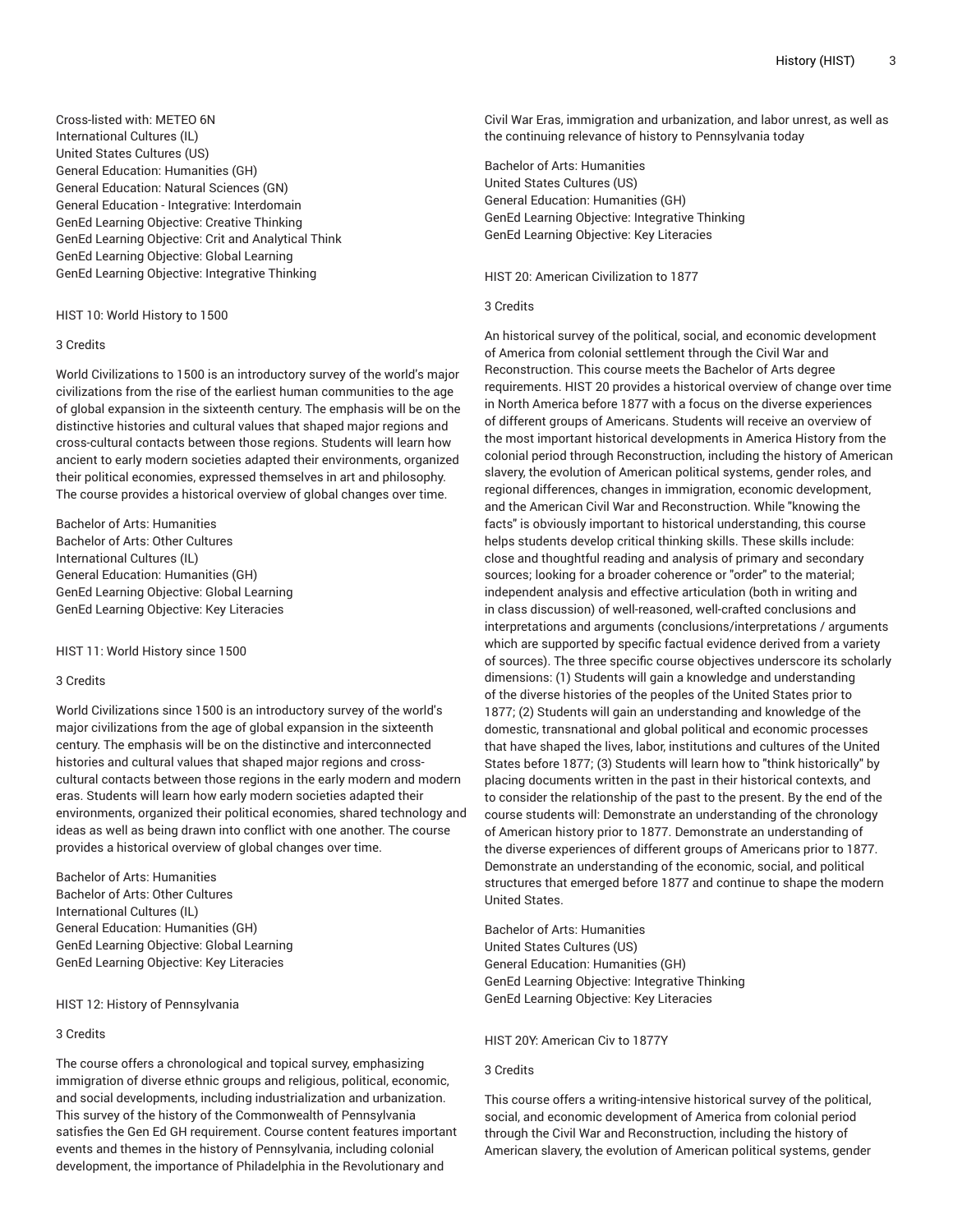roles, and regional differences, changes in immigration, economic development, and the American Civil War and Reconstruction. HIST 20Y provides a historical overview of change over time in North America before 1877 with a focus on the diverse experiences of different groups of Americans. Students learn how to "think historically", interpreting facts drawn from primary and secondary sources with the goal of understanding how historical events in America unfolded as they did. Students will learn how to recognize the relevance of the past to the present, and how to write to learn in ways that help them think about new material and learn to write in a historical genre.

Bachelor of Arts: Humanities United States Cultures (US) General Education: Humanities (GH) GenEd Learning Objective: Integrative Thinking GenEd Learning Objective: Key Literacies Writing Across the Curriculum

HIST 21: American Civilization Since 1877

## 3 Credits

An historical survey of the American experience from the emergence of urban-industrial society in the late nineteenth century to the present. This course meets the Bachelor of Arts degree requirements. HIST 21 seeks to introduce students to salient events, developments, and themes of United State history since 1877, including westward expansion and the decline of the Native American, the industrial revolution, urbanization, immigration, Gilded Age culture and politics, the labor movement, imperialism, Progressivism, segregation and African-American response, the women's movement, World War I, the Great Depression and New Deal, World War II, post-war prosperity, the Cold War, the Civil Rights movement, the Vietnam War, the disillusionment of the 'Seventies', the Reagan revolution, and America in the post-Cold War era. The social and ideological diversity of the American experience is a prominent theme of HIST 21. Students learn how to "think historically", developing their capacity to identify and analyze key themes and issues from the past, critically assess primary sources, and sharpen their skills in marshaling data and concepts, and expressing them cogently in discussions and in writing.

Bachelor of Arts: Humanities United States Cultures (US) General Education: Humanities (GH) GenEd Learning Objective: Integrative Thinking GenEd Learning Objective: Key Literacies

HIST 21Y: American Civilization Since 1877

## 3 Credits

This course is a historical survey of the American experience from the emergence of urban-industrial society in the late nineteenth century to the present. This course seeks to introduce students to salient events, developments, and themes of United States history since 1877. Chief topics of the course include westward expansion and the decline of the Native American, the industrial revolution, urbanization, immigration, Gilded Age culture and politics, the labor movement, imperialism, Progressivism, segregation and African-American response, the women's movement, World War I, the Great Depression and New Deal, World War II, post-war prosperity, the Cold War, the Civil Rights movement, the Vietnam War, the disillusionment of the 'Seventies', the Reagan revolution, and

America in the post-Cold War era. The social and ideological diversity of the American experience is a prominent theme of History 21Y.

Bachelor of Arts: Humanities United States Cultures (US) General Education: Humanities (GH) GenEd Learning Objective: Integrative Thinking GenEd Learning Objective: Key Literacies Writing Across the Curriculum

#### HIST 66: Survey of British History

#### 3 Credits

This course is a survey of British history, which chronicles the origins and development of Great Britain from its Romano-Celtic past to the present. The course focuses on the long history of Britain, emphasizing its various and ever-changing political, cultural, economic, intellectual developments. The course is designed to instruct students on how to identify recurring trends and notable anomalies in how Britain developed and to recognize Britain's unique impact on broad international developments and on individual nations in both the past and present world.

Bachelor of Arts: Humanities Bachelor of Arts: Other Cultures International Cultures (IL) General Education: Humanities (GH) GenEd Learning Objective: Global Learning GenEd Learning Objective: Key Literacies

#### HIST 83: First-Year Seminar in History

#### 3 Credits

HIST 83, students are expected to master the subject material of this seminar, as well as to acquire basic skills useful to the study of the humanities and Liberal Arts. The topics chosen for these seminars will acquaint students with a major figure, theme, or development in a significant historical area. Through readings, discussions, lectures, and research projects, students will learn to read historical documents and secondary sources, discuss them, formulate effective arguments, and write essays and papers. Historical analysis of this type will provide students with techniques for appreciating and judging arguments and presentations in many fields of learning.

Bachelor of Arts: Humanities United States Cultures (US) First-Year Seminar General Education: Humanities (GH) GenEd Learning Objective: Integrative Thinking GenEd Learning Objective: Key Literacies

## HIST 100: Ancient Greece

## 3 Credits

The Greek world from the earliest Aegean cultures to the death of Alexander the Great and the beginnings of Hellenistic civilization. CAMS 100 / HIST 100 Ancient Greece (3) (GH;IL)(BA) This course meets the Bachelor of Arts degree requirements. The course presents a survey of ancient Greek history and culture beginning with the Bronze Age palace-states of Crete and Mycenae, examines the emergence of Greek city-states, notably Athens and Sparta, traces their transformation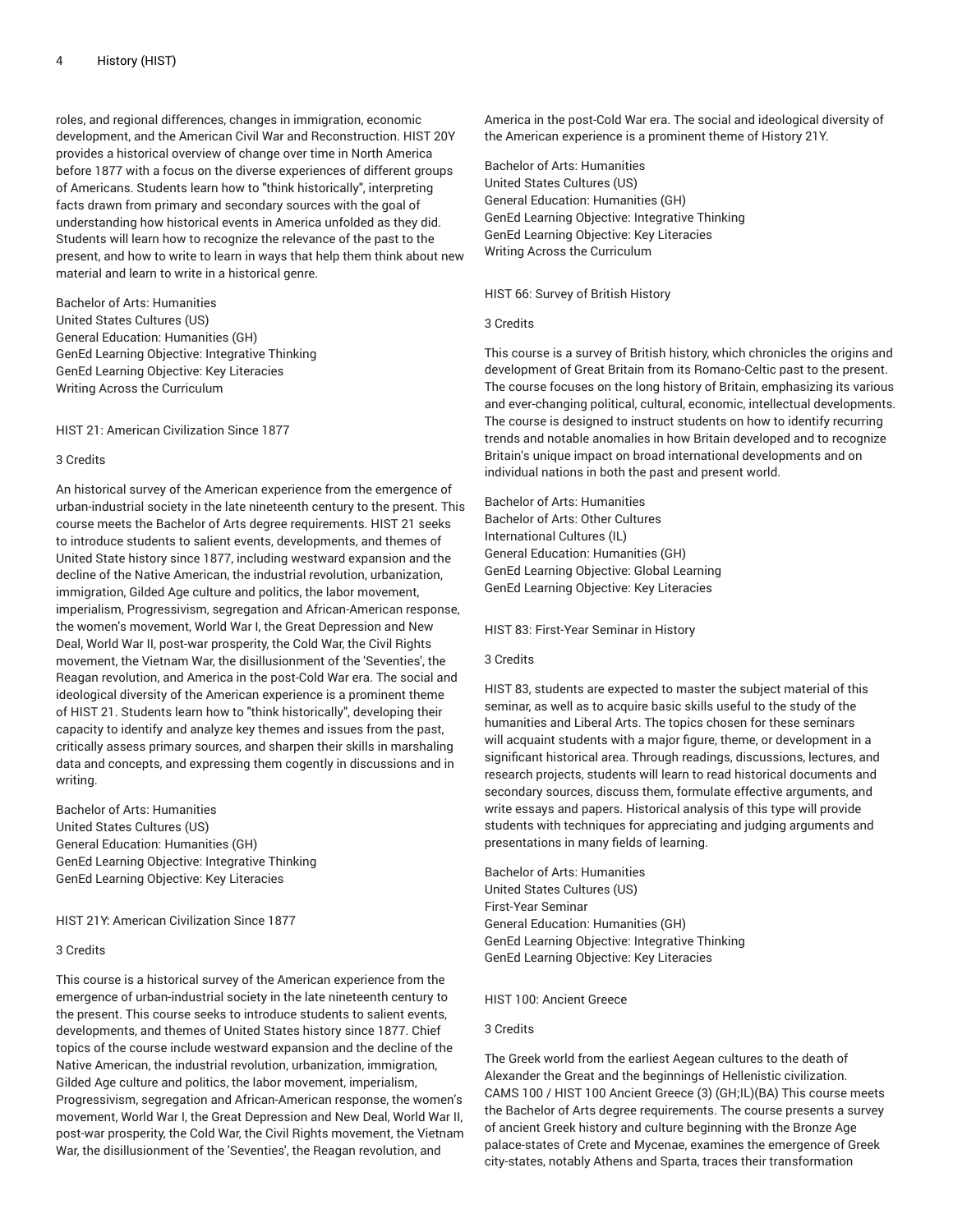through conflicts among themselves and with the Persian empire, and describes their eventual eclipse by the kingdom of Macedon. Since this course treats the beginnings of historical writing among the Greeks, students learn to evaluate diverse historical texts and their relationship to legend, myth, and poetry. The nature of historical thought itself is emphasized throughout the course. Also emphasized is the debate between the egalitarian Justice of democracy, the sober wisdom of oligarchy, and the overwhelming power of monarchy, as experienced by the Greeks down to the end of the fourth century B.C.E.

Cross-listed with: CAMS 100 Bachelor of Arts: Humanities International Cultures (IL) General Education: Humanities (GH) GenEd Learning Objective: Effective Communication GenEd Learning Objective: Crit and Analytical Think GenEd Learning Objective: Global Learning GenEd Learning Objective: Key Literacies

HIST 101: The Roman Republic and Empire

## 3 Credits

History of the Roman Republic and Empire from the origins of Rome to the disintegration of the Empire. CAMS 101 / HIST 101 The Roman Republic and Empire (3) (GH;IL)(BA) This course meets the Bachelor of Arts degree requirements and fulfills 3 credits of the General Education-Humanities (GH) requirement. The course provides an introduction to the ancient Roman empire: how that empire came into being, how it evolved, how it came to govern much of the Mediterranean and European world, and how that empire declined. The course demonstrates the social and legal structures employed by a past society to govern an ethnically and religiously diverse population. The course also introduces students to the sources of our knowledge of the past, and illustrates how these sources are to be critically evaluated. This course complements other courses on the ancient Mediterranean world (such as HIST 100 / CAMS 100) and is a prerequisite to more advanced (400-level) courses in ancient Mediterranean history.

Cross-listed with: CAMS 101 Bachelor of Arts: Humanities International Cultures (IL) General Education: Humanities (GH) GenEd Learning Objective: Effective Communication GenEd Learning Objective: Crit and Analytical Think GenEd Learning Objective: Key Literacies

#### HIST 102: Canaan and Israel in Antiquity

## 3 Credits

This course is an overview of the ancient history and cultures of Canaan (the Mediterranean Levant of Syria-Palestine) and the emergence of Israel. It involves a critical view of biblical texts (especially the Hebrew Bible, aka Old Testament) in light of other ancient texts, archaeology, and historical methods, in order to explain the nature and the evolution of society, religion, and thought in the prebiblical and biblical era. We will be especially interested in the period from the end of the Late Bronze Age (c. 1200 BCE) to the Persian period (539-332 BCE), and will examine ongoing debates about the Bible and history, as well as the development of Israelite religion from polytheism toward monotheism and a distinctive worldview.

Cross-listed with: CAMS 102, JST 102, RLST 102 Bachelor of Arts: Humanities International Cultures (IL) General Education: Humanities (GH) GenEd Learning Objective: Effective Communication GenEd Learning Objective: Crit and Analytical Think GenEd Learning Objective: Integrative Thinking GenEd Learning Objective: Key Literacies

#### HIST 103: The History of Madness, Mental Illness, and Psychiatry

#### 3 Credits

More than perhaps any other set of human afflictions, the phenomena that have gone under the names of "madness," "insanity," "lunacy," and "mental illness" have historically provoked a wide variety of often contradictory reactions. Those who have been in the throes of "madness" have described experiences ranging from an ecstatic sense of holiness to being beset by undeniable impulses to feelings of unending despair. Observers have sought explanations for the behavior of "touched" and "crazy" individuals by invoking such things as sin, destiny, heredity, moral degeneracy, upbringing, trauma, fatigue, and body chemistry. Those afflicted have been admired, pitied, mocked, hidden from public view, canonized, imprisoned, restrained, operated on, sterilized, hospitalized, killed, counseled, analyzed, and medicated. Why? This course will examine the ideas that have shaped European and American perceptions of madness, insanity, and mental illness. This course will be an introduction to the modern history of "madness" in the Western world. In particular, we will examine the ideas that have shaped European and American perceptions of madness, insanity, and mental illness; the changing experiences of those afflicted; the development of those professions designed to look after those deemed mad, insane, and mentally ill; and the social and cultural assumptions behind treatments, policies, and public opinions.

Bachelor of Arts: Humanities International Cultures (IL) General Education: Humanities (GH) GenEd Learning Objective: Global Learning GenEd Learning Objective: Key Literacies

#### HIST 104: Ancient Egypt

## 3 Credits

This course will track the history of Egypt, the first nation state in the world, covering a time span of over 3,000 years. The investigation of the history will focus primarily on the major players (i.e. the pharaohs themselves) and the political events that shaped their reigns. Its history involves not only the Nile Valley, but also that of the entire northeast African continent and lands of Western Asia. The magnificent ruins and artifacts that have survived offer the student a visual examination of the ancients and will provide illustration to a great extent of the specific time periods and dramatic incidents. The student will also be confronted at every turn by textual sources (in translation) and the archaeological evidence. The latter will be addressed at length with introduction to archaeological expeditions. This will serve to teach the student the contribution of archaeological method and interpretation in the knowledge and understanding of the history of the Near East.

Cross-listed with: CAMS 104 Bachelor of Arts: Humanities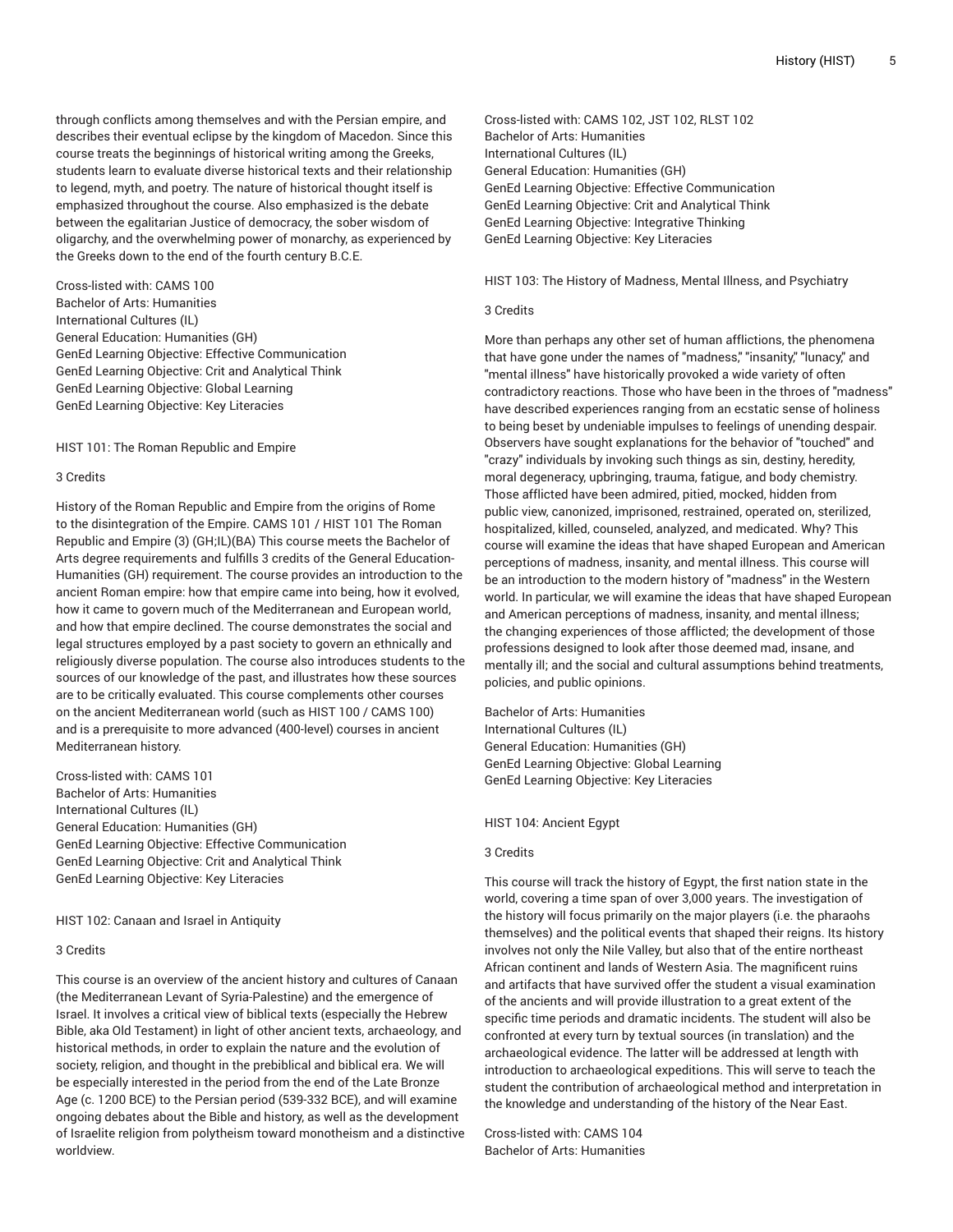Bachelor of Arts: Other Cultures International Cultures (IL) General Education: Humanities (GH) GenEd Learning Objective: Crit and Analytical Think GenEd Learning Objective: Global Learning GenEd Learning Objective: Integrative Thinking GenEd Learning Objective: Key Literacies

# HIST 105: The Byzantine Empire

## 3 Credits

This course examines the development and history of the Byzantine Empire from the decline of the Roman Empire to the fall of Constantinople to the Ottomans in 1453. As the Roman Empire disintegrated, the West slowly developed into smaller kingdoms, while the East survived in a unified empire centered on Constantinople. Modern scholars call this eastern empire, and its culture, Byzantine. This course examines the process by which the Latin imperial culture of Rome was transformed into a profoundly Greek culture, which for centuries represented the model against which other civilizations  $\lambda$  the various kingdoms of the Latin West, the Islamic caliphates of Damascus and Baghdad, and the Slavic chieftaincies of eastern Europe ¿ measured themselves

Bachelor of Arts: Humanities Bachelor of Arts: Other Cultures International Cultures (IL) General Education: Humanities (GH) GenEd Learning Objective: Global Learning GenEd Learning Objective: Integrative Thinking GenEd Learning Objective: Key Literacies

HIST 105H: The Byzantine Empire

# 3 Credits

Development of Byzantine civilization from the decline of the Roman Empire to the fall of Constantinople.

Honors

HIST 106: Early Modern Empires of Islam: The Ottomans, Safavids, and Mughals

## 3 Credits

This course examines the history of the Ottoman, Safavid, and Mughal empires, from their origins to the Safavid Collapse, a historical time period covering approximately 1300 to 1722. Each week, the class will focus on a major turning point or theme using a combination of regional case studies and primary sources. In the process, students will be exposed to ongoing historiographical debates about a variety of events and trends in Ottoman, Safavid, and Mughal history. Topics covered include war, diplomacy, urbanism, architecture, science, religion, technology, and art. This course focuses on and examines how the Ottoman, Safavid, and Mughal states evolved in a changing global context.

Bachelor of Arts: Humanities Bachelor of Arts: Other Cultures International Cultures (IL) General Education: Humanities (GH) GenEd Learning Objective: Global Learning GenEd Learning Objective: Key Literacies

HIST 107: Medieval Europe

## 3 Credits

HIST 107 / MEDVL 107 examines the history of Europe from c. 300-c. 1400 CE. The many themes of this course include: the development of political, judicial and diplomatic institutions; the role of religion, especially that of Christianity in all its forms - orthodox, heretical, and popular - as a significant element of medieval society; the development of royal houses; and changes in economic and social life of medieval Europe. Within these primary themes, the course addresses many subjects, including the development of both secular and ecclesiastical authority, various efforts to control or wield violence, and the importance of a number of agricultural and economic changes that transformed Europe.

Cross-listed with: MEDVL 107 Bachelor of Arts: Humanities International Cultures (IL) General Education: Humanities (GH) GenEd Learning Objective: Global Learning GenEd Learning Objective: Integrative Thinking GenEd Learning Objective: Key Literacies

HIST 108: Crusades: Holy War in the Middle Ages

#### 3 Credits

The course examines the social and political history of the "Crusades", one form of holy war in medieval Europe, the Levant, and North Africa, focusing primarily on the period from the 11th through the 14th centuries, but also offering background to, as well the history of later repercussions of, the "Crusades". This warfare of the Central and Late Middle Ages, later called "Crusades", were fought in many geographical regions, including the Levant, the Baltic, the Iberian peninsula, southern France, and North Africa. The course addresses various elements of this kind of medieval warfare, and examines how such "crusading" evolved with complex political, religious, and economic origins.

Bachelor of Arts: Humanities Bachelor of Arts: Other Cultures International Cultures (IL) General Education: Humanities (GH) GenEd Learning Objective: Global Learning GenEd Learning Objective: Integrative Thinking GenEd Learning Objective: Key Literacies

HIST 109: Introduction to U.S. Environmental History

## 3 Credits

This course explores the major themes of U.S. Environmental History, examining changes in the American landscape, the development of ideas about nature in the United States, and the history of U.S. environmental activism. Throughout the course, we will be exploring definitions of nature, environment, and environmental history as we investigate the interactions between Americans and their physical worlds. HIST 109 provides an introduction to environmental history as a field of scholarship that examines changing relationships between human beings and the natural world. Environmental history centers on the examination of various questions about such relationships, including exploring how natural forces shape history, how humankind affects nature, and how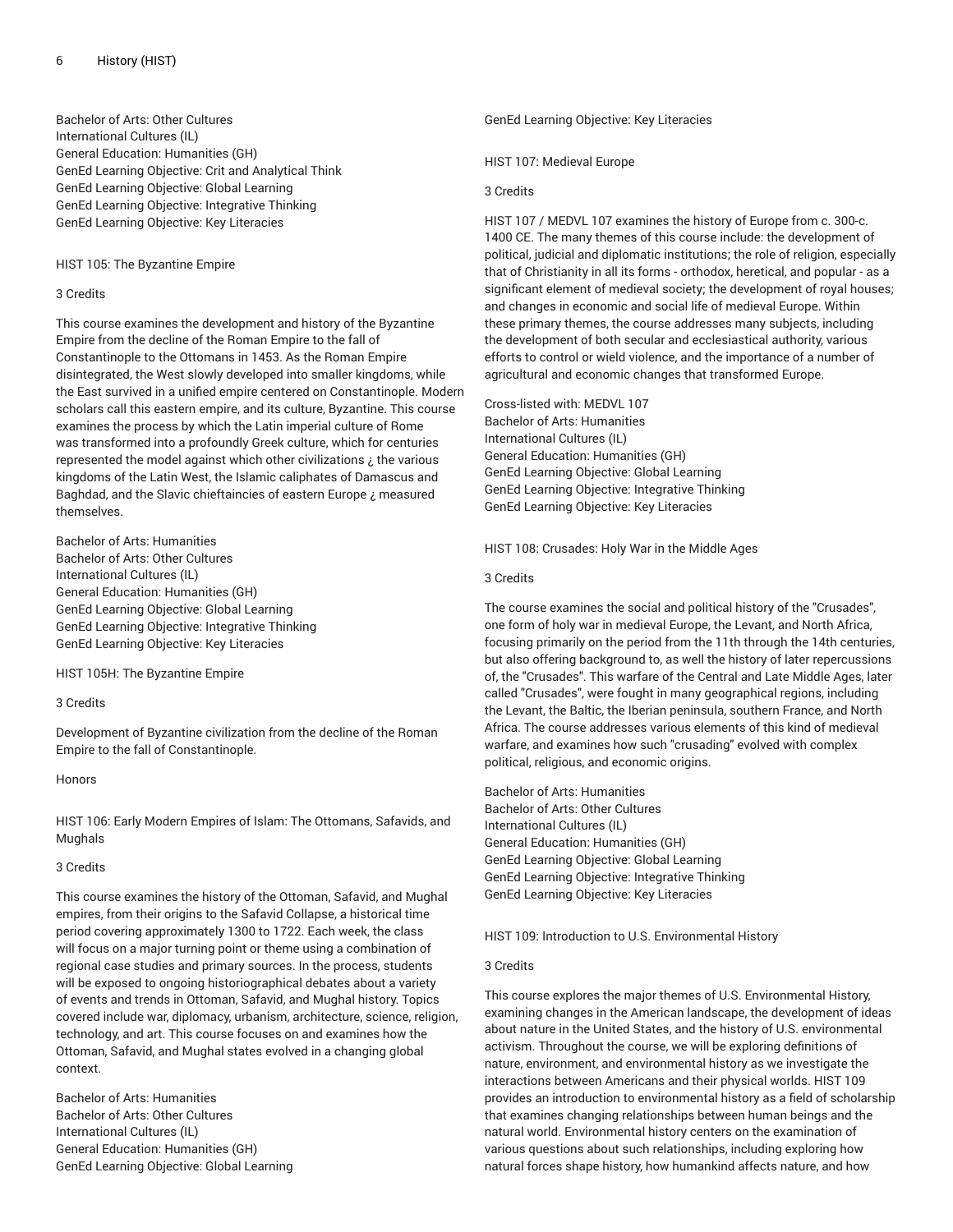those ecological changes then reciprocally influence human life. Major themes of the course include: (1) recognizing that American history has a natural context; (2) that relationships between nature and culture change over time; and (3) that knowledge about nature is socially constructed and historically contingent.

Bachelor of Arts: Humanities United States Cultures (US) General Education: Humanities (GH) GenEd Learning Objective: Integrative Thinking GenEd Learning Objective: Key Literacies

HIST 110: Introduction to Global Environmental History

## 3 Credits

This course provides a broad introduction to the history of human relationships with nature throughout the world. The human relationship with the natural environment the world of plants, animals, and microbes, of air, water, and land is an important historical subject. History 110 provides a broad, thematic description and analysis of major global trends and shifts, with an emphasis on contemporary issues and problem solving. The most important goal of the course is to provide students with the historical context necessary to construct a thoughtful appreciation of the environmental dilemmas of our time. Ecology has contributed a great deal to historical understanding in terms of specific examples or case studies; however, it has also begun to reconstruct the overall structure of the history that we teach. History 110 seeks to leverage this new paradigm by encouraging students to break down the barriers that often divide the humanities and the sciences. This course utilizes environmental science to demonstrate and explain specific human tendencies. Finally, this course is structured to help students better situate the history of the United States in a more global centered view of both the past and contemporary environmental concerns. Particularly in relation to contemporary environmental issues, History 110 will make clear that many environmental problems are local in neither their construction nor impact. The course will focus on several critical points, including: How has the non-human world shaped the course of human history? What were the environmental impacts of historic changes in the ways humans produced and consumed resources? What ideas shaped the ways different groups of people defined and used specific resources? What role have science and technology played in changing popular attitudes about the human place in the world?

Bachelor of Arts: Humanities International Cultures (IL) General Education: Humanities (GH) GenEd Learning Objective: Global Learning GenEd Learning Objective: Key Literacies

HIST 111: Introduction to U.S. Food History

## 3 Credits

This course is a historical analysis of agriculture and food production in the United States. It includes examination of the history of food production and consumption patterns, the food industry, food marketing, and the politics and regulation of the American food system. This course explores the food system as a nexus that brings together history, technology, and culture in ways that have significant impacts on human livelihoods and wellbeing. A core theme of the course will be consideration of questions about food ethics and the challenge

of improving the sustainability of food systems including the need to maintain or increase improvements in productivity while also addressing social effects and reducing environmental impacts of food production.

Bachelor of Arts: Humanities United States Cultures (US) General Education: Humanities (GH) GenEd Learning Objective: Integrative Thinking GenEd Learning Objective: Key Literacies

HIST 112: Introduction to Public History

#### 3 Credits

Introduction to Public History lays a broad foundation for historybased careers in museums, historic site management, foundations, and government services. Practicing as a historian outside of a classroom opens worlds of very diverse professional opportunities. This course is designed to introduce students to that wide world and equip them to experiment with it. It teaches theories of public history practice, along with basic approaches and perspectives on audience development, collection management, interpretation, and organizational management and finance that all public historians need to know to succeed. The course will consider the past and future of the field. Students should encounter public history practice; there are various ways to make that happen, including meeting practicing public historians through field trips and/or in class, preparing a grant application, and presenting a modest Public History project in class. Public history offers opportunities to students in communication, media, management, finance/accounting, and education, as well as history. This course is the first stage of a public history emphasis or minor (when available) but also stands alone as an introduction to a growing and promising field of work for students drawn to history but seeking professional opportunities beyond graduate work and teaching.

**Concurrent:** HIST 20 or HIST 21 or HIST 1 or HIST 2 United States Cultures (US)

HIST 113: Baseball in Comparative History

#### 3 Credits

This course offers a comparative survey of baseball history from its origins in the nineteenth century to the present. The course uses the broad cultural and geographic diffusion of baseball over time to examine the diverse and changing social, economic, and political meanings of this activity in different cultural settings, emphasizing the ways in which a common activity may acquire unique meanings in different cultures. Although North America, Cuba, and Japan demand attention as the most striking examples of baseball's pervasive impact, the course will also consider baseball as a global phenomenon, for example, exploring the minimal impact or failure of baseball promotions in many European and African societies.

Bachelor of Arts: Humanities Bachelor of Arts: Other Cultures International Cultures (IL) United States Cultures (US) General Education: Humanities (GH) GenEd Learning Objective: Global Learning GenEd Learning Objective: Integrative Thinking GenEd Learning Objective: Key Literacies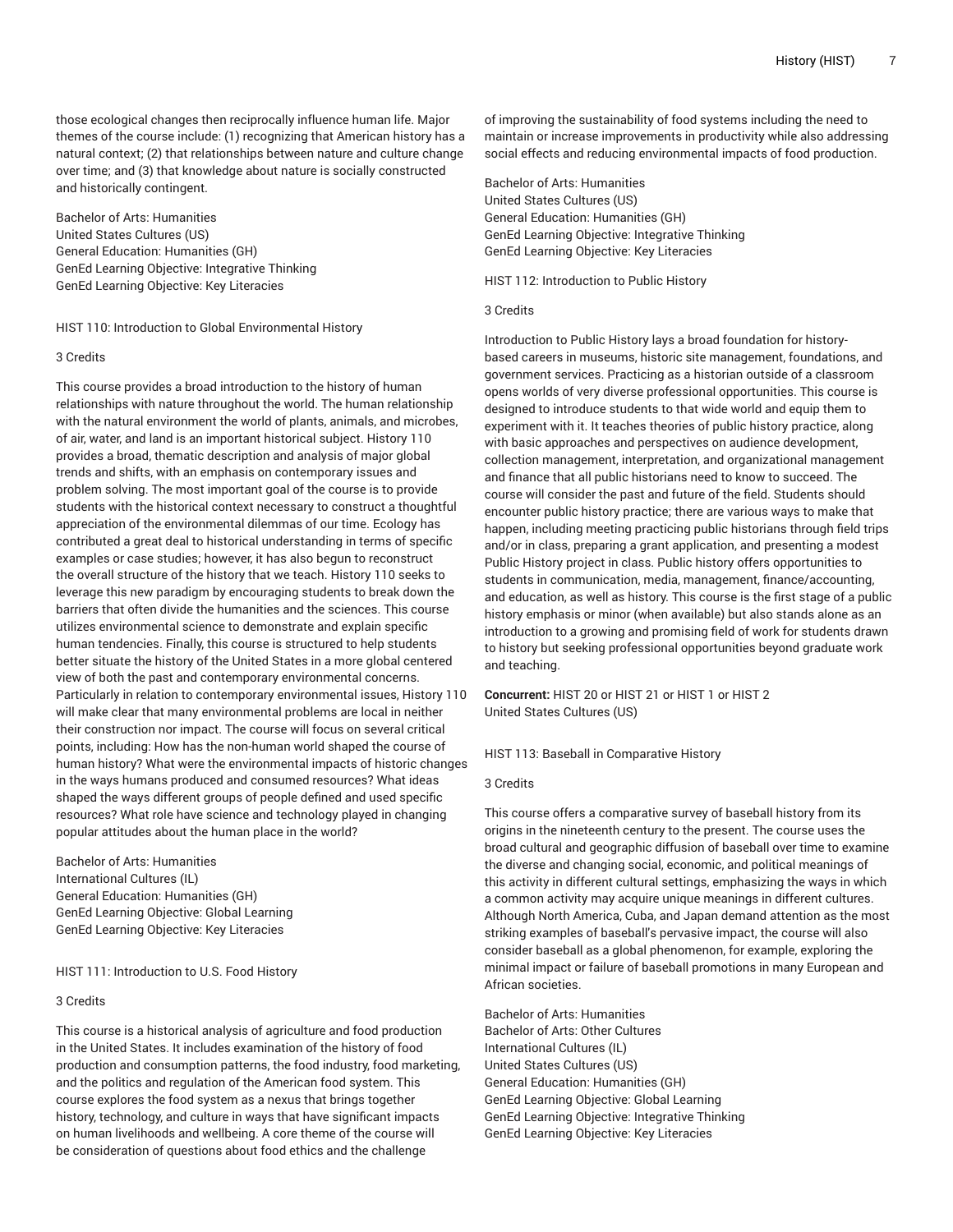HIST 114N: Historical Perspectives on HealthCare Innovations

#### 3 Credits

This course will explore how historical context influenced major innovators in health care. It will pursue the general education objectives of 1) integrative thinking, and 2) social responsibility and ethical reasoning. GH learning criteria will include: 1) knowledge of major cultural current issues and developments through time, 2) competence in critical thinking about topics in the humanities, and 3) familiarity with groups, individuals, ideas, or events that have influenced the experiences and values of different communities. GS learning criteria will include the abilities to: 1) describe the ways in which many different factors may interact to influence behaviors and/or institutions, 2) explain how social science researchers work to better understand and address world problems, and 3) recognize social, cultural, political and/or ethical implications of work in the social and behavioral sciences.

United States Cultures (US)

General Education: Humanities (GH) General Education: Social and Behavioral Scien (GS) General Education - Integrative: Interdomain GenEd Learning Objective: Integrative Thinking GenEd Learning Objective: Soc Resp and Ethic Reason

#### HIST 115: The American Jewish Experience

#### 3 Credits

Chronological and topical survey of the story of Jewish life in America. We will trace the social, religious, cultural, and political developments in the Jewish community from the Colonial Period to the present. Topics to be covered include immigration, acculturation, ethnicity, gender, politics, and communal and religious innovation. While "knowing the facts" is obviously important to historical understanding, this course helps students develop critical thinking skills. These skills include: close and thoughtful reading and analysis of primary and secondary sources; looking for a broader coherence or "order" to the material; independent analysis and effective articulation (both in writing and in class discussion) of well-reasoned, well-crafted conclusions and interpretations and arguments (conclusions/interpretations/arguments which are supported by specific factual evidence derived from a variety of sources). The three specific course objectives underscore its scholarly dimensions: (1) Students will gain a knowledge and understanding of the relationship between the experiences of members of the American Jewish community and United States history as a whole. (2) Students will gain an understanding and knowledge of the political, economic, and social processes that shaped the American Jewish experience. (3) Students will learn how to "think historically" by placing documents written in the past in their historical contexts, and to consider the relationship of the past to the present. By the end of the course students will: Demonstrate an understanding of the chronology of American Jewish history. Demonstrate an understanding of the diverse experiences of different groups of Americans. Demonstrate an understanding of the social, political, and ideological structures that shaped the American Jewish experience and continue to shape the modern United States.

Cross-listed with: JST 115, RLST 115 Bachelor of Arts: Humanities United States Cultures (US) General Education: Humanities (GH) GenEd Learning Objective: Integrative Thinking GenEd Learning Objective: Key Literacies

HIST 116H: Family and Sex Roles in Modern History

#### 3 Credits

Historical perspectives on the western family since 1500: gender roles, marriage, sexuality, child rearing, and old age; emphasis on United States.

## Cross-Listed

Bachelor of Arts: Social and Behavioral Sciences General Education: Social and Behavioral Scien (GS) Honors

HIST 116N: Family and Gender Roles in Modern History

## 3 Credits

This course explores the transformation of modern families in the "Western" world, beginning with the basic context and elements of families as early as sixteenth-century Europe and Colonial America. The course has a primary focus on marriage, parents and children, and gender in the context of the history of family, family life, and gender roles in the United States. The course focuses on the social history of families, encompassing the ever-changing elements of sociological, political, and gender history within American families.

Cross-listed with: WMNST 116N Bachelor of Arts: Social and Behavioral Sciences International Cultures (IL) United States Cultures (US) General Education: Humanities (GH) General Education: Social and Behavioral Scien (GS) General Education - Integrative: Interdomain GenEd Learning Objective: Integrative Thinking GenEd Learning Objective: Key Literacies

HIST 117: Women in United States History

## 3 Credits

HIST 117 / WMNST 117 provides students with an overview of the most important historical developments in the history of women in the United States, including women's actual experiences as members of a class, a race, and an ethnic community, the progress women have made as individuals, workers, and citizens as well as the opposition they have faced. While ¿knowing the facts¿ is obviously important to historical understanding, this course helps students develop critical thinking skills. These skills include: close and thoughtful reading and analysis of primary and secondary sources; looking for a broader coherence or ¿order¿ to the material; independent analysis and effective articulation (both in writing and in class discussion) of well-reasoned, well-crafted conclusions and interpretations and arguments (conclusions/interpretations/arguments which are supported by specific factual evidence derived from a variety of sources). The three specific course objectives underscore its scholarly dimensions: (1) Students will gain a knowledge and understanding of the diverse experiences of different groups of American women. (2) Students will gain an understanding and knowledge of the political, economic, and social processes that shaped the history of women in the United States. (3) Students will learn how to ¿think historically¿ by placing documents written in the past in their historical contexts, and to consider the relationship of the past to the present. By the end of the course students will: Demonstrate an understanding of the chronology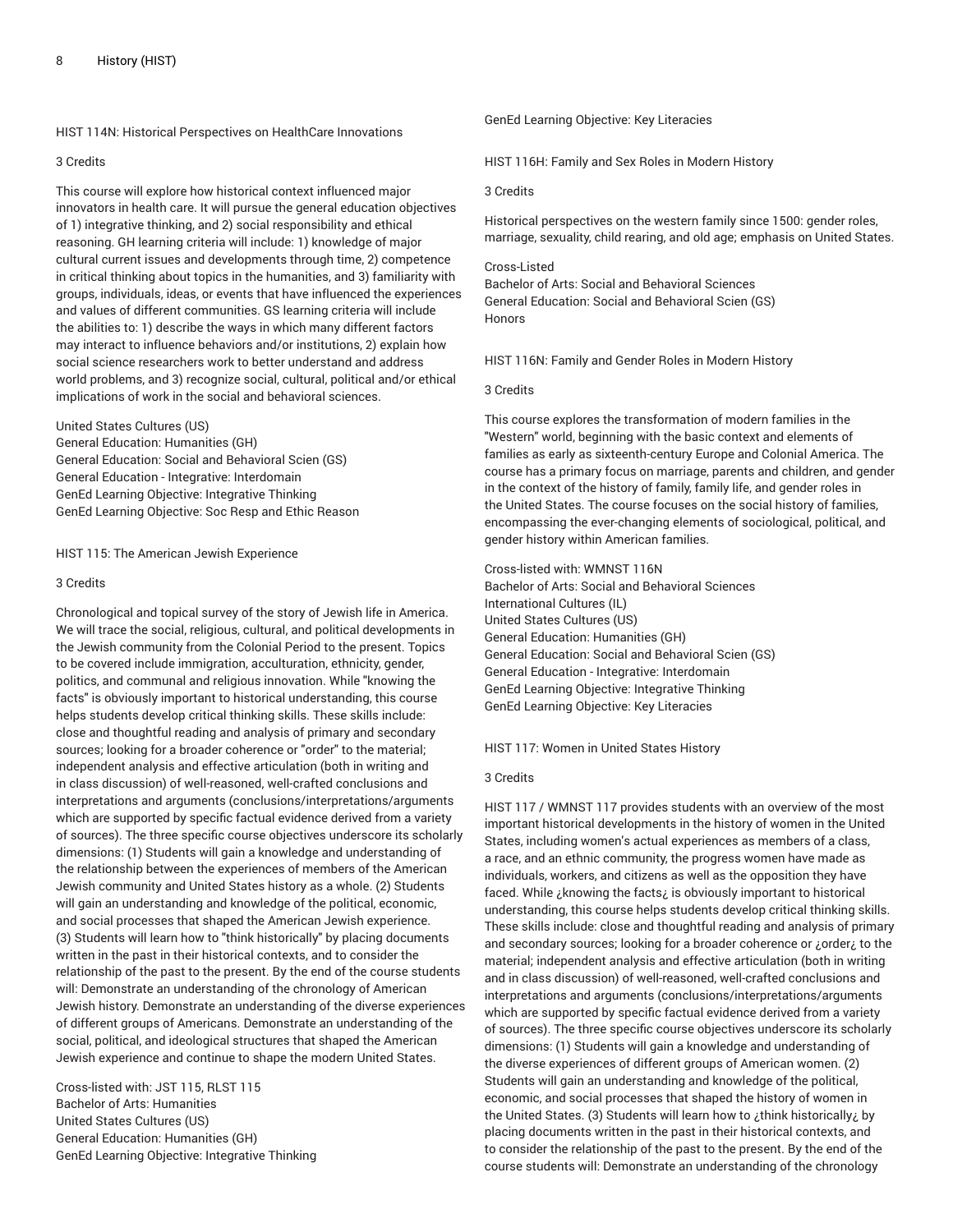of United States women¿s history. Demonstrate an understanding of the diverse experiences of different groups of American women. Demonstrate an understanding of the social, political, and ideological structures that shaped the history of American women and continue to shape the modern United States.

Cross-listed with: WMNST 117 Bachelor of Arts: Humanities United States Cultures (US) General Education: Humanities (GH) GenEd Learning Objective: Integrative Thinking GenEd Learning Objective: Key Literacies

## HIST 118: Modern Jewish History

## 3 Credits

Modern Jewish history is a complex and fascinating story. Some scholars depicted it as a long period of suffering and isolation that culminated in the Holocaust and only ended with the founding of the state of Israel. In recent decades a more balanced perspective has found wide acceptance. Today scholars highlight Jewish agency and different conditions in the various places Jews settled without downplaying anti-Jewish prejudice and violence. A recurring theme in this course concerns the relationship between individual Jews and Jewish communities, and on a broader level, the perception and treatment of Jews by societies and states. As Jews in Western and Central Europe "left the Ghetto" around 1800 and became citizens of states, they redefined their relationship to Jewish communities in strikingly different ways. Some Jewish women and men emerged as agents of change, others resisted change. We will explore Jewish "responses to modernity," ranging from assimilation, Zionism, and socialism to migration. While many Jews in Western Europe and the United States prospered, the lives of Jews (and their neighbors) in Eastern Europe and the Ottoman Empire were shaped by social and economic crisis (albeit not constantly and not everywhere). For the twentieth century the course will concentrate on three major events that had a dramatic impact on Jews, especially in Europe: the First World War and the collapse of the large multiethnic Empires in Eastern Europe, the Holocaust and the founding of the first modern Jewish state, Israel.

Cross-listed with: JST 118 Bachelor of Arts: Humanities International Cultures (IL) General Education: Humanities (GH) GenEd Learning Objective: Effective Communication GenEd Learning Objective: Crit and Analytical Think GenEd Learning Objective: Global Learning

HIST 119: Gender and History

## 3 Credits

Survey of the development of gender roles in Western societies from the prehistoric era to the early modern period.

Bachelor of Arts: Humanities Bachelor of Arts: Other Cultures Bachelor of Arts: Social and Behavioral Sciences International Cultures (IL) General Education: Humanities (GH)

HIST 120N: History of Modern Europe since 1789

## 3 Credits

This course traces the history of modern Europe, beginning with a brief contextual background of the French Revolution and the Napoleonic era. The course then focuses primarily on the political, economic, and social developments in Europe from rise of the European nation state during the nineteenth century through the present day. The course examines several broad topics, including the political and ideological developments of this period in European history; the origins and enduring impact of two World Wars; the developments of totalitarianism, fascism, socialism, and democracy in Europe; and Europe's political and economic roles in the modern world.

Bachelor of Arts: Social and Behavioral Sciences International Cultures (IL) General Education: Humanities (GH) General Education: Social and Behavioral Scien (GS) General Education - Integrative: Interdomain GenEd Learning Objective: Global Learning GenEd Learning Objective: Integrative Thinking GenEd Learning Objective: Key Literacies

HIST 121: History of the Holocaust 1933-1945

#### 3 Credits

This course focuses on the history and historiography of the Holocaust from 1933-1945. In addition to cultivating intellectual skills, such as critical analysis and concise presentation, the primary purpose of this course is to provide an in-depth overview of the Holocaust. The course will touch on various aspects of the Holocaust, including the function of the "Ghettos", the role of the mobile killing units, extermination camps, Jewish resistance, the role of the Allies, Holocaust trials, and the question how the Holocaust can be compared with other genocides. The course will analyze the Holocaust using historical, literary, and philosophical approaches.

Cross-listed with: JST 121 Bachelor of Arts: Humanities International Cultures (IL) General Education: Humanities (GH) GenEd Learning Objective: Global Learning GenEd Learning Objective: Integrative Thinking GenEd Learning Objective: Key Literacies

HIST 122: History of Science I

#### 3 Credits

The main goal of this course is to think through and understand major developments, ideas and issues in natural philosophy. "Natural philosophy" is the premodern term for science. The term "science" began to acquire its modern meanings around 1840. The geographic focus of this course is the Mediterranean region and Europe, but we will also investigate early science in China, the Indian subcontinent, and the Islamic world. The temporal coverage of this course is vast: from about 10,000 years ago to the 19th century. As is common in history courses, it will be essential for us temporarily to set aside modern and contemporary biases and ways of thinking. Our goal is to understand the world as ancient and premodern people did. Issues of religion will constantly make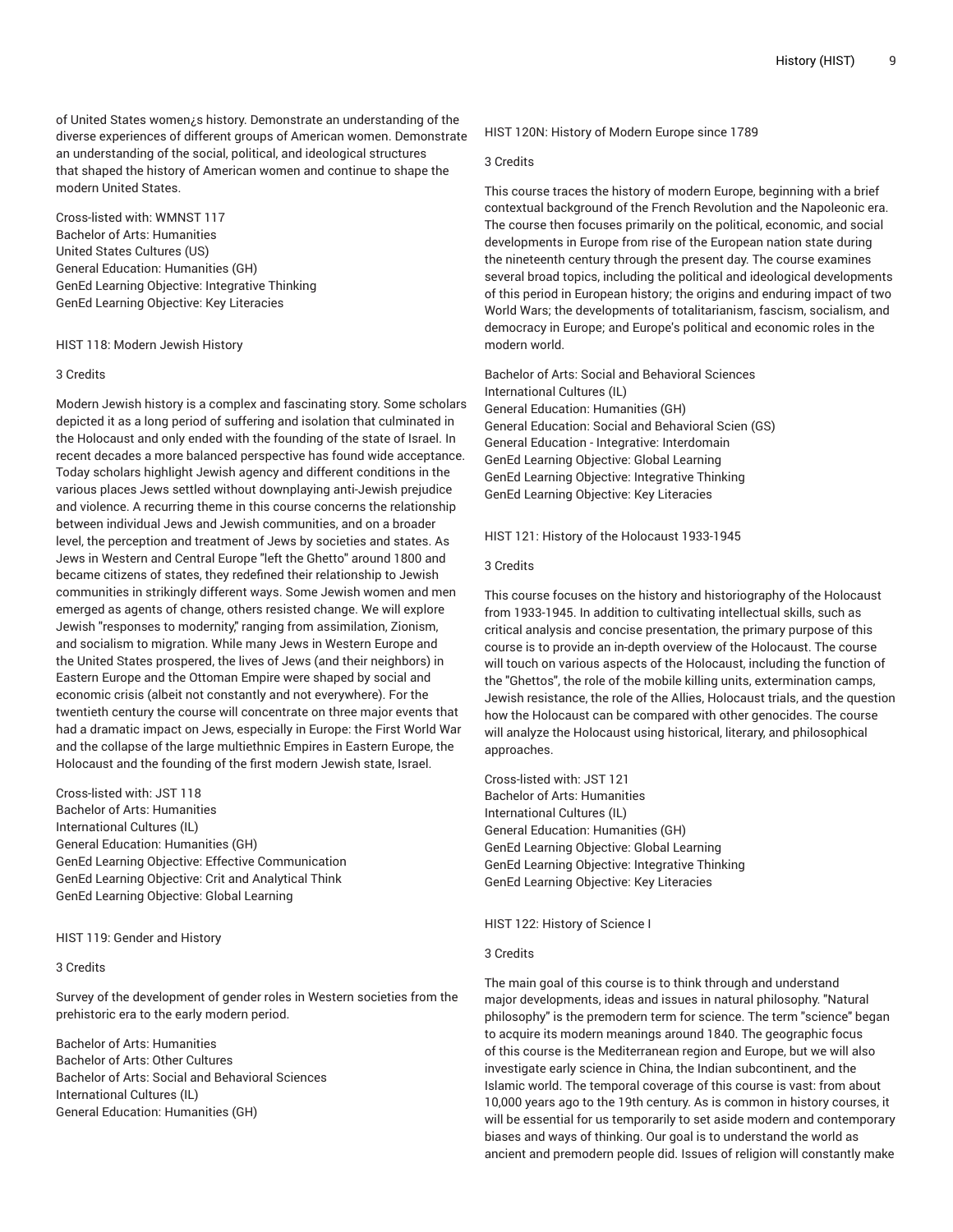appearances in this course. If you have studied world religions already, that is great, but if not, the books and lectures will provide the essential points as we go along. You should also use Wikipedia or similar reference tools to look up any key term or concept that does not make sense to you, whether with respect to lectures or the books. It is your job to make an active effort to master the material. This course is ideal for anyone pursuing a scientific or technical major, but anyone should benefit from it. We will be exploring some of the most important issues that have shaped our world, key developments in the human capacity for creating knowledge and useful technologies, and, in some cases, innovative solutions to vexing problems. We will also examine some of the ways that social institutions, belief systems, and paradigms (models) have helped both to organize and to constrain human knowledge. If all goes reasonably well, this course will enhance your knowledge and open your mind to hitherto unfamiliar ways of thinking and approaches to problems.

Bachelor of Arts: Humanities General Education: Humanities (GH) GenEd Learning Objective: Integrative Thinking GenEd Learning Objective: Key Literacies

HIST 123: History of Science II

## 3 Credits

A history of science and culture from the scientific revolution to the present. HIST 123 examines the intellectual, social, and cultural history of science from the Scientific Revolution to the present. The course covers a range of theoretical and applied disciplines, including engineering and medicine. In addition to major discoveries and new ideas, methods, and tools, the course examines the effect of social conditions on science as well as the impact science has had on society. Scientific developments in the Western world, broadly defined, constitute the organizing framework of the course, but the course also examines science in non-Western cultures

Bachelor of Arts: Humanities General Education: Humanities (GH) GenEd Learning Objective: Integrative Thinking GenEd Learning Objective: Key Literacies

HIST 124: History of Western Medicine

## 3 Credits

This course explores the history of health, illness, and medicine in western society from Ancient Egypt through the modern world. Relying on both primary and secondary sources, the course examines major developments in the understanding of health, illness, medical treatment, and medical practice in western society from Ancient Egypt to the present. The course will explore such themes as the changing status of medical practitioners, the experience of patients in different historical settings, artistic depictions of illness and healing, and the increasingly prominent role of medicine in public policy in order to better understand the links between medicine and its social, cultural, intellectual, and political contexts.

Cross-listed with: STS 124 Bachelor of Arts: Humanities International Cultures (IL) General Education: Humanities (GH) GenEd Learning Objective: Integrative Thinking GenEd Learning Objective: Key Literacies

HIST 125N: History of Infectious Disease and Epidemiology

## 3 Credits

Infectious diseases once thought to be nearly eradicated have seen a resurgence in recent years. The majority of the cases arose from people who deliberately chose not to vaccinate their children against these disease. Even in the twenty-first century the nature of disease and how to prevent it is not merely a matter of science, but an issue laden with cultural, political, and religious concerns. This course charts the history of disease both as a subject of scientific inquiry and a cultural and religious phenomenon. We will begin with early Greek and Egyptian attempts to understand disease as a foreign entity attacking the body and end in the twenty-first century with current ideas surrounding the use of antibiotics, vaccines, and emerging threats throughout the world. Along the way we will discuss the impact of significant epidemics - for example, Bubonic Plague, Syphilis, and Influenza - as well as changing scientific thinking of both how to deal with disease and how to understand the natural world. In tandem with the historical background key scientific ideas necessary for studying disease including current understanding of the microbial world, microscopy techniques, and modern gene theory - will be presented to the students through classroom instruction and virtual laboratories.

Cross-listed with: SC 125N

General Education: Humanities (GH) General Education: Natural Sciences (GN) General Education - Integrative: Interdomain GenEd Learning Objective: Effective Communication GenEd Learning Objective: Crit and Analytical Think GenEd Learning Objective: Integrative Thinking

HIST 127: Introduction to U.S. Latina/o History

# 3 Credits

This course provides an interdisciplinary introduction to the study of Latinas and Latinos in the United States. The course includes a historical overview of the major events in the U.S. Southwest, Mexico, the Caribbean, and Central and South America that led to the creation of Latina/o communities in this country. Students will examine the formation of racial and class hierarchies within U.S. Latina/o communities; the processes of (international and regional) migration; gendered hierarchies and responses to sexism; and the complexities of U.S. Latina/o identity.

Cross-listed with: AMST 127, LTNST 127 Bachelor of Arts: Humanities United States Cultures (US) General Education: Humanities (GH) GenEd Learning Objective: Integrative Thinking GenEd Learning Objective: Key Literacies

HIST 128N: Cultural Perspectives on Mathematics

## 3 Credits

This course will investigate the development of mathematical thought in multiple Afro-Eurasian cultures from the Bronze Age through the early medieval period, including Mesopotamia, Egypt, Greece, India, China, and the Islamic world. Math will be examined as a cultural product, with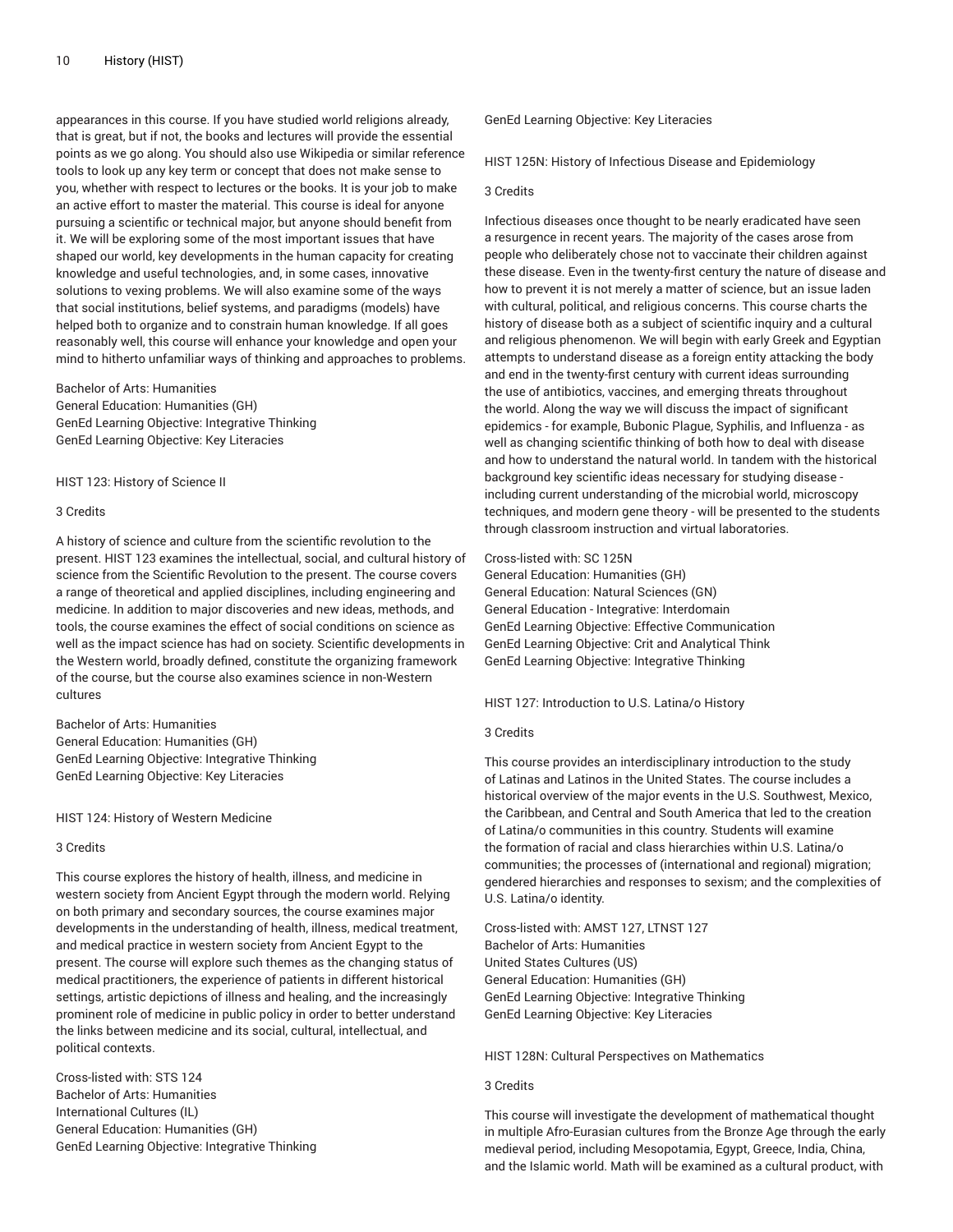specific developments contextualized in the generating civilization's history, socio-political structures, economic systems, artistic and literary movements, and prevailing religious and philosophical ideas. Students will investigate the ways in which specific aspects of a culture influenced the development of specific ideas about, approaches to, and techniques regarding number and mathematical processes. Key themes in this respect will be what social forces encourage the development of practical or theoretical mathematics; how a society determines what is truth; the conception of abstract ideas such as zero and negative, infinite, and irrational numbers; the social status of mathematicians and their relationship with political and social authorities; and what social forces hinder the development of practical and/or theoretical mathematics. Students will also consider how the availability of certain mathematical knowledge enabled the development of particular social systems, architectural achievements, and more. Key themes in this respect will be the mathematical needs of specific political systems (such as the accounting involved in imperial administration), legal systems (such as fair division of goods), and religious systems (such as the calculation of accurate systems of time). At the same time, students will draw connections across time periods and cultures by examining the interactions between civilizations and how those interactions influenced the development of mathematics as a human endeavor. Key themes in this respect will be understanding what political, economic, and other forces cause cultures to come into contact or seek out contact; and how the exchange of knowledge shapes both the receiving culture and the study of mathematics as a whole. As part of this course, students will study both specific mathematical ideas (e.g., number systems, deductive reasoning, geometric algebra, and the motivating problems that spurred development) and the specific ancient and medieval cultures named above.

International Cultures (IL)

General Education: Humanities (GH) General Education: Natural Sciences (GN) General Education - Integrative: Interdomain GenEd Learning Objective: Crit and Analytical Think GenEd Learning Objective: Global Learning GenEd Learning Objective: Integrative Thinking

HIST 129N: Chocolate Worlds

# 3 Credits

This course will examine the "world" of chocolate throughout human history. First cultivated by the ancient peoples of the Americas and then manufactured by Europeans and Pennsylvanians alike, chocolate has played a privileged role as a luxury good. An interdomain course, "Chocolate Worlds" is interdisciplinary, taught by faculty in the departments of Plant Science, Anthropology, and History. As a team we investigate the how diverse societies have differentially interacted with this crop. Rather than be organized chronologically, this course will be divided into course Units, such as the history of cocoa uses and cultivation, cocoa plant science and farming issues, chocolate making and markets, and the state of the global chocolate industry. The course's lectures and assigned readings work in concert equally directed by scientific inquiry and the queries of the social sciences and humanities. Assignments will address real world questions relating to contemporary cocoa cultivation and production, and its role in international development and social justice. As a class we will take field trips to sites such as local chocolate manufacturing facilities and cocoa research sites and laboratories. The learning objectives of this course include students' broad knowledge of cacao production, its history, and

ethnical issues surrounding its cultivation in today's global economy. Additionally, students will gain an historical appreciation for the role this crop his played in diverse human societies and a scientific understanding of its genetic structure.

Cross-listed with: ANTH 129N, PLANT 129N Bachelor of Arts: Humanities Bachelor of Arts: Natural Sciences Bachelor of Arts: Other Cultures General Education: Humanities (GH) General Education: Natural Sciences (GN) General Education - Integrative: Interdomain GenEd Learning Objective: Global Learning GenEd Learning Objective: Integrative Thinking

HIST 130: Introduction to the Civil War Era, 1848 through 1877

# 3 Credits

Survey of the causes and consequences of America's deadliest conflict, the Civil War, from the end of the U.S.-Mexican War in 1848 through the end of Reconstruction in 1877. This course meets the Bachelor of Arts degree requirements. HIST 130 is a general survey of the American Civil War Era that satisfies the Gen Ed GH requirement. Course content features the causes of the war, the conflict itself, the consequences for the meaning of freedom in the United States, and the continuing relevance of this conflict today. Students will become familiar with American slavery; Northern and Southern social, cultural, political, and economic composition; the military progress of the war; problems on the home front; the struggle for emancipation; and the creation of a new nation based on free labor.

Bachelor of Arts: Humanities United States Cultures (US) General Education: Humanities (GH) GenEd Learning Objective: Integrative Thinking GenEd Learning Objective: Key Literacies

HIST 130H: Introduction to the Civil War Era, 1848-1877 Honors

# 3 Credits

Survey of the causes and consequences of America's deadliest conflict, the Civil War, from the end of the U.S.-Mexican War in 1848 through the end of Reconstruction in 1877. HIST 130H is an honors course surveying the American Civil War Era that satisfies the Gen Ed GH requirement. Course content features the causes of the war, the conflict itself, the consequences for the meaning of freedom in the United States, and the continuing relevance of this conflict today. Students will become familiar with American slavery; Northern and Southern social, cultural, political, and economic composition; the military progress of the war; problems on the home front; the struggle for emancipation; and the creation of a new nation based on free labor. The honors course will also take time to go further in depth in discussion and analysis of significant trends and topics in the history of the Civil War Era through intensive focus on primary sources in discussion and written assignments.

Bachelor of Arts: Humanities United States Cultures (US) General Education: Humanities (GH) Honors GenEd Learning Objective: Integrative Thinking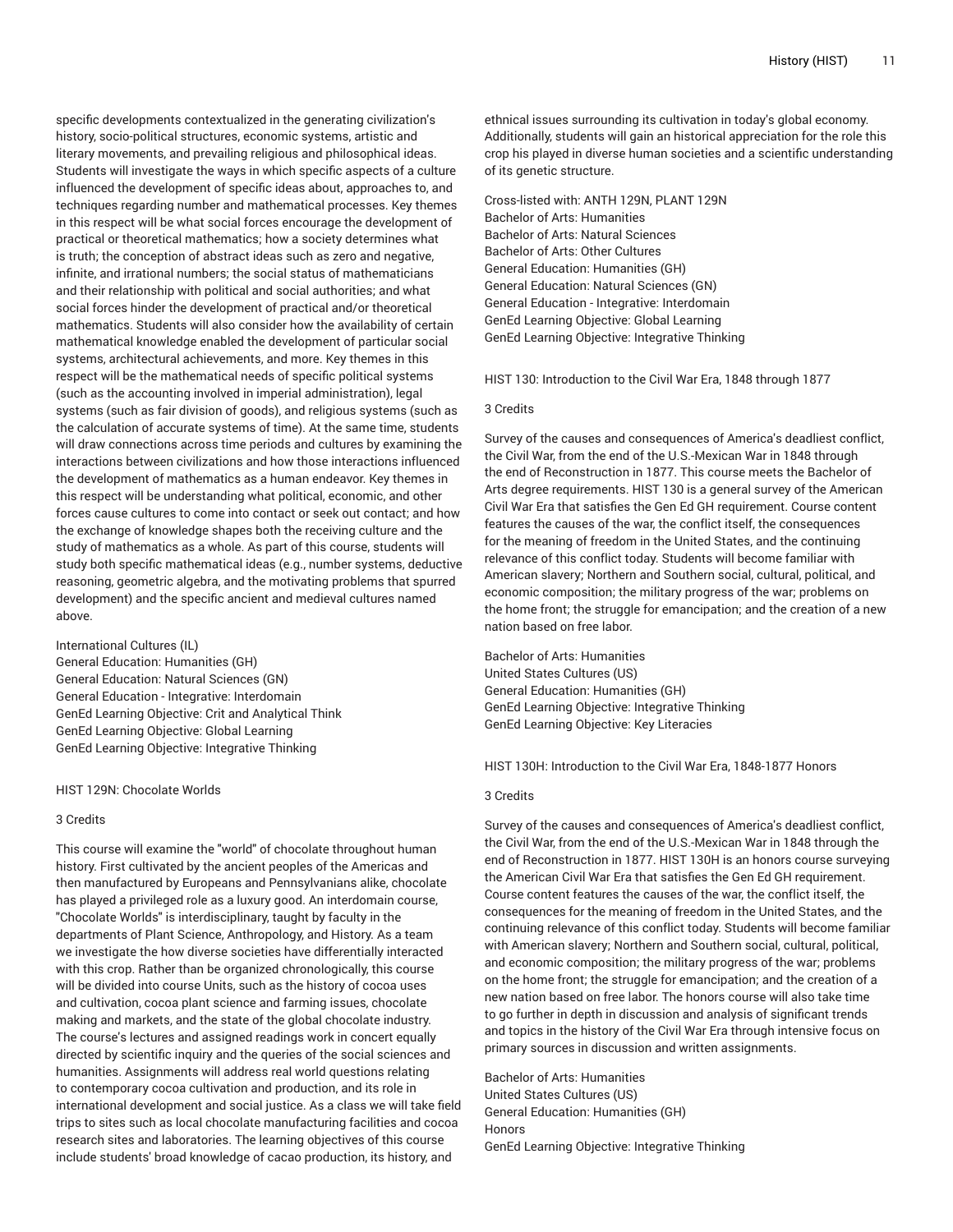GenEd Learning Objective: Key Literacies

HIST 131N: Slavery, the Civil War, and Cinema

## 3 Credits

This course provides a general introduction to two very different modes of thinking about race and slavery in the United States between the 1770s and the 1860s. The first half of the class will present historians' interpretations of the lives of slaves, the politics of slavery, and the Civil War. The other half of the class is devoted to examining cinematic and artistic treatments of slavery and the Civil War. Overall, the course will focus on the differences and tensions between historians' methods and ways of knowing about and understanding the world, versus the essential truths that artists try to present in film while focusing on the specifics of slavery and the Civil War in the United States. Rather than privileging one way of knowing over the other, the course will focus on the strengths and limits of each. In addition, the course will examine how collective historical memories concerning race, slavery, and the Civil War are created and contested. The first half of the class offers an historical analysis of the history of slavery in the United States between the American Revolution in the 1770s and the American Civil War in the 1860s. The second part of the class will focus on cinematic presentations of slavery and the Civil War. The second part of the course will NOT focus on using historical facts to evaluate a film's fidelity to history as a scholarly discipline. It will instead examine film as art, as a commercial endeavor, and as a cultural product. It will then explore how different filmmakers portray slavery and the Civil War in different genres; how films reflect the period of their production and the personality of their producers; the commercial demands of filmmaking and how that limits subject matter; and how films shape collective historical memories. Students will also learn the basics of film criticism.

Bachelor of Arts: Arts Bachelor of Arts: Humanities United States Cultures (US) General Education: Arts (GA) General Education: Humanities (GH) General Education - Integrative: Interdomain GenEd Learning Objective: Effective Communication GenEd Learning Objective: Global Learning GenEd Learning Objective: Integrative Thinking

HIST 134: Great Britain and Ireland in the Early Modern World

## 3 Credits

This course provides an interdisciplinary introduction to the study of Latinas and Latinos in the United States. The course includes a historical overview of the major events in the U.S. Southwest, Mexico, the Caribbean, and Central and South America that led to the creation of Latina/o communities in this country. Students will examine the formation of racial and class hierarchies within U.S. Latina/o communities; the processes of (international and regional) migration; gendered hierarchies and responses to sexism; and the complexities of U.S. Latina/o identity. HIST 134 provides a survey of the history and cultures of Great Britain and Ireland from 1400 to 1800. The course particularly focuses on the diversity of English, Welsh, Scottish, and Irish cultures and customs, their influence on early forms of nationalism in the British Isles, and their importance in the formation of the modern British nation-state. The relationships between English and Scottish protestants, the importance of translating the Book of Common Prayer

from English to Welsh, and the influence of Irish-born families of English descent on the governance of early modern Ireland were all key elements in the emergence of an empire under the authority of an English dynastic state whose practical control over the territories it claimed to govern often remained quite limited. Through an examination of primary and secondary historical sources. students will consider the dynamism of this process, involving complex interrelationships, rather than the simple supremacy of one ethnic group over another.

Bachelor of Arts: Humanities Bachelor of Arts: Other Cultures International Cultures (IL) General Education: Humanities (GH) GenEd Learning Objective: Global Learning GenEd Learning Objective: Integrative Thinking GenEd Learning Objective: Key Literacies

HIST 140: The History of the Israel-Palestine Conflict (1917-Present)

## 3 Credits/Maximum of 3

This course covers the origins of the Israeli-Palestinian conflict and how the issues at stake changed over time, up to the present day. The course situates the conflict in the history of the Middle East and the larger context of international relations, including the Cold War and the end of the Cold War. Topics include regional warfare and its significance, efforts at peacemaking, and social, economic, and cultural developments among Israelis and Palestinians.

Cross-listed with: JST 140 Bachelor of Arts: Humanities Bachelor of Arts: Other Cultures International Cultures (IL) General Education: Humanities (GH) GenEd Learning Objective: Global Learning GenEd Learning Objective: Key Literacies

## HIST 141: Medieval and Modern Russia

#### 3 Credits

This course is an introductory survey, including political, social, economic, and cultural development of Kievan, Muscovite, and Imperial Russia. Tracing the history of Russia from the ninth to early twentieth century, this course examines the central role of the people, politics and culture at the crossroads of Europe and Asia. Particular topics include the rise of the Kievan State, the Mongol rule, the rise of Muscovy, Ivan the Terrible, Peter the Great, relations with Western Europe up until the end of imperial Russia under the last tsar of Russia, Nicholas II. It offers a basic knowledge of the cultural, political, economic, artistic and historical background of this vital region of the world.

Bachelor of Arts: Humanities Bachelor of Arts: Other Cultures International Cultures (IL) General Education: Humanities (GH) GenEd Learning Objective: Global Learning GenEd Learning Objective: Key Literacies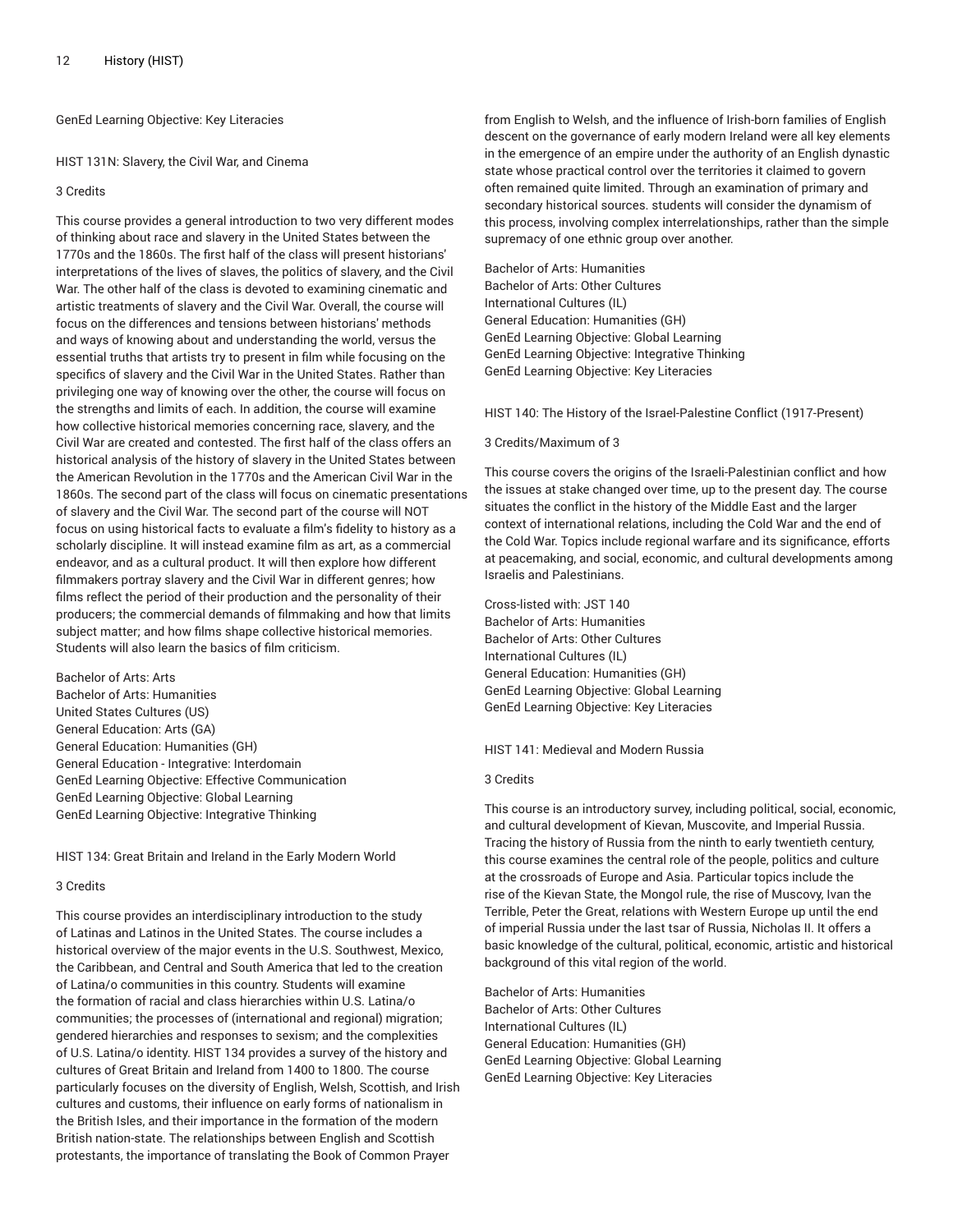### HIST 142N: History of Communism

## 3 Credits

This course examines the development of communism, one of the most powerful ideologies to have developed in modern history. This course first explores the writings of Marx and his advocates, notably Engels and Lenin, in order to understand why the first communist regime emerged in the unlikeliest of places: Russia. This course then examines the developments of communism through the evolution of the Soviet Union, the formation and development of the Communist bloc, the impact of Chinese communism, and the impact of Communist ideologies in other areas of the world, such as Cuba.

Bachelor of Arts: Other Cultures Bachelor of Arts: Social and Behavioral Sciences International Cultures (IL) General Education: Humanities (GH) General Education: Social and Behavioral Scien (GS) General Education - Integrative: Interdomain GenEd Learning Objective: Global Learning GenEd Learning Objective: Integrative Thinking GenEd Learning Objective: Key Literacies

#### HIST 143N: History of Fascism and Nazism

#### 3 Credits

This course studies the developments of right-wing totalitarianism in the twentieth century with special emphasis on Fascist Italy and Nazi Germany, which provided the roots for fascist developments in the modern world. The course concerns itself with understanding the social, political, and economic contexts of fascism, its governing assumptions, ideals, and values, how it worked in practice, and its consequences and historical implications. Another focus will be on the question of why these illiberal, anti-democratic, and ultimately murderous regimes appear to have appealed to many groups during the 1930s and 1940s, not only within Italy and Germany, but also within broader European society.

Cross-listed with: JST 143N Bachelor of Arts: Humanities International Cultures (IL) General Education: Humanities (GH) General Education: Social and Behavioral Scien (GS) General Education - Integrative: Interdomain GenEd Learning Objective: Global Learning GenEd Learning Objective: Integrative Thinking GenEd Learning Objective: Key Literacies

# HIST 144: The World at War: 1939-1945

## 3 Credits

History 144 provides an in-depth study of World War II, which brought many new aspects to modern warfare: civilians were the majority of casualties, deliberate air attacks were made on cities, research brought the advent of new technologies, and several of the global belligerents represented the participation of militaristic totalitarian states where dictators had risen to power with considerable popular support. Thus, topics of the course include: the origins of the war; political and economic struggles leading to the conflict; actions of both Axis and Allied

military forces; broad violence in the forms of rape and genocide; and the aftermath of the struggle.

Bachelor of Arts: Humanities International Cultures (IL) United States Cultures (US) General Education: Humanities (GH) GenEd Learning Objective: Global Learning GenEd Learning Objective: Integrative Thinking GenEd Learning Objective: Key Literacies

HIST 144H: The World at War: 1939-1945

3 Credits

In-depth study of the origins and conduct of World War II. Political and economic aspects as well as military.

Bachelor of Arts: Humanities Honors

HIST 145N: The Holocaust and Human Rights

## 3 Credits

This inter-domain course integrates historical (GH) study of the Holocaust with sociological (GS) perspectives on the Holocaust and human rights. Topical content begins with historical antisemitism ("the longest hatred") and elaborates the history of the Holocaust in German and in Europe. A second half of the course explores consequent definitions of genocide and human rights, globally established by the United Nations through international law. Post-war campaigns to reduce prejudice and to raise 'Holocaust consciousness' are presented along with sociological insights into problems of persecution through eugenics, xenophobia, and racialized inequalities. Survivor testimonies underscore the value of resilience and the ethics of standing up against injustice, including discrimination or persecution based on cultural or another group identification.

Cross-listed with: SOC 145N Bachelor of Arts: Humanities Bachelor of Arts: Social and Behavioral Sciences International Cultures (IL) General Education: Humanities (GH) General Education: Social and Behavioral Scien (GS) General Education - Integrative: Interdomain GenEd Learning Objective: Crit and Analytical Think GenEd Learning Objective: Global Learning GenEd Learning Objective: Integrative Thinking GenEd Learning Objective: Soc Resp and Ethic Reason

#### HIST 147: East European Jewish History

# 3 Credits

The study of East European Jewish history, fascinating in its own right, is also key to understanding the lived experience of modernity in a complicated and compelling part of the world. This course will thus seek to examine East European Jewry from the inside and from the outside. We will see how a minority community weathered the storms of modernity, while at the same time noting how their experiences reflect on the broader culture and forces around them. We will look to examine the entire East European Jewish landscape, but with particular attention to Russia and Poland. In addition to the textbooks, we will read articles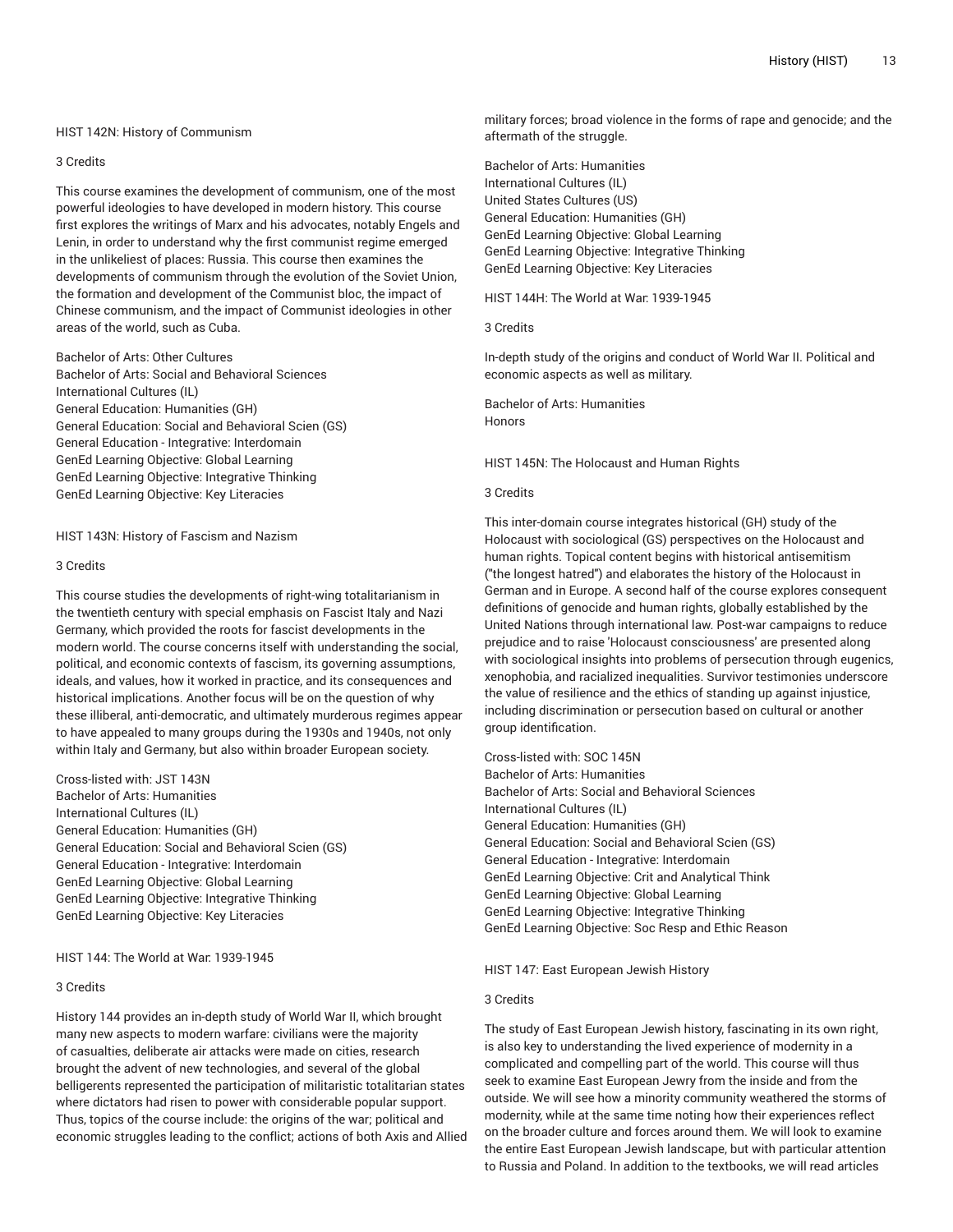on economics, culture, politics, gender, religion and literature, as well as reading primary documents. Students who complete the readings and written assignments and participate in class should expect to expand their knowledge of the East European Jewish past as well as enhancing their skills as historians.

Cross-listed with: JST 147, SLAV 147 Bachelor of Arts: Humanities International Cultures (IL) General Education: Humanities (GH) GenEd Learning Objective: Integrative Thinking GenEd Learning Objective: Key Literacies

#### HIST 148: History of Pennsylvania State University

## 3 Credits

This course examines the complex history of Penn State. The time period covered extends from mid-19th century origins as the Farmers' High School to the highly complex, multi-faceted, modern "research university" of the early 21st century. The course will study closely: the conduct, leadership, perspectives, and educational visions of notable presidents, administrators, and faculty (such as George Atherton, Edwin Sparks, Ralph Hetzel, Milton Eisenhower, Eric Walker, Jesse Arnelle, Howard Davidson, Della Durant, Seth Williams among many others); various dimensions of student life (including student protest and the demise of loci parentis); race and gender relations; athletics; and the challenges of university life, research, admissions, co-education and achieving diversity in the post-World War II era. The Penn State experience will be examined in the context of larger historical developments in American higher education, student life and attitudes, and the broad political / economic / social and legal environment. Comparisons will be made to other colleges and universities. Using primary and secondary historical sources, this course pursues a distinctly historical angle; particular emphasis will be placed on chronicling and evaluating change over time and thoughtful consideration of a diversity of voices and perspectives

Bachelor of Arts: Humanities United States Cultures (US) General Education: Humanities (GH) GenEd Learning Objective: Integrative Thinking GenEd Learning Objective: Key Literacies

HIST 150: America in the 1960s: An Introduction

#### 3 Credits

This course offers an introduction to the history of the United States in the 1960s. The dual goals of this course are to instill a particular body of knowledge - in this case, America in the 1960s, and to provide students with tools that will help formulate interpretations of this crucial period in U.S. history. Topics covered will include the leadership of John Kennedy, Lyndon Johnson, and Richard Nixon; the struggle for civil rights for people of color; the emergence of student movements across the country; the steady escalation of US involvement in Vietnam; shifting relations across gender lines, and particularly the rise of the modern feminist movement; and, finally, the growing influence of popular culture, such as music, literature, and film.

Cross-listed with: AMST 150 Bachelor of Arts: Humanities United States Cultures (US) General Education: Humanities (GH)

GenEd Learning Objective: Integrative Thinking GenEd Learning Objective: Key Literacies

HIST 151N: Technology and Society in American History

## 3 Credits

This course examines the development of technology in the United States from the colonial period to the present, and places into a historical context the reception and influence of these technological developments on the social, economic, and political life of the United States. The technologies serving American society--past and present--range widely and include, for example, new harvesting techniques, railroads and motor vehicles, assembly-line mass production, and electricity and its multiple dependent technologies. Technologies have always influenced, and been influenced by, human societies; this course examines how technologies and Americans have interacted and influenced each other.

#### Cross-listed with: AMST 151N, STS 151N

Bachelor of Arts: Social and Behavioral Sciences United States Cultures (US) General Education: Humanities (GH) General Education: Social and Behavioral Scien (GS) General Education - Integrative: Interdomain GenEd Learning Objective: Integrative Thinking GenEd Learning Objective: Key Literacies

#### HIST 152: African American History

#### 3 Credits

Chronological and topical survey of the history of African Americans from the colonial period to the early twenty-first century. This course covers major themes in African American history including the societies and cultures of Africa, the Middle Passage, the Colonial experience, slavery, abolition, and the quest for freedom, Civil War and emancipation, Reconstruction, Jim Crow, the Great Migration, African American cultural expressions, WWII and the seeds of Civil Rights, the Freedom Movement, Black politics and White backlash. While "knowing the facts" is obviously important to historical understanding, this course helps students develop critical thinking skills. These skills include: close and thoughtful reading and analysis of primary and secondary sources; looking for a broader coherence or "order" to the material; independent analysis and effective articulation (both in writing and in class discussion) of wellreasoned, well-crafted conclusions and interpretations and arguments (conclusions/interpretations/arguments which are supported by specific factual evidence derived from a variety of sources). The three specific course objectives underscore its scholarly dimensions: (1) Students will gain a knowledge and understanding of the relationship between the experiences of African Americans and United States history as a whole. (2) Students will gain an understanding and knowledge of the political, economic, and social processes that shaped African American history. (3) Students will learn how to "think historically" by placing documents written in the past in their historical contexts, and to consider the relationship of the past to the present. By the end of the course students will: Demonstrate an understanding of the chronology of African American history. Demonstrate an understanding of the diverse experiences of different groups of Americans. Demonstrate an understanding of the social, political, and ideological structures that shaped African American history and continue to shape the modern United States.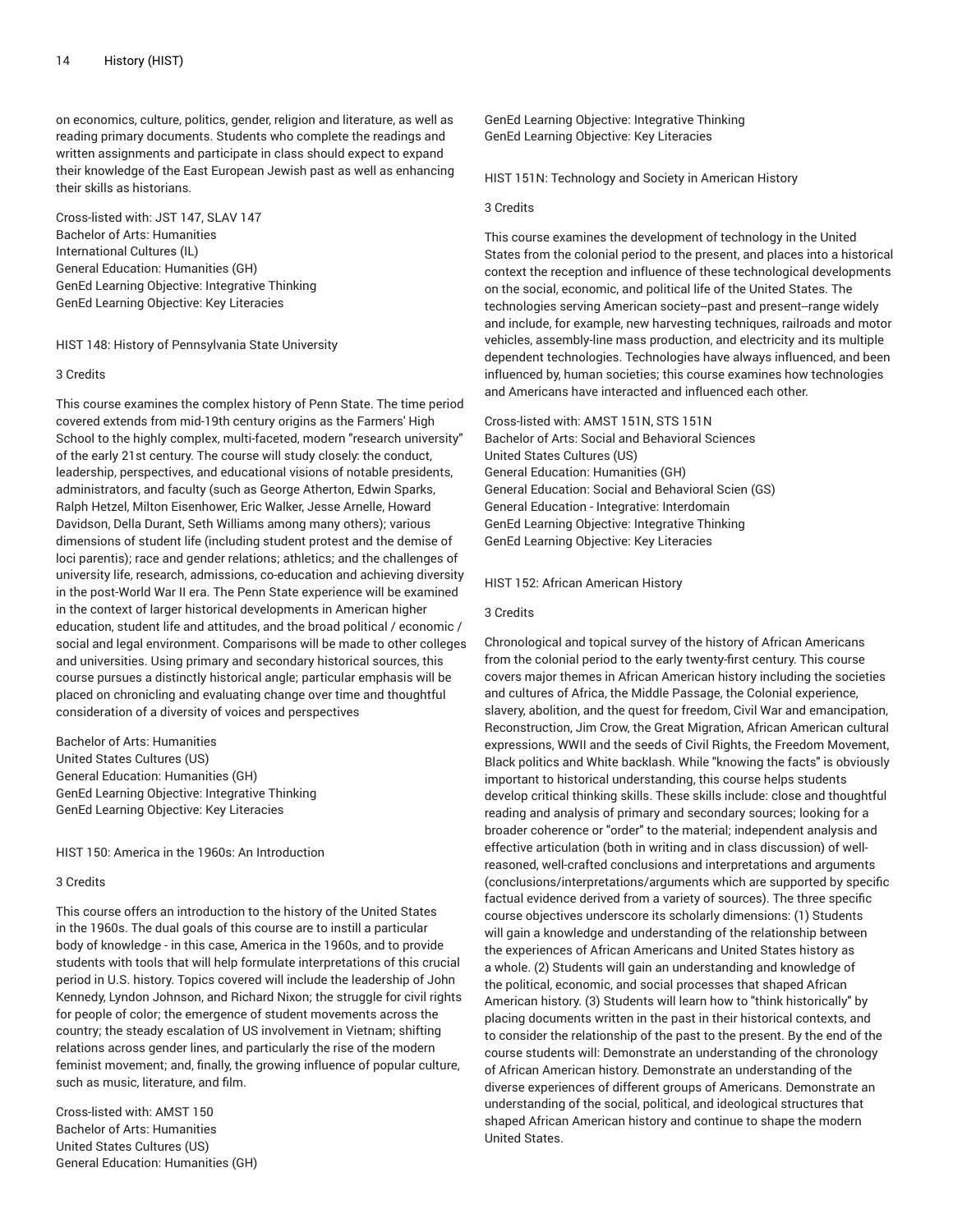Cross-listed with: AFAM 152 Bachelor of Arts: Humanities United States Cultures (US) General Education: Humanities (GH) GenEd Learning Objective: Integrative Thinking GenEd Learning Objective: Key Literacies

HIST 153: Native American History

# 3 Credits

HIST 153 provides students with an overview of the most important historical developments in the history of America's Native people, including first contact with Europeans, diplomacy and war, assimilation and cultural traditions, military service and the rise of Native casinos. While "knowing the facts" is obviously important to historical understanding, this course helps students develop critical thinking skills. These skills include: close and thoughtful reading and analysis of primary and secondary sources; looking for a broader coherence or "order" to the material; independent analysis and effective articulation (both in writing and in class discussion) of well-reasoned, well-crafted conclusions and interpretations and arguments (conclusions/interpretations/arguments which are supported by specific factual evidence derived from a variety of sources). The three specific course objectives underscore its scholarly dimensions: (1) Students will gain a knowledge and understanding of the diverse experiences of different groups of Native people. (2) Students will gain an understanding and knowledge of the political, economic, and social processes that shaped Native American history. (3) Students will learn how to "think historically" by placing documents written in the past in their historical contexts, and to consider the relationship of the past to the present. By the end of the course students will: Demonstrate an understanding of the chronology of Native America history. Demonstrate an understanding of the diverse experiences of different groups of Native peoples. Demonstrate an understanding of the social, political, and ideological structures that shaped the history of Native peoples and continue to shape the modern United States.

Bachelor of Arts: Humanities United States Cultures (US) General Education: Humanities (GH) GenEd Learning Objective: Integrative Thinking GenEd Learning Objective: Key Literacies

HIST 153Y: The Indian in North America

## 3 Credits

A survey of the American Indian from prehistory to the present.

Bachelor of Arts: Humanities United States Cultures (US) General Education: Humanities (GH) Writing Across the Curriculum

HIST 154: History of Welfare and Poverty in the United States

# 3 Credits

History of care of the impoverished (emphasis on gender, race, nationality, age of poor, and welfare givers), 18th century to present.

Bachelor of Arts: Humanities United States Cultures (US)

General Education: Humanities (GH)

HIST 155: American Business History

### 3 Credits

This course examines major developments in the history of modern American business and industry from the colonial period to the present. History 155 introduces students to a number of the main themes, concepts, and events comprising American business history. Although the course has a pronounced big business/large corporation focus, it nonetheless provides a broader perspective than simply one of selected corporate histories. Indeed, the course treats the conduct of business as an integral element of American society and culture. Topics to be discussed include the colonial commitment to commerce, the effects of new technologies, the emergence of modern large-scale industrial production and the changes it brought to business management, and the importance of world events and American businesses.

Cross-listed with: AMST 155 Bachelor of Arts: Social and Behavioral Sciences United States Cultures (US) General Education: Humanities (GH) GenEd Learning Objective: Integrative Thinking GenEd Learning Objective: Key Literacies

HIST 156: History of the American Worker

3 Credits

A study of the American worker from the preindustrial era to the present.

Bachelor of Arts: Social and Behavioral Sciences United States Cultures (US)

HIST 157: Railroads and American Society

3 Credits/Maximum of 3

HIST157 shows that, without railroads, the United States would not have become the United States. It provides a panoramic view of 200 years, from the earliest rail lines to the current day and shows how the rail industry affected everything, from the economy to daily life. One of the course's central objectives is to demonstrate how these changes were experienced differently by different communities and social groups.. The first half of the course investigates how and why the American rail network was built and how the public and government reacted to the changes it brought. It reviews the financial, geographical, and legal resources needed to build the first rail lines and why they proved to be superior to roads and canals. During and after the Civil War, the building of the transcontinental lines relied heavily on federal aid and the labor of minorities (including African American, Irish, and Chinese). Although many Americans initially embraced the railroad industry, after experiencing improvements in their local economies and lifestyles, many turned against it in the late nineteenth century. Hard economic times turned labor against management, farmers against the industrial centers, nativist Americans against immigrants, and so on. After two decades of protest, the reformers of the Progressive era passed sweeping legislation to regulate the industry. The second half of the course studies how railroads declined during the twentieth century and how government regulations were relaxed. In addition to the challenges of two world wars and The Great Depression, it explores how railroads experienced new economic and technological pressures. These include competition from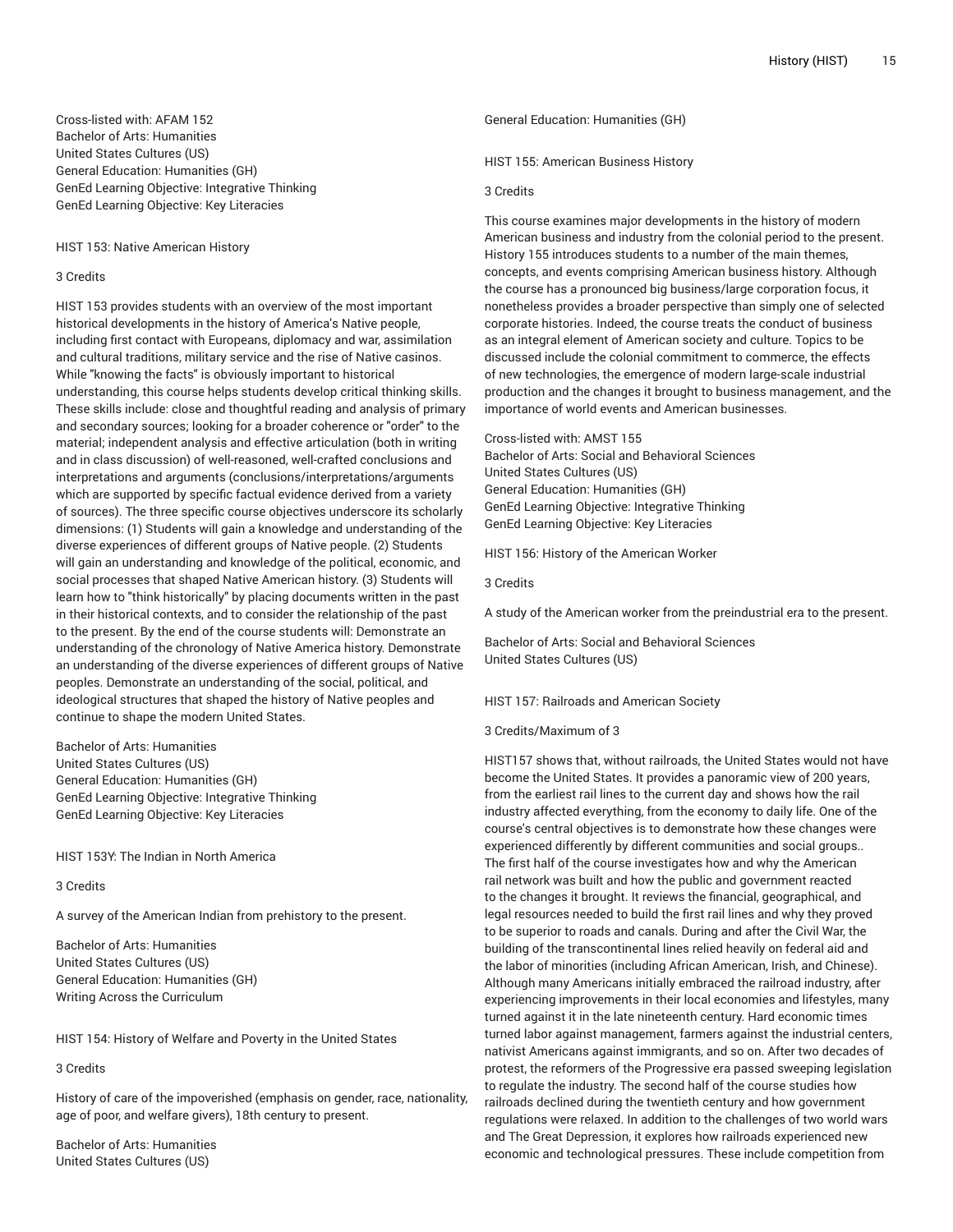motor vehicles and airplanes, which led railroads to lose most of their passengers and much of their freight. The change from steam to diesel locomotives brought difficulties for rail communities and rail workers. The course investigates how demands made by labor often served to alienate public opinion. Although streamlined passenger trains briefly regained public enthusiasm, this soon dwindled in the post-WW2 years, as Americans embraced the automobile and the airplane. By the 1970s, railroad troubles were extreme enough to test America's sense of balance between free enterprise and government aid. Despite public criticism, the federal government intervened, to create Amtrak and then Conrail. The final sections of the course investigate how the relaxation of federal regulations led to a partial rail renaissance. It shows how freight service has been a great success but why inter-city passenger service continues to be unattractive to many American citizens and investors.

United States Cultures (US) General Education: Humanities (GH) GenEd Learning Objective: Effective Communication GenEd Learning Objective: Crit and Analytical Think GenEd Learning Objective: Integrative Thinking

HIST 158: History of American Immigration

## 3 Credits

HIST 158 examines the immigrant experience in North America since 1607. The course explores the various ways in which immigrants of diverse backgrounds experienced life in British North America and the United States, a study that includes an examination of immigration memoirs, policies, responses to immigration, and immigrant culture in different parts of the United States. In addition, the course will critically examine popular representations of immigrants and encourages an analysis of the resulting minority groups, their reception, assimilation, and persisting identity.

Bachelor of Arts: Humanities International Cultures (IL) United States Cultures (US) General Education: Humanities (GH) GenEd Learning Objective: Global Learning GenEd Learning Objective: Integrative Thinking GenEd Learning Objective: Key Literacies

HIST 159: History of the FBI

#### 3 Credits

Chronological survey of the History of the FBI since its founding in 1908, focused on the evolution of Federal law enforcement, bureaucracy, the increasing power of the Executive branch, the targeting of various minority groups, civil rights and civil liberties issues, and the growth of a national security role for the federal government over time. In its long history the FBI has intersected with a wide variety of groups and issues, and this reality will further expose students to the histories of African Americans, gays and lesbians, women's groups, Latinos, Native Americans, war protesters, students, various political dissenters, immigrants, targeting of morality, obscenity, and labor organizing. Because the FBI is responsive to both the political and policy interests of presidents and the influences of American society, students will come to appreciate the influences that politics has on bureaucracy and law enforcement, as well as the different social, political, economic, and

cultural influences that each historical time period have exerted on the FBI to help shape its priorities and structure.

Cross-listed with: CRIMJ 159 Bachelor of Arts: Humanities United States Cultures (US) General Education: Humanities (GH) GenEd Learning Objective: Integrative Thinking GenEd Learning Objective: Key Literacies

HIST 160: American Naval History

3 Credits

Introduction to the role of the United States Navy in the defense, diplomacy, commerce, and scientific development of the nation.

Bachelor of Arts: Humanities United States Cultures (US)

HIST 161: The Battle of Gettysburg in American Historical Memory

## 3 Credits

HIST/AMST 161 examines the history of the Battle of Gettysburg, as well as the political and social factors that have shaped perceptions of the Battle of Gettysburg as one of the Civil War's decisive battle and as a national symbol that has transformed over time. The variety of historical sources used in this course will aid students in learning how to understand and interpret history and in encouraging them to develop a critical method by which to evaluate primary and secondary historical sources.

Bachelor of Arts: Humanities United States Cultures (US) General Education: Humanities (GH) GenEd Learning Objective: Integrative Thinking GenEd Learning Objective: Key Literacies

HIST 162N: The Pursuit of Happiness in American Life: Historical Literature and Modern Practice

# 3 Credits

When Thomas Jefferson elevated one pursuit to stand with life and liberty as inalienable rights, he eschewed others. The Declaration of Independence features the pursuit of happiness rather than that of amusements, consumer goods, status, money, or ease. Happiness carried a history of deeper meanings in philosophy and religion. In 1776, "happiness" peppered discussions of individualism, rights, civilization, economics, and government, and echoed Ancient Greek dialogues about virtue and civil society. In America, "happiness" joined the religious language of salvation, rapture, and joy to define states of grace. By the twentieth century, happiness became suspect as the term frequently represented a superficial type of enjoyment in needless consumption manipulated through marketing. As happiness came to be twined with wealth and goods, so too did it align increasingly with success in all pursuits. Happiness became a form of winning and a status marker whose overt pursuit was as likely to lead to psychological and social problems as to health. We open with ancient philosophers and modern positive psychologists. The pursuit of happiness reached zenith speed in the history of American literature. From transcendentalists, to pragmatists, self-help, children's fantasy, psychoanalysis, or post-modernism, genres fell out of themselves in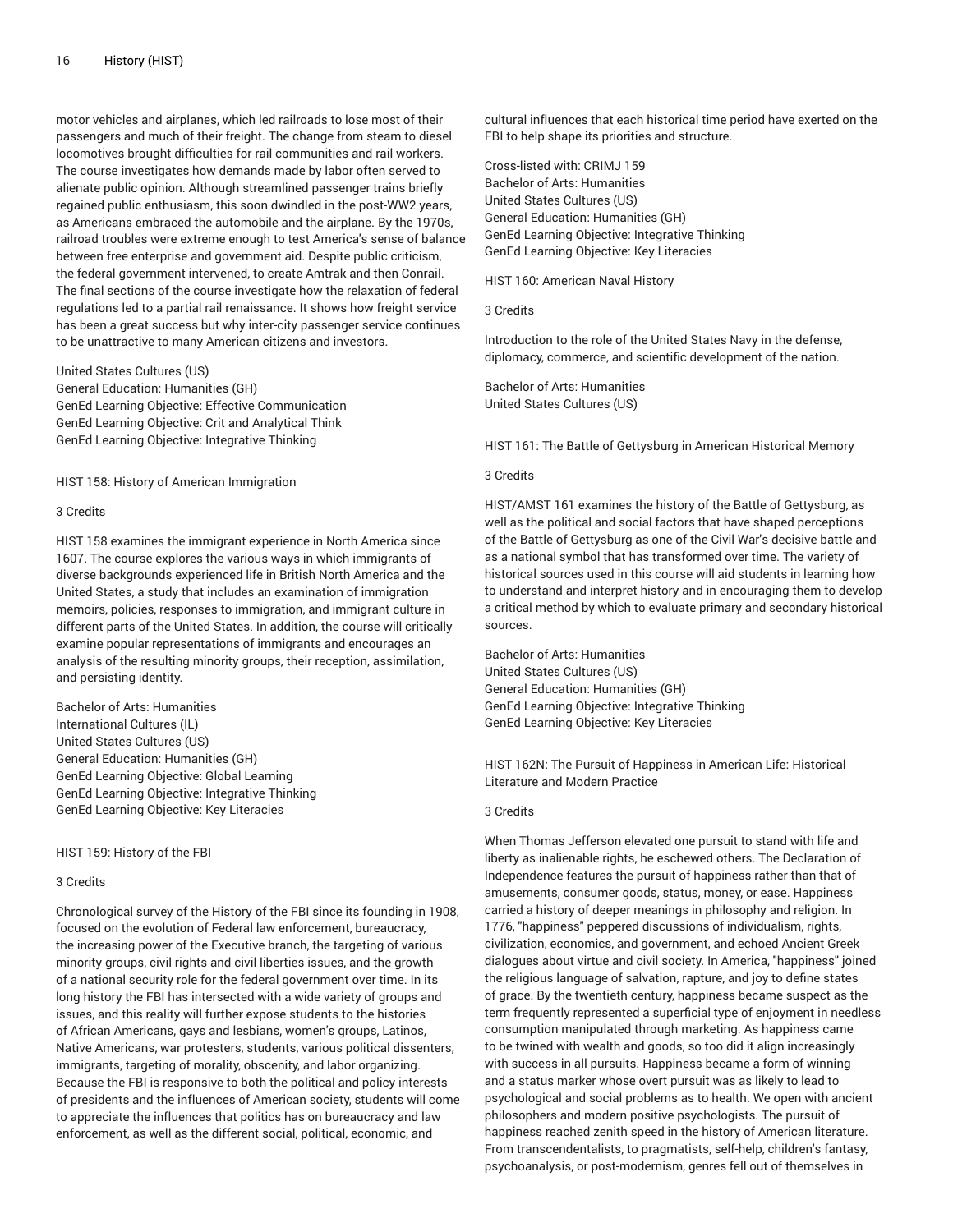the pursuit to merely understand happiness. Novels, poems, memoirs, films, popular psychology, medical literature, memes, and blogs addressed happiness from nearly every conceivable angle to explore strategies such as choosing positive thoughts; stilling thoughts; cultivating enriching interests and habits; influencing our moods and emotions; and optimizing strategies for securing the resources, skillsets, possessions, and relationships that encourage happiness. Some of these achievements aligned with health and economic benefits and introduced limitations in access or cultural relevance. Bio-behaviorists are exploring correlation vs. causation and ways of assessing social and individual well-being. Bringing modern bio-behavioral methodologies into the chronological narrative creates unprecedented opportunities for integrative study. Experiential elements of wellness fulfill goals of General Health and Wellness, identifying "wellness as a positive state of well-being, not merely the absence of disease." Students will learn the most promising research on generating tangible, healthful benefits in individuals and communities and be introduced to sources for further learning, continuing to learn and pursue long-term happiness.

Cross-listed with: ENGL 161N Bachelor of Arts: Humanities United States Cultures (US) General Education: Humanities (GH) General Education: Health and Wellness (GHW) General Education - Integrative: Interdomain GenEd Learning Objective: Creative Thinking GenEd Learning Objective: Crit and Analytical Think GenEd Learning Objective: Integrative Thinking GenEd Learning Objective: Key Literacies

HIST 164: The History of Brazil

# 3 Credits

This course will study the history of Brazil, the only Portuguese-speaking nation in Latin America, from the colonial to the present period. We will examine Brazil's transformation from Portuguese colony to the seat of a nineteenth century transcontinental empire ruled by the only European monarch to rule from the Americas, and discuss developments such as plantation slavery and industrialization that transformed Brazil into an international powerhouse. We will examine political, economic, cultural and racial movements and institutions that defined Brazilian history during the empire, the first republic, the Vargas era, and the military dictatorship. We will conclude with a look at Brazil's struggles with democracy from the 1980s to the present as well as the rise of contemporary populist leaders, Brazil's struggles surrounding policing, political corruption, affirmative action, and its hosting international sporting events in the twenty-first century. This course is designed to introduce students to the making of the modern Brazilian state focusing on the period from the rise of the Brazilian Empire in 1808 through the modern day. We will survey major historical trends in Brazilian society, from its roots as a Portuguese colony and its role at the center of slavery and the slave trade in the Americas to its distinctive patterns of independence and nationhood. Brazil's experience as an independent nation during the nineteenth century (it became the only long-term monarchy in the Americas) offers an interesting point of comparison to the history of republican nationhood elsewhere in North and South America. We will also examine the challenges of state and nation building during the nineteenth and early twentieth century as well as the challenges associated with late industrialization and state-sponsored development.

Cross-listed with: AFAM 164 Bachelor of Arts: Humanities Bachelor of Arts: Other Cultures International Cultures (IL) General Education: Humanities (GH) GenEd Learning Objective: Effective Communication GenEd Learning Objective: Crit and Analytical Think GenEd Learning Objective: Global Learning

HIST 165: Islamic States, Societies and Cultures c. 600-1500

#### 3 Credits

This course introduces students to the history and culture(s) of the Islamic world from c. 600-1500. The course develops a historical framework for understanding developments in religious and legal thought and practice, science, medicine, and technology, philosophy, and the arts. Students will learn about culture through lecture and discussion and through examination and analysis of a variety of texts and examples of material culture from different periods and regions.

Cross-listed with: ARAB 165, RLST 165 Bachelor of Arts: Humanities Bachelor of Arts: Other Cultures International Cultures (IL) General Education: Humanities (GH) GenEd Learning Objective: Global Learning GenEd Learning Objective: Key Literacies

HIST 166: History of Sexuality

#### 3 Credits

WMNST/HIST 166 History of Sexuality (3) (GH;US)This is a 100-level course on the history of sexuality, spanning several centuries and a wide range of contexts. The study of sexuality offers a particularly good lens for developing students' analytical ability to think historically about something that is often considered both natural and exclusively modern. Topics will include the role of religion, medicine, law, and politics in controlling and shaping sexuality; change and controversy over birth control, abortion, and gender roles; the connections between prescriptive literature and lived experience; the origins and meanings and racial violence in the context of ideas about sexuality; the concept of respectability; and the experiences and conflicts that have shaped the emergence of modern lesbian, gay, and trans identities. Students evaluate large questions about sources, methods, and analysis that historians face, including: How do we recover stories of private life, from societies and eras different from our own? How does our own understanding of what sexuality "is" complicate our historical exploration? What can we learn about gender and sexuality, repression and resistance, deviance and acceptance, identity and community from studying persons of nonconforming gender from the past? How has racism been employed to justify particular reproductive and sexual practices, as well as to limit claims to sexual respectability? To what extent is the study of sexuality inherently a study of gender, sex roles, and feminism? While focused primarily on the United States, the course will offer students opportunities to examine these questions in other, transnational contexts.

**Prerequisite:** one introductory level course in History or Women's Studies Cross-listed with: WMNST 166 United States Cultures (US) General Education: Humanities (GH)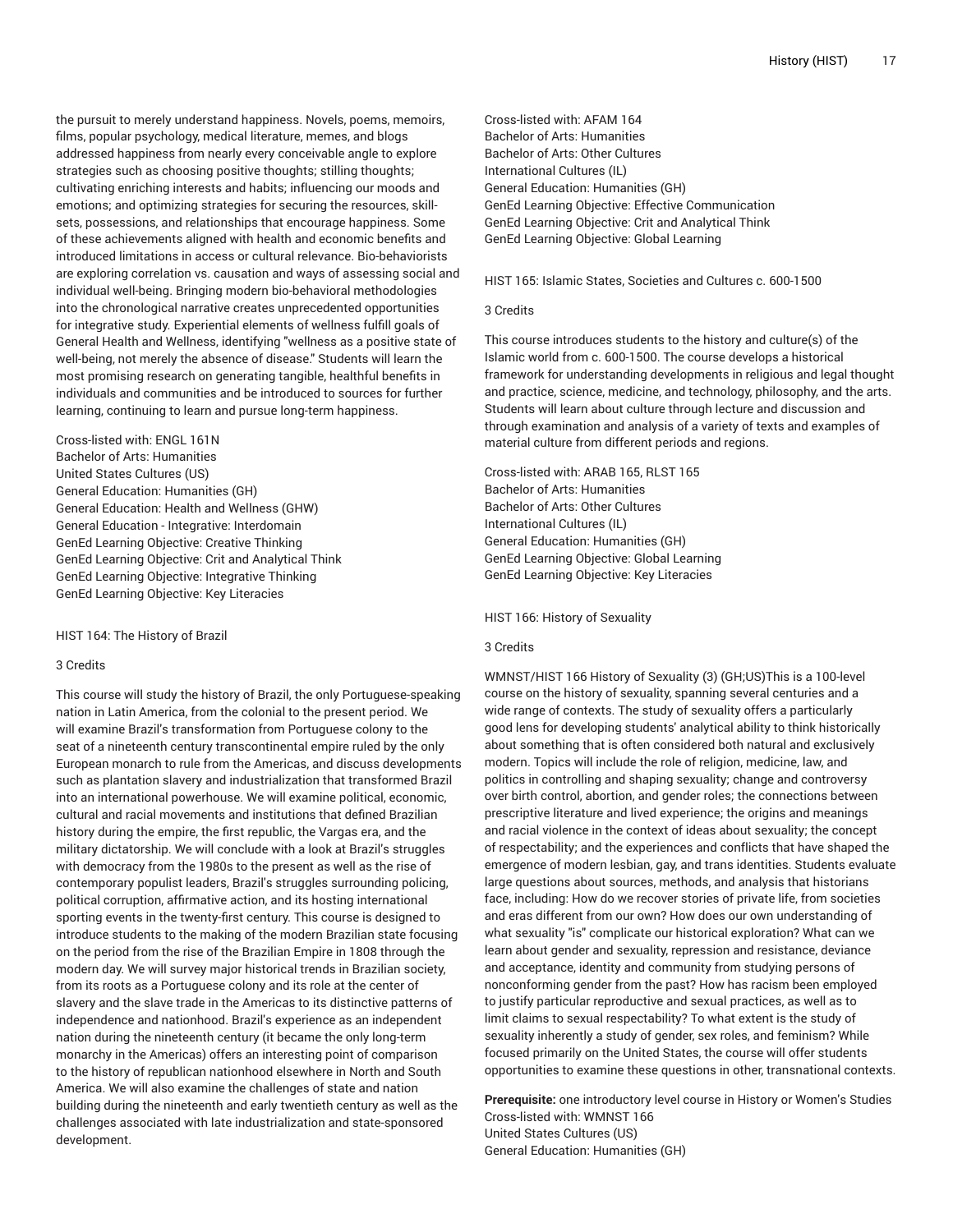GenEd Learning Objective: Effective Communication GenEd Learning Objective: Crit and Analytical Think GenEd Learning Objective: Key Literacies

HIST 169: The Indian Ocean World

## 3 Credits

The Indian Ocean has been a zone of human interaction for several millennia facilitating the circulation of individuals, ideas, commodities and technologies from the Mediterranean and Persian Gulf regions to as far as Southeast Asia. This course introduces students to the growing historical field of the Indian Ocean world and to the usefulness of studying oceans as a useful category of historical analysis. It will examine the dynamism of the Indian Ocean world by exploring themes like trade, migration, slavery, piracy, European expansion, and various kinds of cultural exchange across this vast body of water. The course will also introduce students to a variety of primary sources including travel narratives, personal accounts and diplomatic correspondences.

Bachelor of Arts: Humanities International Cultures (IL) General Education: Humanities (GH) GenEd Learning Objective: Crit and Analytical Think GenEd Learning Objective: Global Learning GenEd Learning Objective: Integrative Thinking

HIST 170: South Asia to 1500

## 3 Credits

This course will introduce students to major themes in the history of ancient and medieval South Asia, a region that is now made up of the nation-states of Bangladesh, Bhutan, India, the Maldives, Nepal, Pakistan and Sri Lanka. Students will gain a firm understanding of the key political, economic and socio-cultural traditions and practices that shaped the formation of diverse social groups, sectarian and religious communities and political institutions in the region. While developing a chronological perspective on the history of pre-modern South Asia, this course will encourage students to look beyond the modern nation-state boundaries in order to gain a firm understanding of the region's shared political and cultural past in the period up to 1500. Students will learn to critically read primary sources and secondary literature, to identify historical arguments and take a position in a scholarly conversation in written assignments.

Bachelor of Arts: Humanities International Cultures (IL) General Education: Humanities (GH) GenEd Learning Objective: Crit and Analytical Think GenEd Learning Objective: Global Learning GenEd Learning Objective: Integrative Thinking

HIST 171: South Asia since 1500

# 3 Credits

This course will offer students a general introduction to the cultures and societies of the South Asian subcontinent from the early modern to the contemporary through both the colonial and postcolonial periods. Beginning with an introduction to Mughal rule, the course traces the rise of British power, and the various responses to it from collaboration to mutiny before moving on to the development of competing nationalisms and anticolonialisms, including secular, socialist, Hindu and Muslim

variations culminating with the creation of the postcolonial states of India, Pakistan, Bangladesh, Nepal, Sri Lanka, and Afghanistan. It then follows the continuing trajectories of these countries after independence, from the Nehruvian years to the neoliberal shift, with attention to emerging social movements and issues including caste and gender relations; religious and separatist politics; struggles around land and development; urbanization, and labor migration; leading into the 21st century. It offers a basic knowledge of the cultural, political, economic, artistic and historical background of this vital region of the world.

Cross-listed with: ASIA 171 Bachelor of Arts: Humanities Bachelor of Arts: Other Cultures International Cultures (IL) General Education: Humanities (GH) GenEd Learning Objective: Global Learning GenEd Learning Objective: Key Literacies

HIST 172: Introduction to Japanese Civilization

# 3 Credits

This course surveys the development of civilization in Japan from ancient times to the present. Among the key goals of this course is to discuss what is distinctive about "Japanese civilization." As a survey of Japan it includes topics such as external relations and cultural exchanges with Japan's neighbors and the world more broadly; the nature of indigenous beliefs, Shinto and Buddhism; the making of the Japanese bureaucratic state and gentry society; the rise of the commercialized economy; the growth of Japanese culture; Tokugawa Japan, It offers a basic knowledge of the cultural, political, economic, artistic and historical background of this vital region of the world.

Cross-listed with: ASIA 172, JAPNS 172 Bachelor of Arts: Humanities Bachelor of Arts: Other Cultures International Cultures (IL) General Education: Humanities (GH) GenEd Learning Objective: Global Learning GenEd Learning Objective: Key Literacies

HIST 173: Vietnam in War and Peace

# 3 Credits

This course examines the long history and culture of Vietnam with a focus on Vietnam's anti-colonial and independence movements of the 20th century. Among the topics covered are Vietnam under French colonial rule, the rise of nationalism and communism, Vietnam during WWII, and the multi-decade struggle for independence in the fifties, sixties and culminating in the departure of American forces in 1973. Vietnam's recent economic rise and emergence as a commercial power is also covered. It offers a basic knowledge of the cultural, political, economic, artistic and historical background of this vital region of the world.

Bachelor of Arts: Other Cultures Bachelor of Arts: Social and Behavioral Sciences International Cultures (IL) General Education: Humanities (GH) GenEd Learning Objective: Global Learning GenEd Learning Objective: Key Literacies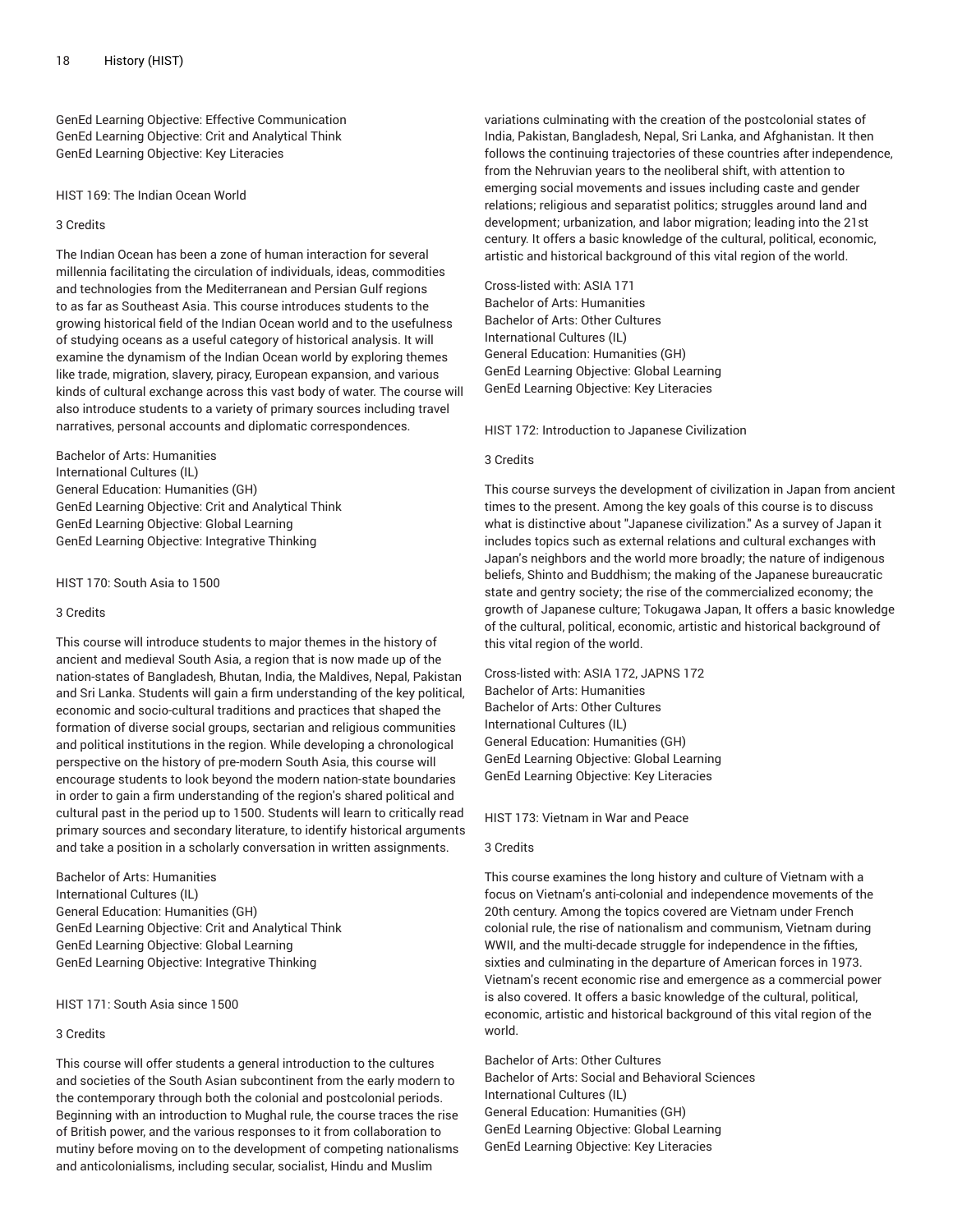#### HIST 174: East Asia to 1800

## 3 Credits

This course provides students with an overview of the most important historical developments and external relations of China, Japan and Korea from ancient times to the end of the eighteenth century. As a comparative survey of China, Japan and Korea it includes topics such as external relations and cultural exchanges; early Chinese dynasties; Confucianism, Daoism, Shinto and Buddhism; the making of East Asian bureaucratic state and gentry society; the rise of Ming-Qing commercialized economy; the growth of Japanese culture; Tokugawa Japan, and the role of Korea in East Asia. It offers a basic knowledge of the cultural, political, economic, artistic and historical background of this vital region of the world.

Cross-listed with: ASIA 174 Bachelor of Arts: Humanities Bachelor of Arts: Other Cultures International Cultures (IL) General Education: Humanities (GH) GenEd Learning Objective: Global Learning GenEd Learning Objective: Key Literacies

#### HIST 175: East Asia since 1800

## 3 Credits

This course is a comparative survey of the internal developments and external relations of China, Japan and Korea since the early 1800s. Topics include interaction with the West, internal rebellions and reforms, the importance of certain key figures, the changing roles of women, student protests, and current social problems. Considerable focus will be placed on the transition from imperial to constitutional governments, rise of nationalism, World War II in the East Asian context and the phenomenal role China, Japan and Korea have played in shaping the post-World War II world. It offers a basic knowledge of the cultural, political, economic, artistic and historical background of this vital region of the world.

Cross-listed with: ASIA 175 Bachelor of Arts: Humanities Bachelor of Arts: Other Cultures International Cultures (IL) General Education: Humanities (GH) GenEd Learning Objective: Global Learning GenEd Learning Objective: Key Literacies

## HIST 175H: The History of Modern East Asia

# 3 Credits

Comparative survey of the internal developments and external relations of China and Japan since their contact with the industrialized West.

General Education: Humanities (GH) Honors

HIST 176: Survey of Indian History

3 Credits

Survey of cultural, institutional, and political history from ancient times to the present. HIST 176 Survey of Indian History (3) (GH;IL)(BA) This course meets the Bachelor of Arts degree requirements. This course

surveys the history and civilization of India or South Asia from the earliest times to the modern period. The goal of the course is to enable students to form a comprehensive conception of the various facets of Indian or, South Asian civilization in a historical context. This course is an excellent foundation for the history of modern India and also complements a variety of existing courses on the history of the non-western world. In addition to satisfying the GI requirement, HIST 175 satisfies the general credit requirements for the history major or minor, including the 'nonwestern' component of the major. Non-majors may use this course to satisfy a general education humanities selection. Typically, students will be evaluated on in-class quizzes, written exams, participation in class discussions of assigned readings and critical reviews of books. This course is offered once every year and has an enrollment of 50 students.

Cross-listed with: ASIA 176 Bachelor of Arts: Humanities International Cultures (IL) General Education: Humanities (GH)

HIST 177: Rise of Modern Southeast Asia

## 3 Credits

This course looks at Southeast Asia from the rise of early empires to the present. Beginning with the great empires of Southeast Asia this course surveys the rise of Southeast Asian politics, culture and society before examining the colonial period when the region was dominated by European imperial powers, and concluding with the formation of the modern-day nations of Burma (Myanmar), Cambodia, Laos, Thailand, Indonesia, Malaysia, Singapore, Vietnam, and the Philippines. As part of this discussion, issues of Indianization, colonization, life under Japanese during World War II, and the way in which Cold War politics shaped the region. By the end of the course, students should have a firm understanding of changes in Southeast Asia and be able to assess these historical factors that shaped the current societies.

Cross-listed with: ASIA 177 Bachelor of Arts: Humanities Bachelor of Arts: Other Cultures International Cultures (IL) General Education: Humanities (GH) GenEd Learning Objective: Global Learning GenEd Learning Objective: Key Literacies

HIST 178: Latin-American History to 1820

## 3 Credits

This course examines the history of Latin America from c. 1450 to 1820, a period encompassing Iberia and the New World before and after the conquest; the course is a survey of three centuries, from the initial encounter on New World soil of Iberian, African, and native cultures and races, to the birth of independent culturally- and racially-mixed nations. Historical topics include the conquest of the New World, the development of colonial institutions and their impact on indigenous cultures, the maintenance of slavery and forced labor systems, the development of multi-ethnic communities, and the origins of independence movements. We will also study colonial-era documents produced by or about the people who lived in colonial Latin America (what historians call primary sources), including Spaniards and Portuguese; African slaves and free blacks; Mayas, Nahuas/Aztecs, and Incas; mixed race peoples called castas; wealthy and poor; and women, men, and children. Particular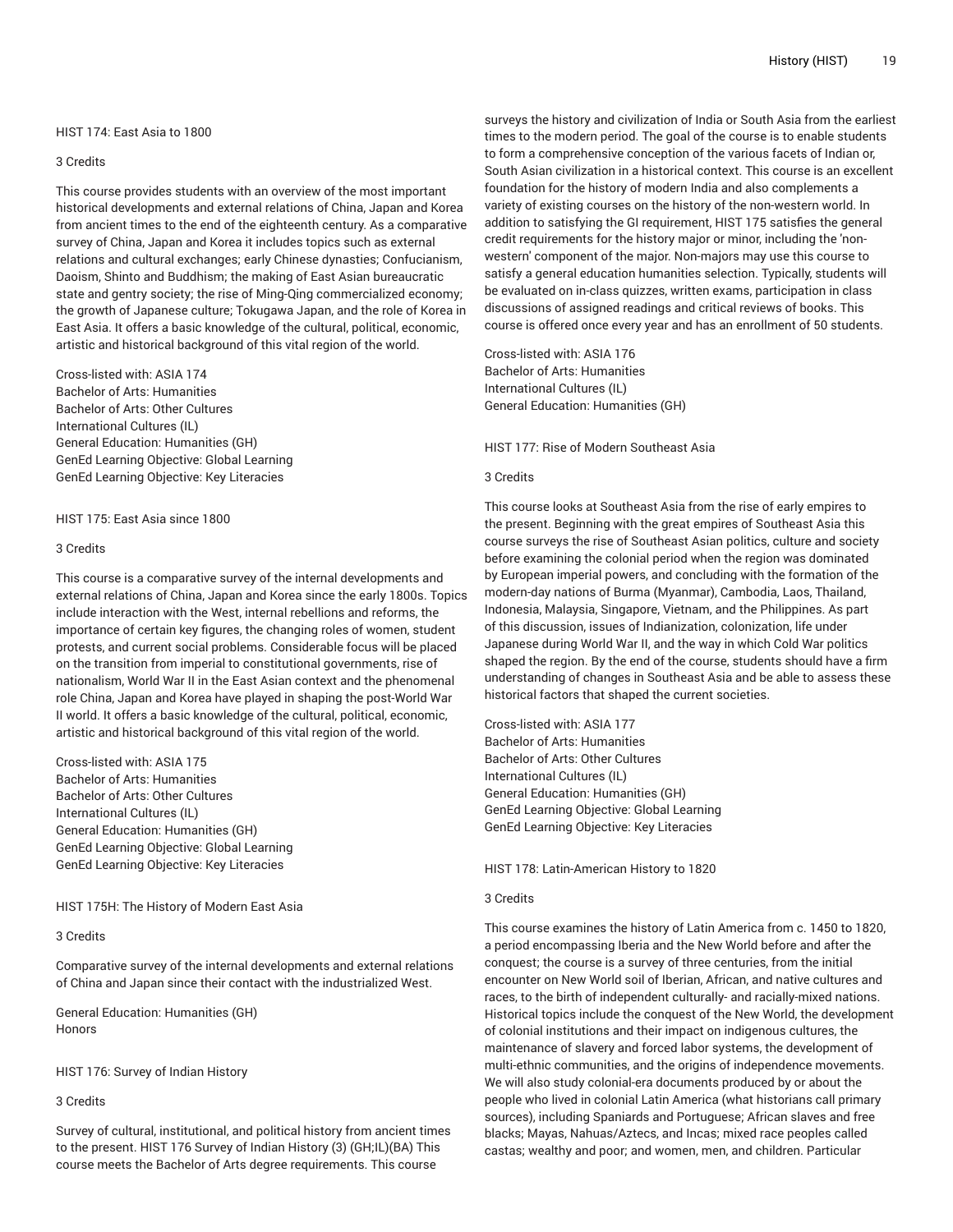emphases of the course focus on various patterns of conquest and cultural encounters, the processes of colonial rule, the nature of interaction between social groups, and the cultural impact of the colonial experience upon all colonial Latin America's peoples.

Bachelor of Arts: Humanities Bachelor of Arts: Other Cultures International Cultures (IL) General Education: Humanities (GH) GenEd Learning Objective: Global Learning GenEd Learning Objective: Key Literacies

HIST 179: Latin-American History Since 1820

## 3 Credits

This course examines the history of modern Latin America from the period of independence in the early nineteenth century until the present day. Students will learn about the geographic and political development of the region, the development of various economic models, and the widespread extraction of labor focusing on This African slavery and Indigenous exploitation. The course examines significant events and historical trends in local, national, regional and global contexts. The goal of this class is for students to think critically and analytically about important issues and themes in Latin America, and to understand how historical events have shaped this region. We will look mostly chronologically at important historical themes such as social, economic, gender, and racial conditions, as well as politics, focusing on events throughout select Latin American nations and regions. The course will focus on the following periods: the Independence and post-Independence period of the Spanish Americas (1810-1850); the period of Brazilian Empire (1808-1889); the integration of Latin America into the modern world economy (1850-1914); the rise of oligarchic and military governments (1914-86); Latin America and the US in the Cold War (1945-1989); and concludes with the recent rise of the Populist New Left and the Conservative Right backlash and violence that has recently threatened many nations of Latin America. This course fulfills the requirements for Bachelor of Arts: Humanities (BA), International Cultures (IL), General Education: Humanities (GH) and fulfills the requirement for Latin American Studies Major and Minor as well as the general credit requirement for the History Major.

Bachelor of Arts: Humanities Bachelor of Arts: Other Cultures International Cultures (IL) General Education: Humanities (GH) GenEd Learning Objective: Global Learning GenEd Learning Objective: Key Literacies

## HIST 180: Ancient Warfare

#### 3 Credits

Historical survey of the evolution of warfare in the ancient Mediterranean region from prehistoric times to the Later Roman Empire. CAMS 180 CAMS (HIST) 180 Ancient Warfare (3) (GH;IL) Warfare has occupied a central place in the civilizations of the Mediterranean from the earliest times. The prehistoric origins of warfare is a hotly debated topic and constitutes the starting point for this course. Most scholars are agreed that military culture grew in step with sociopolitical development over the course of the third millennium BCE. In the following centuries, the Egyptians, and later the Assyrians and Persians, took great strides in

developing sophisticated tactical systems, using infantry, chariotry, and cavalry. These matters occupy a little over the first third of the course. Across the Aegean Sea, Bronze Age (Mycenaean) Greece was ruled by elites occupying massively walled citadels, their leaders buried surrounded by their weapons. But how did these warriors fight? Do the epic poems of Homer memorialize Bronze Age combat? In the Archaic Period (700-500 BCE) infantry warfare in Greece was transformed by the appearance of the heavily-armored infantryman (the hoplite), deployed in a tight formation (the phalanx). The processes involved in the appearance of this kind of warfare, its nature, and its affects on Greek society and culture will be the focus of our attention for the second third of the course. On the periphery of the Mediterranean basin stood a variety of warrior cultures (the Scythians, Celts, or Germans). Numerous warrior-dominated polities vied with each other in Archaic Italy, but one of them, sitting on a ford of the river Tiber, ultimately rose to be the greatest military power produced by the ancient Mediterranean world: Rome. The Roman legions first won and then ensured the security of a Mediterranean-wide empire that stood for 700 years and evolved ultimately into world's first standing army of professional volunteers. The Roman military system holds our attention for the final third of the course. The course defines warfare broadly to include both tactical and strategic, as well as cultural and ideological, matters. Even this canvas is too vast to be surveyed in all its richness, so the major themes explored are: (i) what is war, where does it come from, and how did it change as civilization spread?; (ii) in what ways did warfare develop in the periods under study, in terms of strategy, tactics, and weapons technology?; (iii) how do different warfare practices reflect essential facets of the various cultures under consideration?

Cross-listed with: CAMS 180 Bachelor of Arts: Humanities International Cultures (IL) General Education: Humanities (GH) GenEd Learning Objective: Effective Communication GenEd Learning Objective: Crit and Analytical Think GenEd Learning Objective: Global Learning

HIST 181: Introduction to the Middle East

## 3 Credits

The course offers a survey of the history of the Middle East from the rise of Islam to the present day. The course introduces students to structures of power, society, and economy in three distinctive periods: 1) the rise of Islam and the caliphal era; 2) the pre-modern Ottoman era; 3) the modern era. The course also introduces students to some of the art, architecture, and literature of each period. Students will thus gain some depth in each period of history and acquire a broad view of change over time.

Cross-listed with: JST 181 Bachelor of Arts: Humanities Bachelor of Arts: Other Cultures International Cultures (IL) General Education: Humanities (GH) GenEd Learning Objective: Global Learning GenEd Learning Objective: Key Literacies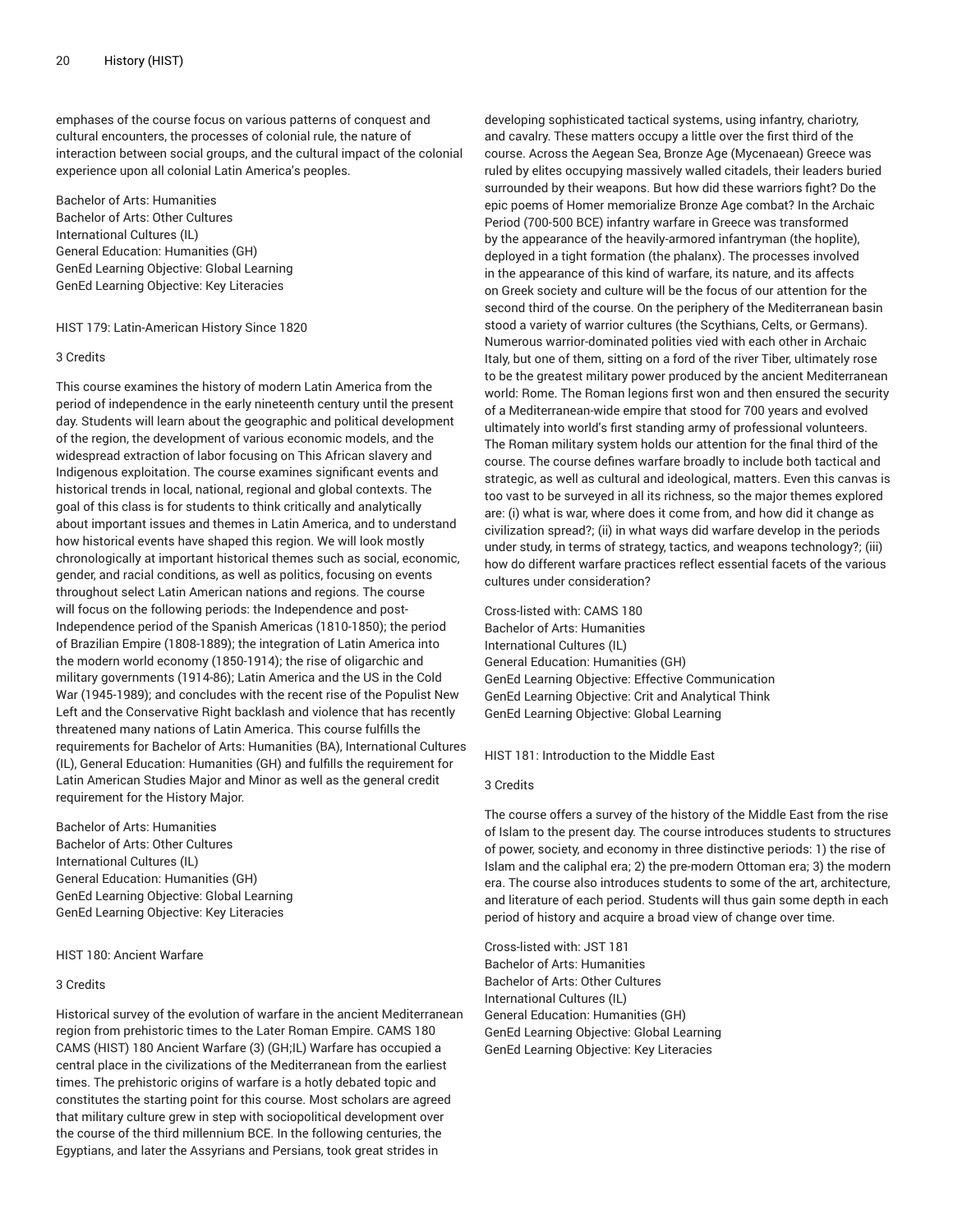#### HIST 181H: Introduction to the Middle East Honors

## 3 Credits

The honors course offers a survey of the history of the Middle East from the rise of Islam to the present day. The course introduces students to structures of power, society, and economy in three distinctive periods: 1) the rise of Islam and the caliphal era; 2) the pre-modern Ottoman era; 3) the modern era. The course also introduces students to some of the art, architecture, and literature of each period. Students will acquire a broad view of change over time; the honors course also takes time to go further in depth in discussion and analysis of significant trends and topics in the history through intensive focus on primary sources in discussion and written assignments.

Bachelor of Arts: Humanities Bachelor of Arts: Other Cultures International Cultures (IL) General Education: Humanities (GH) **Honors** GenEd Learning Objective: Global Learning GenEd Learning Objective: Key Literacies

HIST 182: Asian Trade: Economy, Industrialization and Capitalism in Asia

## 3 Credits

An historical overview of economy, industrialization, globalization and capitalism in Asia from the 16th century to present. ASIA (HIST) 182 Asian Trade: Economy, Industrialization and Capitalism in Asia (3) (GH;IL) (BA) This course meets the Bachelor of Arts degree requirements. Asian economies have experienced spectacular growth in the second half of the 20th century. But this growth is part of a longer story of Asian commerce and trade and its relationship to and integration with (and, in some cases, isolation from) global patterns of exchange. Moreover, these exchanges are best understood alongside the politics, society, and culture--sometimes local, sometimes regional--that shaped trade and business in entrepots, capitals, and hinterlands throughout Asia. This course begins with a historical exploration of the economic development and social change and ends by asking what lies in store for one of the world' sfastest growing economic regions. By offering a historical frame for Asian economic experience , students will gain insight into the strengths and weaknesses of prevailing theories that tend to overstate centralized control, market mechanisms, and cultural determination. Asian economies and markets are quite diverse, consisting of emerging and mature markets, making it difficult to view them through a single lens. As a result this course seeks to introduce students to a variety of conceptual frameworks in these countries. Examinations of the major economic players China, India, and Japan form the backbone of the course, but the precise geographic emphasis will vary with instructor, and may also include discussions of Japan, Korea, Vietnam, Singapore, Indonesia, Taiwan, and other Asian states. Themes of the course will vary depending on instructor, but may include industrialization, sustainability and the environment, gender and labor, protest and political reform, and consumerism and advertising, among others. The course will also offer a general introduction to economic theories that underpin the concepts of globalization, capitalism, and socialism as they are understood in an Asian context. This course is intended as an introduction to Asia for those with particular interests in Business, Economics, Global Studies, Labor, and/or Government. Through weekly readings, films and class

discussion students will be introduced to the development of Asian economies in the global context.

Cross-listed with: ASIA 182 Bachelor of Arts: Humanities International Cultures (IL) General Education: Humanities (GH)

#### HIST 183: Gender, Family, and Society in East Asia

#### 3 Credits

This course tracks the changes in East Asian gender roles, relationships, and family life from 1800 to the present, placing private life at the center of the history of China, Japan, and Korea. Among the topics covered are the examination of gender and family life in early modern East Asia, considering topics such as marriage customs, the cult of female chastity, birthing practices, male-male sexuality as well as tracing the remarkable shifts in gender and private life in East Asia beginning in the nineteenth century and continuing to the present. The course will likely also cover issues such as women's liberation, changing expectations for courtship, marriage and sex, homosexuality, cross-dressing and androgyny, gender and revolution, and the state's role in regulating sex and procreation.

Cross-listed with: ASIA 183 Bachelor of Arts: Humanities Bachelor of Arts: Other Cultures International Cultures (IL) General Education: Humanities (GH) GenEd Learning Objective: Global Learning GenEd Learning Objective: Key Literacies

#### HIST 184: Society and Culture in the Pacific War

## 3 Credits

This course examines will explore the origins, nature, and consequences of World War II in the Pacific. Moving beyond the common American focus on the war as a U.S.-Japanese conflict, it will explore the different nations, political movements, ideologies, and empires that clashed across. Asia-Pacific from 1931 to 1945. Topics include the culture and society of modern Asia in the periods immediately before, during and after the Pacific War. This course looks at social and historical roots of the war across Asia from the 1890s to the present to better understand the causes of the war and the affect it had on people throughout Asia.

Cross-listed with: ASIA 184 Bachelor of Arts: Humanities Bachelor of Arts: Other Cultures International Cultures (IL) General Education: Humanities (GH) GenEd Learning Objective: Global Learning GenEd Learning Objective: Key Literacies

#### HIST 186: The Silk Roads

#### 3 Credits

Taking cross-cultural communication and connectivity as its central themes, this course explores the central role that the silk roads and Indian Ocean maritime routes have played throughout Eurasian history. The course provides a historical survey of the land and sea routes and networks connecting Europe and Asia, the peoples and cultures that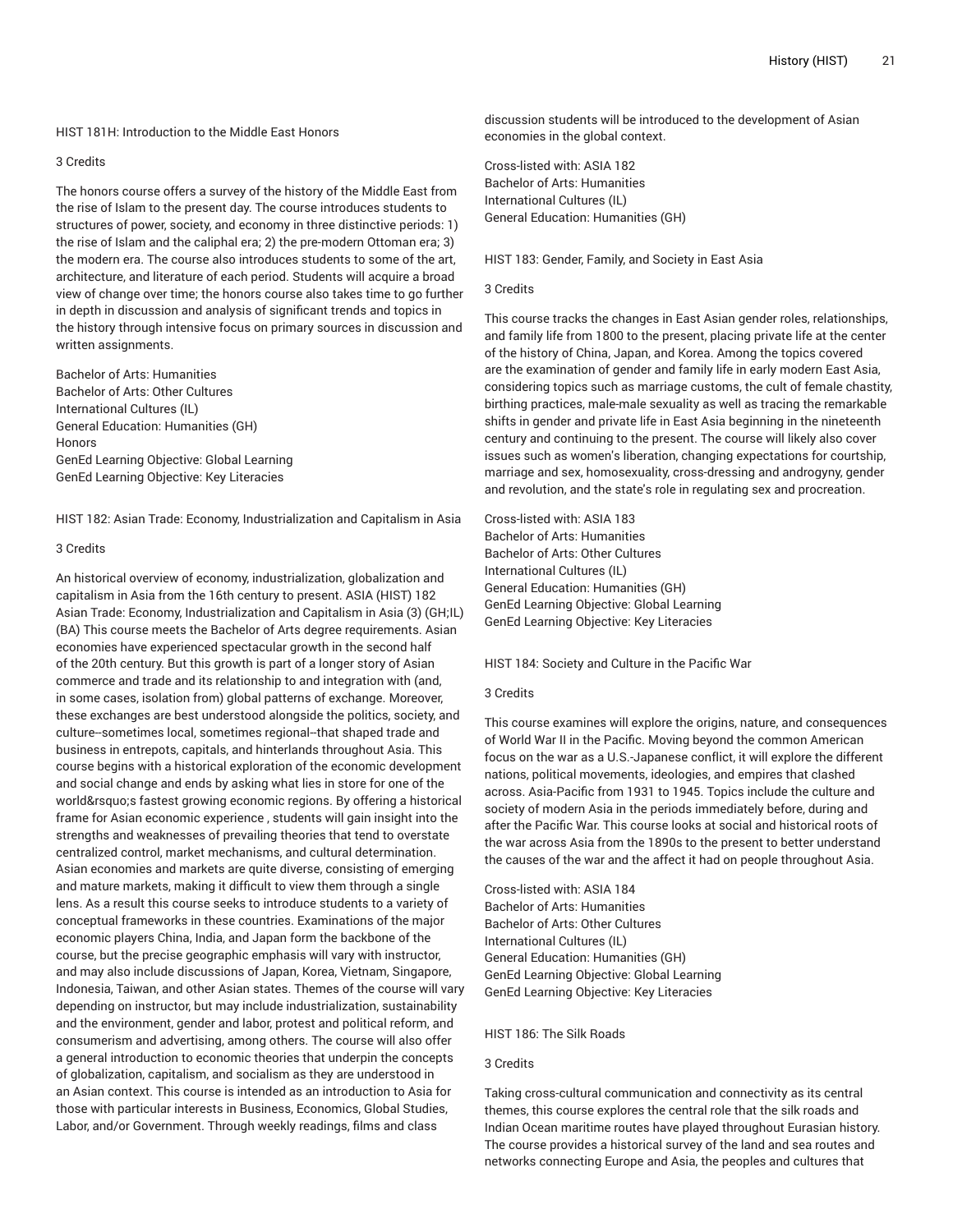flourished along these routes, and a variety of exchanges that took place by way of these routes.The course develops insight into trends and patterns over a long period of history, from ancient to modern times; the course also focuses on distinctive periods of history when patterns were disrupted and reformed, and when relationships changed among the peoples and states involved in the silk roads and maritime routes.

Cross-listed with: ASIA 186, JST 186 Bachelor of Arts: Humanities Bachelor of Arts: Other Cultures International Cultures (IL) General Education: Humanities (GH) GenEd Learning Objective: Global Learning GenEd Learning Objective: Key Literacies

HIST 187: Global Taiwan

# 3 Credits/Maximum of 3

This course examines the historical, cultural, and ethnic dimensions of Taiwan over several centuries to the present day. Taiwan's rich history and important economic role in contemporary East Asia clashes with its exclusion from international organizations like the UN and WHO and resultant international isolation. This class will examine the history and culture of Taiwan to better understand how it got here and where it might go. Topics covered will include the Dutch incursions in "Formosa," Japanese colonization, years of military dictatorship and cross-straits tension, rebirth as one of the four "Asian Tiger" economies, and its current rowdy democracy and warming ties with the People's Republic of China. We will also explore the literature, film, and culture of this multi-ethnic, multi-lingual, and multi-cultural island.

Cross-listed with: ASIA 187 International Cultures (IL)

HIST 188: Tibet: People, Places and Spaces

## 3 Credits

Few places generate as much curiosity, interest, or controversy, in the Western mind than Tibet. This course examines Tibet from a variety of perspectives from Tibet's political unification under a single ruler in the seventh century up to Tibet's incorporation into the People's Republic of China in the latter half of the twentieth century. Adopting a Tibetcentered focus, this course examines three core dimensions of Tibet namely its people, its religion and its strong sense of place to allow for a more nuanced and comprehensive understanding of Tibet to emerge. No background or specialized knowledge about Tibet is expected though a willingness to read primary documents on a variety of religious, ethnic and political themes will be quite useful. In this course students can expect to gain an appreciation for how religion, history and politics contribute to contemporary portrayals of Tibet, Tibetans and their society.

Cross-listed with: ASIA 188 International Cultures (IL) General Education: Humanities (GH) GenEd Learning Objective: Global Learning GenEd Learning Objective: Key Literacies

HIST 189: Illicit Asia: An Alternative Introduction to Asia

## 3 Credits

A historical introduction to unlawful, illegitmate and forbidden ideas, goods, people and places in modern Asia. ASIA (HIST) 189 Illicit Asia: An Alternative Introduction to Asia (3) (GH;IL)(BA) This course meets the Bachelor of Arts degree requirements. This course examines patterns of illicit ideas, goods, peoples and places of modern Asia. Traditional introductions to Asia emphasize a history of the powerful, of the center, of the victors. This course seeks to invert the customary narrative by telling the tale of Asia's early modern and modern past from the perspective of those working against the interest of the elite, popular and mainstream. At the same time, traditional introductions to Asia often risk perpetuating stereotypes of a mysterious, sinister Orient. In fact, dominant discourses both cross-culturally (such as Orientalism) and within a given society (such as elite nationalism) have tended to criminalize or pathologize all kinds of countercultures, alternate economies, non-normative sexual practices, and so forth. But attitudes to orthodoxy and legality may depend on one's relationship to the dominant system, and the dominant narrative. This class seeks to reveal those phenomena in a different light, according to their own contextual logic. Often omitted or ignored, understanding why illegal activity occurs, how it occurs and who the relevant actors are can offer an extremely potent introduction to the roles traditional boundaries of political, cultural and societal activity played in the shaping of Modern Asia. Specific content and regional focus will vary according to individual instructor, but the course will be divided into four general sections that focus on forbidden ideas, goods, places and peoples. Topics may unpack heterodox beliefs like secret societies or anarchist movements; trace the production and distribution of illegal goods like opium or counterfeit items; map out notorious places like the Golden Triangle or the internal workings of human traffickers; or examine the practices and scope of criminal elements like pirates or brigands. The objectives of the course are not only to learn about the illicit activities across modern Asia, but are also organized to encourage us to rethink the way we understand standard interpretations of the past and the factors that go into those perceptions. Students will also consider the changing justifications for and definitions of what is legal, normal and orthodox.

Cross-listed with: ASIA 189 Bachelor of Arts: Humanities International Cultures (IL) General Education: Humanities (GH)

HIST 190: The Middle East Today

## 3 Credits

This course introduces students to the peoples and places of the contemporary Middle East. The course engages students in discussion of themes that are pertinent to the region and to contemporary issues, including demographic change, youth culture and university life, human rights issues and activism, the trauma of war, effects of globalization, ecology, and the environment. Exploring the Middle East in the present with attention to historical context, students will examine a variety of sources, including news media, novels, stories, poetry, films, soap operas, blogs and vlogs.

Bachelor of Arts: Humanities Bachelor of Arts: Other Cultures International Cultures (IL)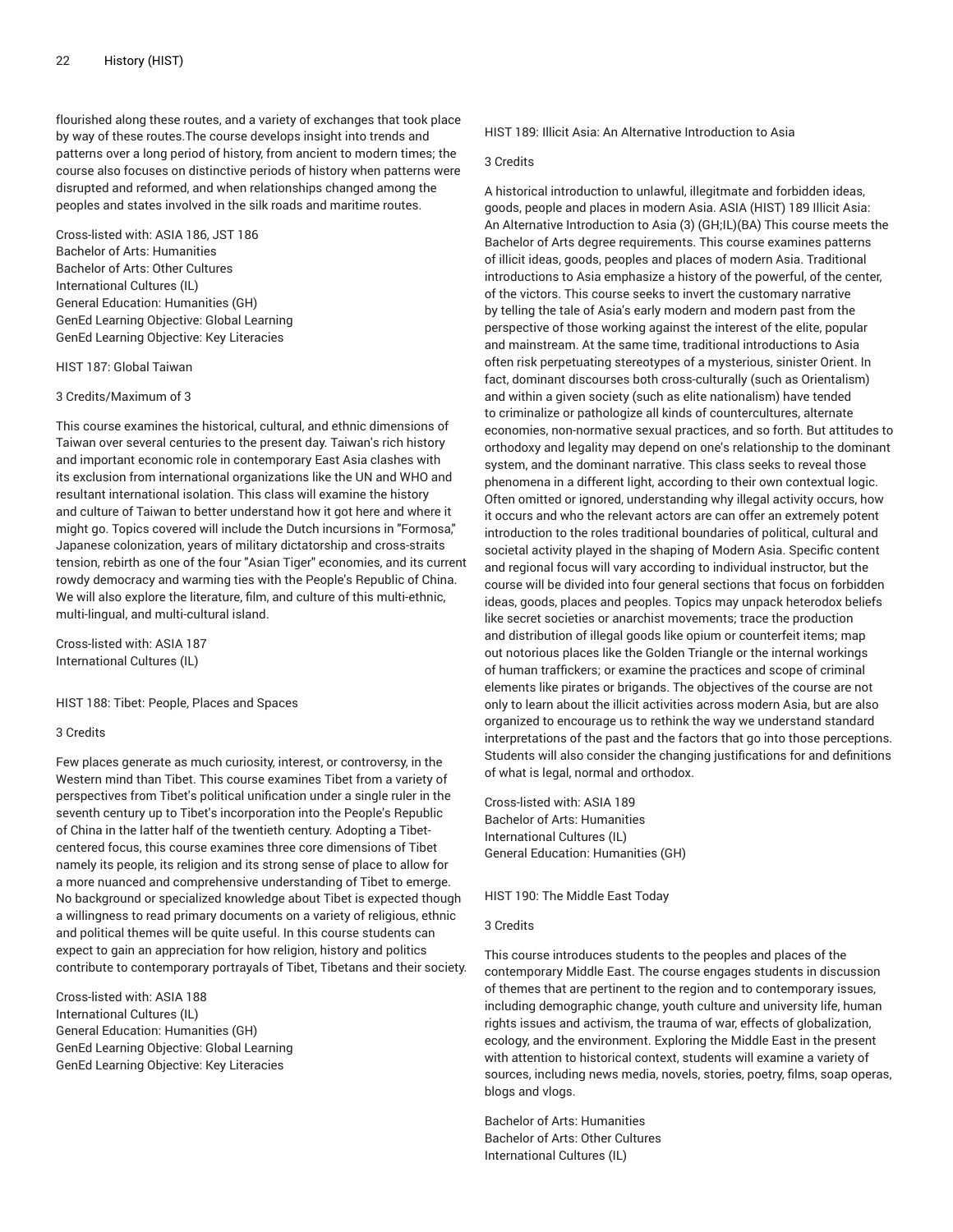General Education: Humanities (GH) GenEd Learning Objective: Global Learning GenEd Learning Objective: Key Literacies

HIST 191: Early African History

#### 3 Credits

The course is an introduction to the history of Africa south of the Sahara from the origins of humankind to roughly 1750 with a focus on common themes in the cultural and historical development of African societies. Themes include (but are not limited to): Ancient Egypt, Africa's place in the Greco-Roman world, Early African Christianity, Islam in Africa, European contact, and the Atlantic Slave Trade

Cross-listed with: AFR 191 Bachelor of Arts: Humanities Bachelor of Arts: Other Cultures International Cultures (IL) General Education: Humanities (GH) GenEd Learning Objective: Global Learning GenEd Learning Objective: Key Literacies

## HIST 192: Modern African History

## 3 Credits

This course offers an overview of the history of Africa from 1750 to the present. The course introduces students to the diversity of Africa's geography, demography, and history and investigates the experience of modern history through specific, regionally distinct, examples. Students will learn about structures of power, society, and economy in the colonial and post-colonial era in comparative terms, and about a variety of cultural forms and expressions.

Cross-listed with: AFR 192 Bachelor of Arts: Humanities International Cultures (IL) General Education: Humanities (GH) GenEd Learning Objective: Global Learning GenEd Learning Objective: Key Literacies

HIST 192H: Modern African History

# 3 Credits

This Honors course offers an overview of the history of Africa from 1750 to the present. The course introduces students to the diversity of Africa's geography, demography, and history and investigates the experience of modern history through specific, regionally distinct, examples. Students will learn about structures of power, society, and economy in the colonial and post-colonial era in comparative terms, and about a variety of cultural forms and expressions. The honors course takes time to go into greater depth in a few selected topics, with attention to primary sources, historical method, and historiographic trends.

Cross-listed with: AFR 192H Bachelor of Arts: Humanities Bachelor of Arts: Other Cultures International Cultures (IL) General Education: Humanities (GH) Honors GenEd Learning Objective: Global Learning GenEd Learning Objective: Key Literacies

HIST 193: Modern Iran

## 3 Credits

This course covers the history of modern Iran from the late nineteenth century to the present day. The course examines significant events and historical trends with attention to local, regional, and global contexts, and examines causes and consequences of policies, protests, and revolutions from a variety of sources and perspectives. Through class lectures and discussions, and reading and written assignments, students will learn important terms, concepts, contexts, individuals, and events. They will learn to identify and analyze trends and patterns in Iran¿s history, make meaningful comparisons, locate specific events in meaningful context, and explain their significance. By the end of the course students will be able to explain current events in terms of Iran¿s long history of revolution as well as in terms of the more immediate history of the Islamic republic. Students will be able to discuss how the modern history of Iran is an example of larger historical trends of the twentieth century.

Cross-listed with: JST 193 Bachelor of Arts: Humanities Bachelor of Arts: Other Cultures International Cultures (IL) General Education: Humanities (GH) GenEd Learning Objective: Global Learning GenEd Learning Objective: Key Literacies

HIST 195: Genocide in Global perspectives: Twentieth Century and beyond

#### 3 Credits

The history and memory of the Holocaust, the Armenian, Cambodian and other forms of genocide are often taught separately in different disciplines. This course will examine them together through the various ways different societies dealt with, experienced and understood these. Using the extensive literature on the history of genocide this course further suggests ways in which these tragic events affected and were entangled by each other's. Specific content will vary according to individual instructor, but topics may include victim cultures, ethnic cleansing, trauma, human rights, dark tourism, memorials, architecture as well as the general impact of these tragedies on global politics, or the way the memories of the tragedies were entangled with the civil rights and other struggles in American and global history.

Cross-listed with: GER 123, JST 195 Bachelor of Arts: Humanities International Cultures (IL) General Education: Humanities (GH) GenEd Learning Objective: Effective Communication GenEd Learning Objective: Global Learning GenEd Learning Objective: Integrative Thinking GenEd Learning Objective: Soc Resp and Ethic Reason

HIST 197: Special Topics

1-9 Credits/Maximum of 9

Formal courses given infrequently to explore, in depth, a comparatively narrow subject which may be topical or of special interest.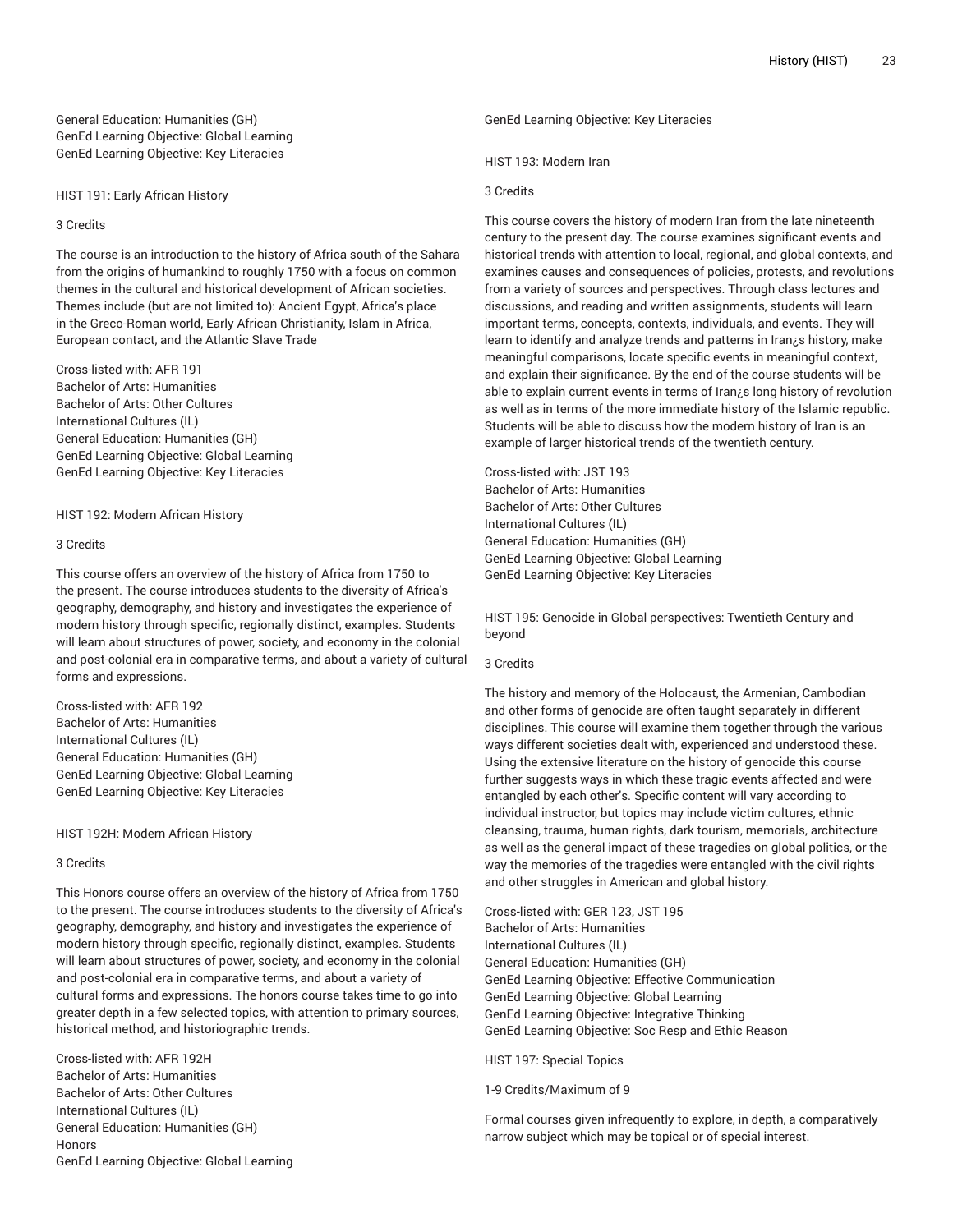Bachelor of Arts: Humanities

HIST 199: Foreign Studies

1-12 Credits/Maximum of 12

Courses offered in foreign countries by individual or group instruction.

Bachelor of Arts: Humanities International Cultures (IL)

HIST 200: American Local History

3 Credits/Maximum of 6

Topics in American local history relating local to national developments and studying the historical method by using primary source material.

**Prerequisite:** HIST 020 or HIST 021 Bachelor of Arts: Humanities United States Cultures (US)

HIST 203N: History of Monsters, Aliens & the Supernatural

#### 3 Credits

HIST 203N course considers the role of the supernatural and otherworldly forces in a variety of human societies. The course focuses on narratives of the supernatural/anomalous, as well as the social power that such stories can afford their tellers, who may include poets, writers, filmmakers, journalists, and camp counselors, among many others. Students will read and analyze texts from history, folklore, anthropology, and popular media. A primary tool for describing and understanding the supernatural in human history is ethnography; as such, ethnographic texts dealing with the supernatural will also form an important component of the course, and students will have the opportunity to conduct ethnographic research of their own. In all cases, supernatural beliefs will be considered in their social contexts, rather than as texts divorced from the lives of groups and individuals.

Bachelor of Arts: Humanities International Cultures (IL) United States Cultures (US) General Education: Humanities (GH) General Education: Social and Behavioral Scien (GS) General Education - Integrative: Interdomain GenEd Learning Objective: Global Learning GenEd Learning Objective: Integrative Thinking GenEd Learning Objective: Key Literacies

HIST 205: American Antisemitism

## 3 Credits

The Phenomenon of antisemitism in American history from Peter Stuyvesant to the present. HIST (J ST/RL ST) 205 American Antisemitism (3) (GH;US) This course explores the phenomenon of antisemitism in American history from the time of Peter Stuyvesant to the present. The significance and role of American antisemitic movements and authors, as well as its role in American society and culture, are examined and compared to those in European history over the same periods. At the same time, the impact of antisemitism on the lives and mentalities of American Jews is discussed. The course focuses on readings taken from original sources and recent historical treatments. The readings include

material on colonial texts, Grant's notorious Order, nativists and antiimmigration texts, Gilded Age antisemitism, the Immigration Acts of the 1920's, Henry Ford's antisemitic campaign, Southern antisemitism and the Leo Frank case, the quota system at American universities, employment discrimination, the 'Gentlemen's Agreement' system, Black antisemitism, and the New Antisemitism.

Cross-listed with: JST 205 United States Cultures (US) General Education: Humanities (GH)

HIST 210: Freedom's First Generation: African American Life and Work, from the Civil War to World War II

3 Credits

HIST/AFAM 210 explores the context and events that shaped African American life during the post-abolition period from the U.S. Civil War until WW II. The course begins with a comparative examination of the decline of African slavery and of emancipation throughout the Americas, and then focuses on Black lives in the United States. The course explores a wide range of topics, including: Black identity in the U.S., the criminalization and disposability of Black bodies, Reconstruction, Jim Crow Laws, lynching, forced labor, the rise of African American leadership, gender and reproduction under slavery and in freedom, the development of protest strategies, the impact of industrialization and urbanization, and the significance of African American culture and art.

Cross-listed with: AFAM 210 Bachelor of Arts: Humanities United States Cultures (US) General Education: Humanities (GH) GenEd Learning Objective: Integrative Thinking GenEd Learning Objective: Key Literacies

HIST 211: Slavery and Freedom in the Black Atlantic

# 3 Credits

This course examines the history of African and Afro-descended people throughout the Atlantic world from the 15th through the 21st centuries. Historical topics include African societies before and after the advent of European trade systems, the Atlantic Slave Trade, the role of enslaved Africans in the conquest, establishment, and independence of the Americas, and the role of free and freed Afro-descended people in resistance, in service, and as citizens of American colonies and nations. This course compares and contrasts the systems of slavery that appeared throughout the Americas, the resistance that developed against these systems, and the nations that developed out of these institutions.

Cross-listed with: AFAM 211 Bachelor of Arts: Humanities Bachelor of Arts: Other Cultures International Cultures (IL) United States Cultures (US) General Education: Humanities (GH) GenEd Learning Objective: Global Learning GenEd Learning Objective: Key Literacies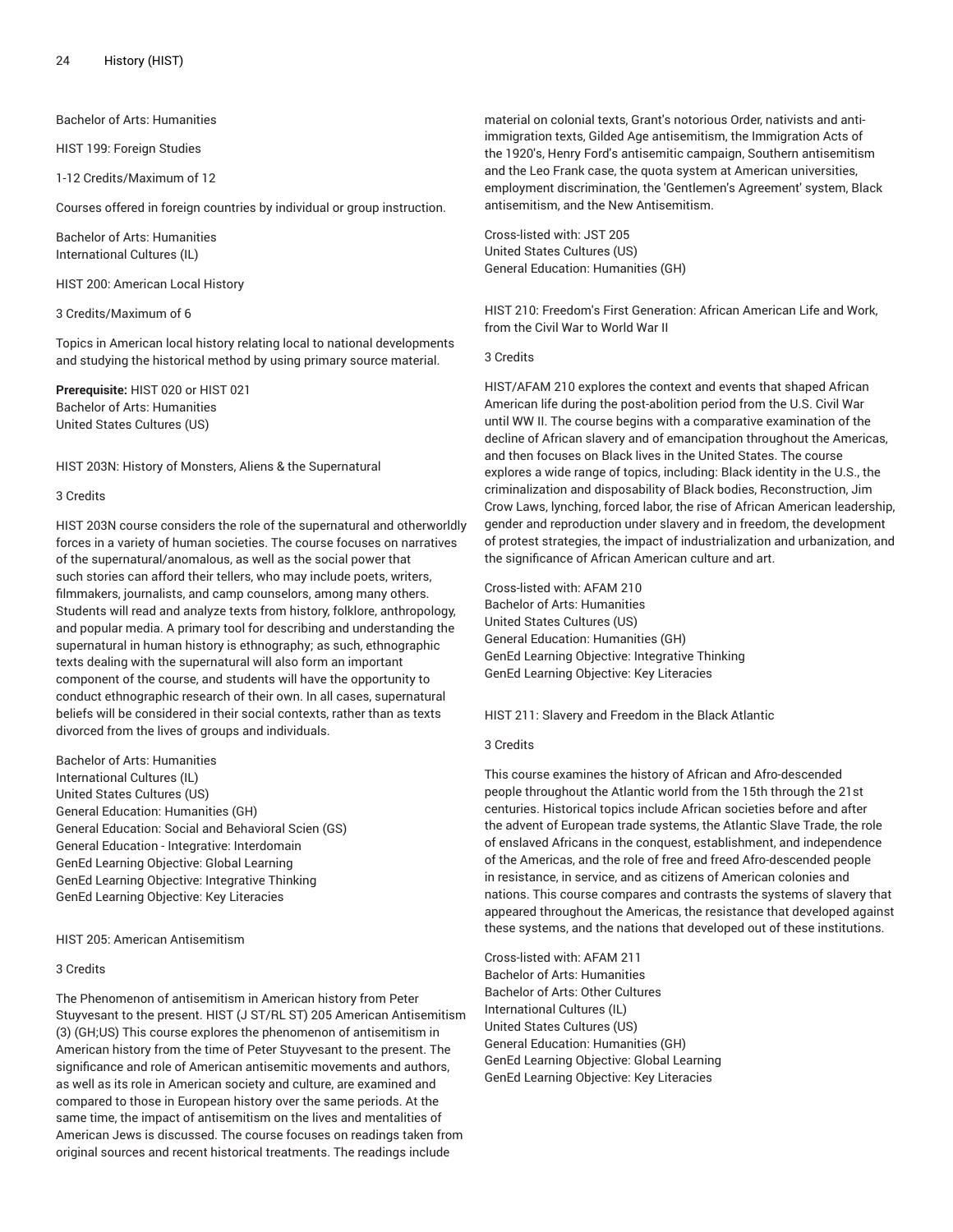#### HIST 212N: Earthquakes and Human History

#### 3 Credits

A natural disaster is the result of a natural hazard impinging upon human society. In this course we examine seismicity as a geophysical phenomenon and as a natural hazard that interacts with the built environment and the social structures of human societies. Whenever possible, we approach this subject historically. Among other topics, we examine the history of how earthquakes have been understood as well as the impact of earthquakes and seismicity on the history and development of certain societies. Our specific perspectives include: Earthquakes as understood by modern and contemporary earth science Major conceptions of earthquakes in the past Impacts of seismic hazards on the built environment of past societies Impacts of seismic hazards on politics, economic development and social policies of past societies Seismic hazards, earthquake-related technology, and contemporary societies By examining earthquakes in these ways, the study of earthquakes becomes a vehicle for enhancing skills in analytical reasoning. In particular, this course focusses on applications of modern scientific analysis and the approaches commonly employed in historical investigation. Specific skills addressed in this course include, processing and quantifying information, problem solving using evidence and sound reasoning, and expressing ideas with clarity. Immersion in the study of earthquakes affords an opportunity to think more broadly about how people have dealt with natural disasters in the past and to explore the roles that science, technology, and social policy play in defining and addressing natural hazards in contemporary societies and in the future. Class meetings include lectures, discussions, and in-class activities. We analyze scientific observations that have led to increased understanding of earthquakes, earthquake hazards and risk. We also make extensive use of case studies as concrete examples of different types of earthquakes, the historical evolution of ideas about earthquakes, and the range of social impacts of earthquakes. Reading assignments provide essential background for class sessions.

## **Recommended Preparation:** 3RD SEMESTER STANDING

Cross-listed with: GEOSC 212N General Education: Humanities (GH) General Education: Natural Sciences (GN) General Education - Integrative: Interdomain GenEd Learning Objective: Global Learning GenEd Learning Objective: Integrative Thinking GenEd Learning Objective: Key Literacies

# HIST 213Y: African American Women's History

# 3 Credits

This course examines the social, political, and economic history of African American women in the United States from slavery to the present. Using secondary and primary sources along with film and discussion, we will explore the varied lived experiences of African American women paying special attention to the themes of family, sexuality, labor, politics, and religion. We will examine how the simultaneity of racial and sexual oppression influence African American women¿s actions. Additionally, we will consider dominant images of African American women in a historical context. While the course is primarily discussion in format, the professor will lecture when necessary. As the course is writing-intensive, papers of various lengths constitute the bulk of student assessment.

Cross-listed with: AFAM 213Y, WMNST 213Y

Bachelor of Arts: Humanities United States Cultures (US) General Education: Humanities (GH) GenEd Learning Objective: Integrative Thinking GenEd Learning Objective: Key Literacies Writing Across the Curriculum

# HIST 220: Global Diaspora and Exile

# 3 Credits

Introduction to and survey of the Jewish and other Diasporas around the world. HIST (J ST) 220 The Jewish and Other Diasporas (3) (GH;IL) The long dominant view that the Jewish experience since antiquity defines Diaspora as a concept has been challenged in recent years. The meaning of the term Diaspora and related terms, especially (ethnic and/or national) identity and (ethnic and/or national) community, is a matter of much debate across disciplines. The longevity and diversity of distinct Jewish communities around the globe make the Jewish case a particularly interesting subject for study. In a wide geographical, chronological and disciplinary comparative sweep, the course will explore the diverse nature of ethno-national and ethno-religious diasporas (and sub-diasporas), their position, their place of origin ("homeland") and their new surrounding culture and society. More specifically, the course will analyze how Diaspora communities in Europe, Asia, and the Atlantic world reconstituted their identities as they expanded into new environments and encountered other cultures, from antiquity to the present. Emphasis will be placed on exploration of the intersection of politics and culture in respect to race, nationality, ethnicity, gender and class. A key question guiding the discussions will relate to the usefulness and limitations of the Diaspora concept, especially in regard to the discourse about globalization where the term is often used. The course will begin with an extensive discussion of theoretical texts about the Diaspora phenomenon. This is followed by case studies of several larger Diasporas, ranging from the Jewish, the Greek to the Chinese Diaspora. Several case studies, notably the Muslim Diaspora, the concept of a victim Diaspora, or alternative Diasporas highlight the limitations of the Diaspora concept. The course introduces students to interdisciplinary approaches, placing some emphasis on the use of theoretical texts written by historians, sociologists, political scientists, and anthropologists. The course includes a one-day field trip to the Lower Eastside in New York (visit of the Museum of Chinese in America, walking tour of the Lower Eastside to explore the history of a key American immigrant neighborhood).

Cross-listed with: JST 220 International Cultures (IL) General Education: Humanities (GH)

HIST 238N: Society and Culture in Palestine/Israel

#### 3 Credits

The course provides students with basic knowledge on major topics in Palestinian and Israeli societies and cultures with a thematic analysis of these topics. It examines the encounter between Palestinians and Israelis from a perspective that questions our ability to understand them separately and it emphasizes interdependency between the Israeli-Palestinian conflict and internal tension within Palestinian and Israeli societies. Some of the major themes under discussion are: the place of religion in defining national identities and boundaries, intra-ethnic divides, competing discourses of citizenship, the fragile status of Palestinian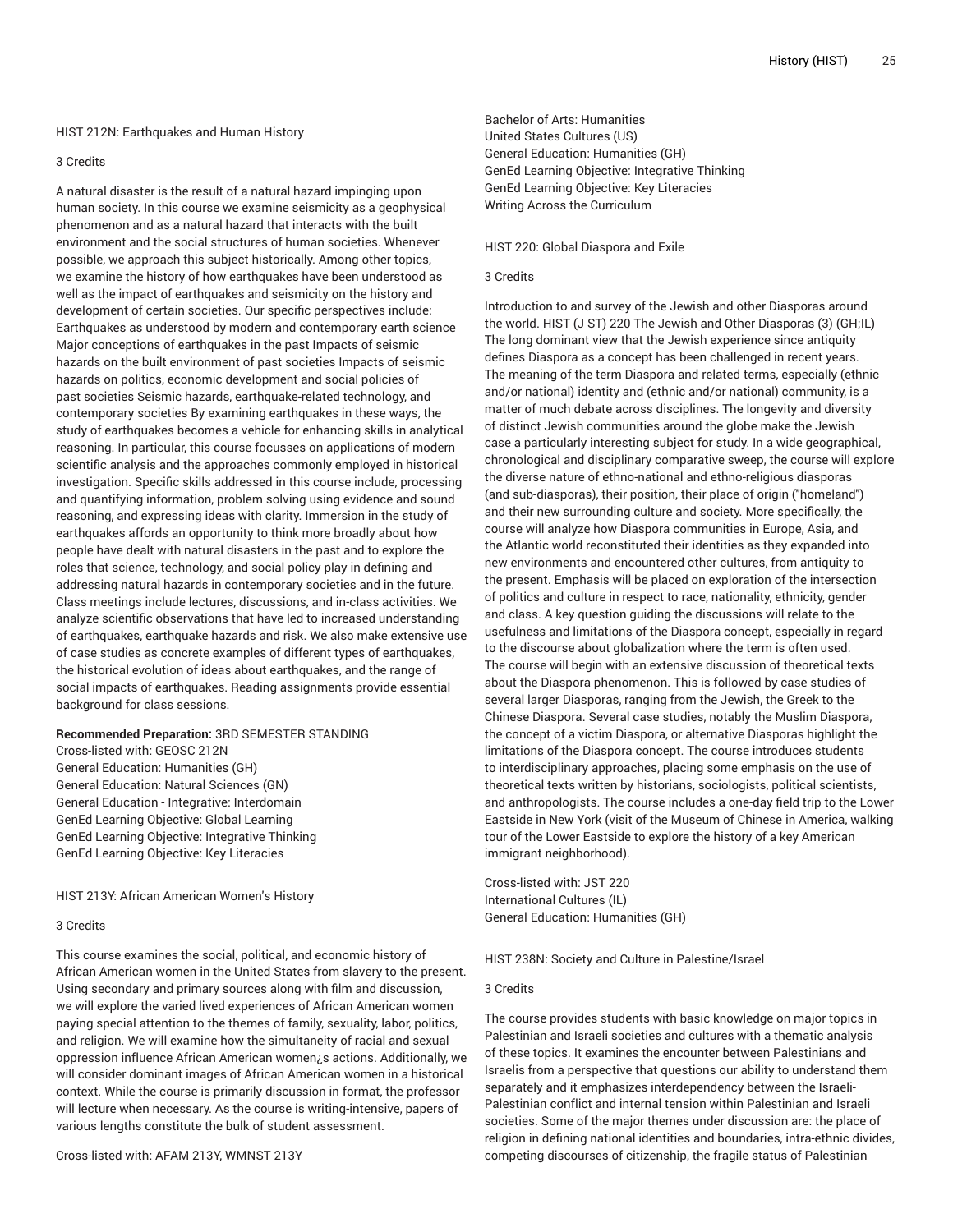citizens and non-citizens under the Israeli control system, struggles over collective memory, and the place of gender and sexuality in the conflict. The course emphasizes the intersection of politics and culture, demonstrating the political relevance of cultural fields such as music, cinema, and sports.

Bachelor of Arts: Humanities Bachelor of Arts: Other Cultures Bachelor of Arts: Social and Behavioral Sciences International Cultures (IL) General Education: Humanities (GH) General Education: Social and Behavioral Scien (GS) General Education - Integrative: Interdomain GenEd Learning Objective: Crit and Analytical Think GenEd Learning Objective: Global Learning GenEd Learning Objective: Integrative Thinking

HIST 240Q: Artistic Patronage in Europe

#### 3 Credits

This course surveys the institutions and social networks in which European fine arts were created, consumed and critiqued. Beginning with the medieval period and ranging to the early 20th century, the course will examine the variety of communities where public and private often intersected and which sponsored innovations in the arts. Often indexing social movements and political change, such communities include convents and cathedrals, royal academies and courts, coffee houses, salons, and theaters. Artists, performers, patrons, politicians, journalists, and others collaborated and competed in these spaces. Such communities could embody political and economic power, or foster resistance to it. This approach to the history of the arts in western culture puts the focus less on the individual creative genius of great composers, writers, painters, and sculptors, and more on the social exchanges and institutions that sponsored and received their work. Such an approach brings to light particularly the ways in which women played significant roles in the production and reception of culture: as salon hostesses, patronesses, and divas, women often enabled and enacted cultural production. Some examples of particular units of study might include: the German convent of Hildegard of Bingen (1098-1179), where monophonic chant and allegorical morality plays developed; the Mantuan (Italy) court of Isabella d'Este ,the first lady of the world, (1474-1539) where the roots of the madrigal began and where notable painters found support and sponsorship; the French salons of Mme. Geoffrin (1699-1777) and Mme. de Staël (1766-1817); and the student residences in Madrid where avantgarde writers and artists interacted. Each unit will also consider the relationships between the aesthetic norms and values of a period and the economic and political realities of sponsorship. The course will require that students attend at least one musical performance or concert held on campus during the semester and complete a brief writing project based on that experience. This requirement will encourage students to think about their own university as a contemporary space of cultural sponsorship.

Cross-listed with: CMLIT 240Q, IT 240Q, WMNST 240Q International Cultures (IL) General Education: Arts (GA) General Education: Humanities (GH) General Education - Integrative: Interdomain Honors GenEd Learning Objective: Crit and Analytical Think GenEd Learning Objective: Global Learning

GenEd Learning Objective: Key Literacies

HIST 245: Middle Eastern Cities

#### 3 Credits

This class explores the history of Middle Eastern and North African cities in the 19th-21st centuries. Cities are more than an agglomeration of buildings and bodies; they are also sites of tremendous political, economic, social, and cultural meaning, contestation, and change. The class focuses on the intersection of various urban settings (house, market, street, neighborhood), themes (sacred spaces, gender in the public sphere, sectarianism), and historical forces (nationalism, colonialism, war, revolution). The class draws on a wide range of primary sources such as memoirs, music, poetry, literature, and film, as well as multidisciplinary scholarship in history, anthropology, sociology, and architecture.

Bachelor of Arts: Humanities Bachelor of Arts: Other Cultures International Cultures (IL) General Education: Humanities (GH) GenEd Learning Objective: Crit and Analytical Think GenEd Learning Objective: Global Learning GenEd Learning Objective: Integrative Thinking GenEd Learning Objective: Key Literacies

HIST 250: Introduction to the Caribbean

## 3 Credits

A survey course exploring the emergence and historical evolution of the modern Caribbean. This course will explore the evolution of the Caribbean region from the eve of the arrival of Columbus to the 21st century. It will explore Indigenous societies prior to the arrival of Columbus and the interactions that lead to their destruction and the consolidation of European colonial empires. We will explore the coercive labor systems that emerged in the region including indentureship, Indigenous enslavement, transportation of Europeans, the establishment of African slavery, and the establishment of the plantation system that defined the region until the 20th century using both free and unfree labor to maintain its dominance in these island societies. Themes examined will include revolutions in Haiti and Cuba, the struggle for independence, slavery and racial hierarchy, the rise of U.S. neo-colonialism and hegemonic control in the region, nationalism, tourism, and the economic underdevelopment that defines the Caribbean until today.

Cross-listed with: AFAM 250 Bachelor of Arts: Humanities International Cultures (IL) General Education: Humanities (GH) GenEd Learning Objective: Global Learning GenEd Learning Objective: Key Literacies

HIST 252: Revolutions in the Middle East

## 3 Credits

The "Arab Spring" of 2011 that spread rapidly across the region and featured movements for democratization, social justice, and minority rights collapsed into authoritarian military rule, struggles over the role of political Islam, sectarian and civil violence, massive refugee flight and urban destruction, and outside intervention. This course places the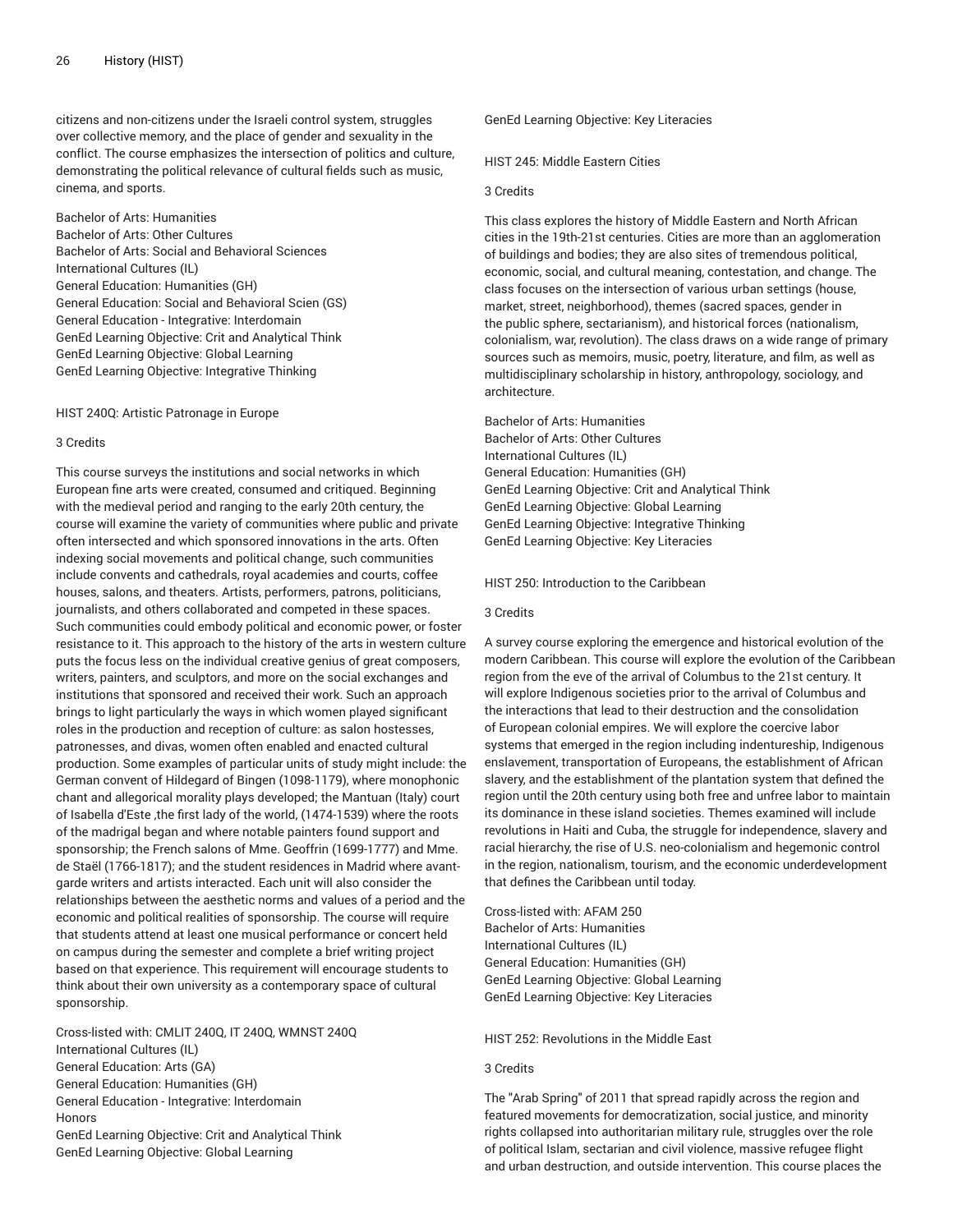21st century Middle Eastern revolutions and their aftermath in a broader historical perspective. What were the political, economic, religious, social, and geopolitical factors that contributed to the outbreak of revolution throughout the region? In which ways were these revolutions new, and in which ways were they extensions of earlier, unresolved struggles? How can we understand the distinct trajectories of revolution and counterrevolution across the region? We will focus on several country case studies framed against their late 19th and 20th century histories. The class integrates extensive interdisciplinary and multi-media sources, including novels and memoirs, movies and songs, websites and twitter feeds.

Bachelor of Arts: Other Cultures International Cultures (IL) General Education: Humanities (GH) GenEd Learning Objective: Crit and Analytical Think GenEd Learning Objective: Global Learning GenEd Learning Objective: Integrative Thinking GenEd Learning Objective: Key Literacies

HIST 255N: History of the Book

#### 3 Credits

HIST 255N studies the global history of the book broadly conceived, from oracle bones to "born digital" materials. The course will examine major developments including the invention of parchment and paper, the prevalence of woodblock printing in East Asia, the influence of printing in early modern Europe, Latin American writing systems, and the rise of the world wide web. Major themes include book-making technologies, the interplay of form and decoration, the social impact of printing, and the social context of reading practices. Students will combine course readings with hands-on experience examining materials in the Penn State Library's Special Collections and the Palmer Museum.

Bachelor of Arts: Arts Bachelor of Arts: Humanities Bachelor of Arts: Other Cultures International Cultures (IL) General Education: Arts (GA) General Education: Humanities (GH) General Education - Integrative: Interdomain GenEd Learning Objective: Global Learning GenEd Learning Objective: Integrative Thinking GenEd Learning Objective: Key Literacies

#### HIST 260: The Middle East in Film

# 3 Credits

Through the medium of film, HIST/JST 260 examines the contemporary and historical transformation of the Middle East from the Ottoman period, through the British and French mandates, and the eventual establishment of the modern nation-states. This course analyzes the political-religioussocial tensions of this region, and through film illuminates many of the conflicts in a different light. This course engages in specific film define certain moments in the contemporary history of the Middle East. The films reveal the culture perception of politics, the Arab-Israeli conflict, views on and of religious and ethic minorities, women and gender issues, carious elements of political Islam, and the generational shift in politics and culture. The course will watch, analyze and engage in films (with

subtitles) from - among other states - Iran before and after the revolution, Turkey, Israel, Palestine, Egypt, and Tunisia.

Cross-listed with: JST 260 Bachelor of Arts: Humanities Bachelor of Arts: Other Cultures General Education: Humanities (GH) GenEd Learning Objective: Global Learning GenEd Learning Objective: Integrative Thinking GenEd Learning Objective: Key Literacies

HIST 261Y: Ghetto: From Venice to Detroit

3 Credits

This course explores why certain groups have been segregated in cities around the world in the last 500 years. HIST (J ST) 261Y Ghetto: From Venice to Detroit (3) (GH;US;IL)(BA) This course meets the Bachelor of Arts degree requirements. This course examines the history of segregated and demarcated districts for certain groups of people within cities (and metropolitan regions) in the last five hundred years in different parts of the world. The course identifies factors that led to the establishment of segregated (and often demarcated) districts and their eventual dissolution (or transformation). The course traces the social and political impact of exclusion within the segregated district, the possibilities of making contacts beyond the district, the function of innovation and cultural production emanating from these urban areas, and the conceptual trajectory of the Ghetto concept from Renaissance Venice to post-industrial Detroit. Cities and states have allowed certain groups to settle within their confines for economic benefit but have imposed severe restrictions to safeguard the respective city's and/or the state's cultural, political, and "racial" integrity. The course will present several representative case studies of segregated and demarcated districts in European, North American, Asian and African cities, highlighting strikingly different trajectories and purposes behind the spatial segregation of people categorized as different and threatening but also as useful. Comparing the case studies will lead to a discussion about the transformation of the Ghetto concept between 1517 and the present. Following a discussion of the Ghetto concept and an overview of urban history since 1500 we will study Jewish Ghettos in early and late Renaissance Italy and Central Europe. For comparison we will discuss the history of Dutch and Portuguese trade colonies in Japan around 1600. The second part of the course will focus on Jewish and other immigrant neighborhoods in late 19th century New York and Chicago. Before moving to the origins of the 20th century "Black Ghetto" (Chicago, Detroit) four related cases will be discussed: Chinatowns in the United States; residential segregation in colonial cities in South and East Asia, Nazi Ghettos in Poland and the Soviet Union; and townships in South Africa during the Apartheid period. The course introduces students to interdisciplinary approaches, placing some emphasis on the use of theoretical texts written by historians, sociologists, political scientists, and anthropologists.

Cross-listed with: JST 261Y Bachelor of Arts: Humanities International Cultures (IL) United States Cultures (US) General Education: Humanities (GH) Writing Across the Curriculum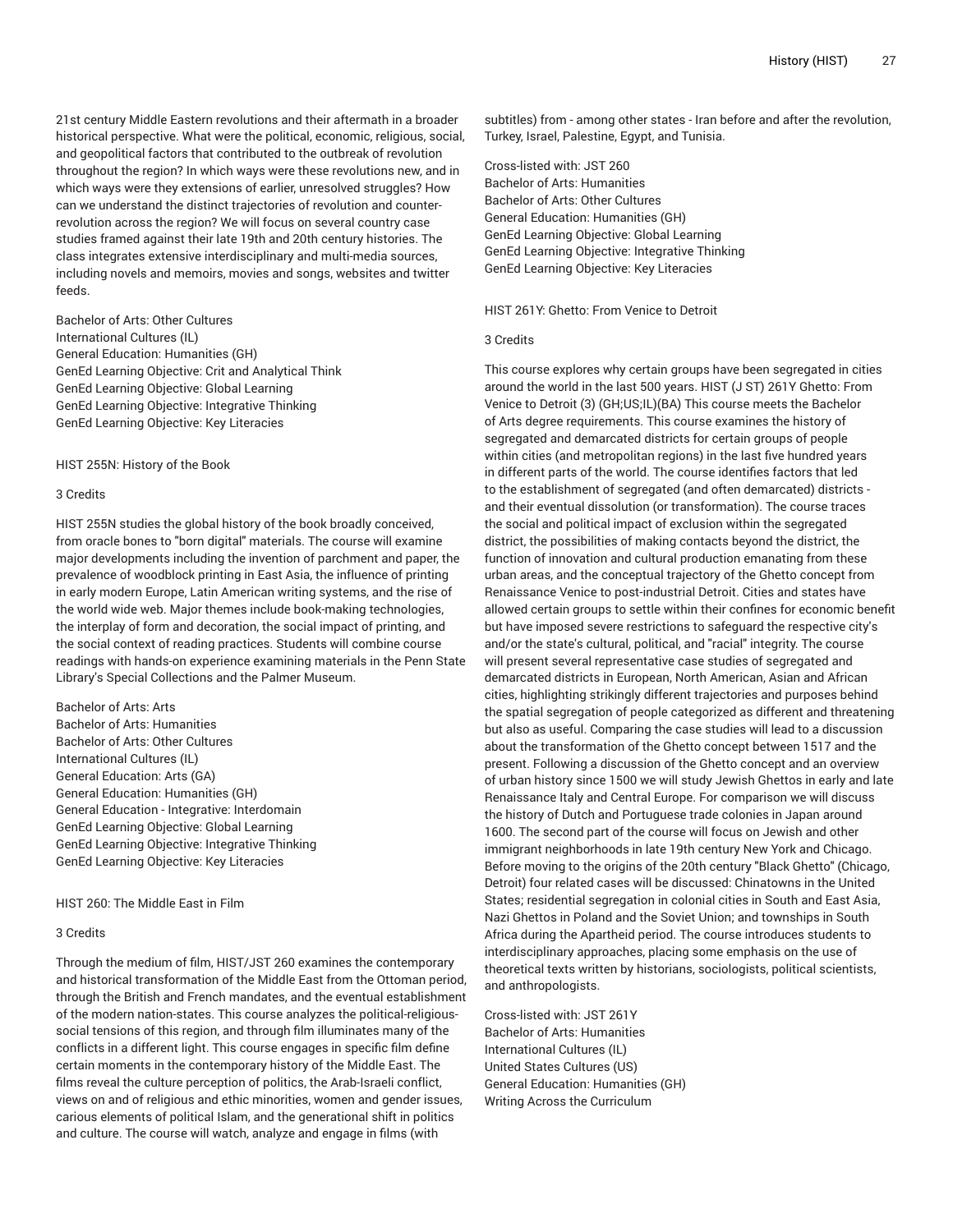HIST 266Y: Sexuality and Violence in Nineteenth-Century America

#### 3 Credits

HIST/WMNST 266Y explores the social and cultural history of sexuality and violence in the United States during the nineteenth century. Both sexuality and violence are extremely broad topics, and the course will focus on a few intriguing elements of sexuality and violence, including courtship, prostitution, the early popular culture of sports, slavery, military violence, exploitative journalism, and sexuality and violence as metaphor. The course also examines the "creation" of homosexuality in the nineteenth century, and manner in which masculinity has been historically constructed.

Cross-listed with: WMNST 266Y Bachelor of Arts: Humanities United States Cultures (US) General Education: Humanities (GH) GenEd Learning Objective: Crit and Analytical Think GenEd Learning Objective: Integrative Thinking GenEd Learning Objective: Key Literacies Writing Across the Curriculum

HIST 292N: Witches and Witchcraft from the Middle Ages to the Present

## 3 Credits

This course will explore the social and cultural history of witches and witchcraft from the late Middle ages in Europe and the U.S. to the present. The very nature and broad scope of the topic lends itself to an interdisciplinary approach that combines history, folklore, religious studies, criminology, women's studies, art history, English literature and popular culture. Historically, real individuals were accused of witchcraft and suffered persecution and punishment accordingly. Others proclaimed themselves to be witches and the practice continues to attract adherents today such as in the modern Wiccan movement. However, modern consensus views witches as fictions: figures of magical power in folklore, literature, visual art and popular culture. From Shakespeare's Macbeth to the characters in the popular Harry Potter books and films, fictional witches have haunted European and American culture for centuries. This course will explore the complex interplay of fact and fiction in the history of witches and witchcraft. In other words, how do fictions become powerful enough to inform history? The course will also focus on the historical status of witches as a source of power outside of, and in opposition to, established political, religious and social structures. Since those accused of witchcraft were predominately women, how has witchcraft functioned as a means of empowerment for women as well as a tool for their persecution? And how has the representation of witches influenced attitudes towards women both historically and today? The course will begin with an historical inquiry into the belief in witchcraft during the late Middle Ages in Europe and the social and cultural role witches played in society. We will look at texts such as the Malleus Maleficarum (Hammer of Witches) published in 1486 as a guide for hunting and destroying witches, as well as studies on the more constructive role witchcraft may have offered women and communities. The course will be organized chronologically and move back and forth between history, such as the Salem witch trials, and the representations of that history in art, literature and film. Particular emphasis will be placed on the visual arts, from the engravings of German Renaissance artists such as Albrecht Durer and Hans Baldung Grien, the gothic paintings of Francisco Goya during the Romantic period, to contemporary artist Louise Bourgeois' monument to those executed as witches in

Norway. The course will end with analysis of images of witches in popular culture, movies and television, and with a discussion of the modern representations of the domesticated witch and the femme fatale.

Cross-listed with: ARTH 292N International Cultures (IL) United States Cultures (US) General Education: Arts (GA) General Education: Humanities (GH) General Education - Integrative: Interdomain GenEd Learning Objective: Crit and Analytical Think GenEd Learning Objective: Integrative Thinking GenEd Learning Objective: Soc Resp and Ethic Reason

HIST 294: Research Project

1-12 Credits/Maximum of 12

Supervised student activities on research projects identified on an individual or small-group basis.

Bachelor of Arts: Humanities

HIST 296: Independent Studies

1-18 Credits/Maximum of 18

Creative projects, including research and design, which are supervised on an individual basis and which fall outside the scope of formal courses.

Bachelor of Arts: Humanities

HIST 296A: \*\*SPECIAL TOPICS\*\*

1-6 Credits

Bachelor of Arts: Humanities

HIST 297: Special Topics

1-9 Credits/Maximum of 9

Formal courses given infrequently to explore, in depth, a comparatively narrow subject which may be topical or of special interest.

Bachelor of Arts: Humanities

HIST 297I: Special Topics - InterDomain

#### 3 Credits

Formal course given on a topical or special interest subject offered infrequently; several different topics may be taught in one year or semester. This Special Topics is an Inter-Domain GS/GH GenEd course

General Education: Humanities (GH) General Education: Social and Behavioral Scien (GS) General Education - Integrative: Interdomain

HIST 299: Foreign Studies

1-12 Credits/Maximum of 12

Courses offered in foreign countries by individual or group instruction.

Bachelor of Arts: Humanities International Cultures (IL)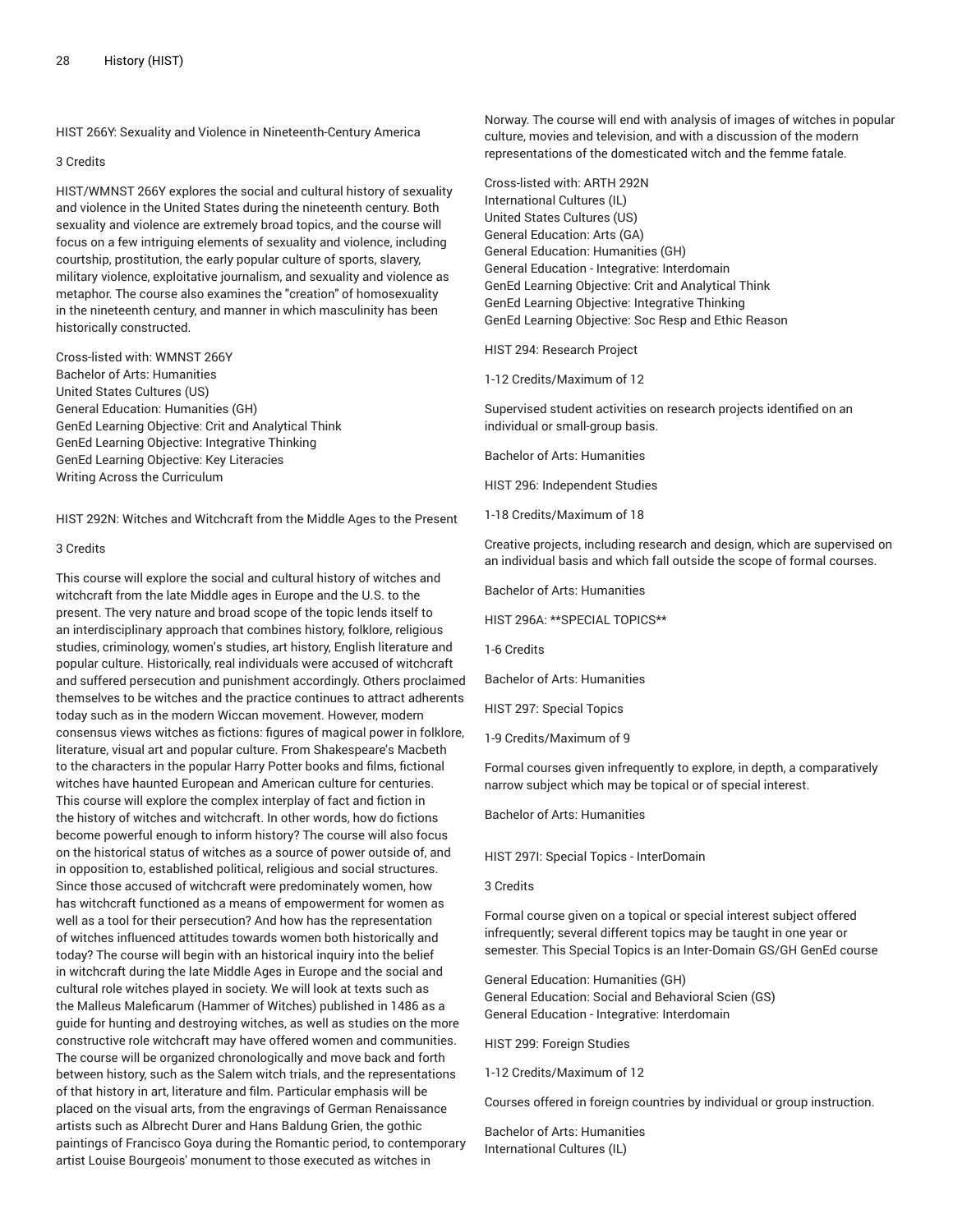## HIST 301W: Scope and Methods of History

# 3 Credits

A course designed to introduce students to the analysis, methods, and practices of historical writing and research.

**Prerequisite:** 3 credits in history Writing Across the Curriculum

HIST 302M: Undergraduate Seminar

# 3 Credits

Thematic or topical investigation; emphasis on historical criticism and analysis.

Honors Writing Across the Curriculum

HIST 302W: Undergraduate Seminar

#### 3 Credits

Thematic or topical investigation; emphasis on historical criticism and analysis. HIST 302W Undergraduate Seminar (3)(BA) This course meets the Bachelor of Arts degree requirements. The principal aim of the course is to assist in training History Majors in writing, analysis, and criticism by pursuing the study of one historical topic in detail. The precise contents of the course may vary in accordance with the teaching and research interests of the instructors. The course is not a conventional lecture course. It is, instead, designed in the seminar format with emphasis on discussion, sequential writing assignments, and further developing the core skills of the historian. Several features reflect its writing intensive designation. The course requires a series of writing exercises (with ongoing instructor feedback), attention to relevant methods of research, all leading to the production of a final seminar paper. The final paper should effectively advance a reasoned argument derived from multiple sources (a portion of which must be primary sources when the historical topic permits).

**Prerequisite:** 4th semester standing Bachelor of Arts: Humanities Writing Across the Curriculum

HIST 305Y: Middle East Studies Research Workshop

# 3 Credits/Maximum of 6

The course is a research seminar for undergraduates majoring in Middle East Studies and for students interested in pursuing a sustained research project on a topic related to the Middle East. Course topics on the Middle East will vary according to the interests of the instructor. This course is writing-intensive with attention to developing, drafting, and producing a quality research paper over the course of the semester.

Cross-listed with: JST 305Y Bachelor of Arts: Humanities Bachelor of Arts: Other Cultures International Cultures (IL) Writing Across the Curriculum

HIST 320: Contemporary World History and Issues

3 Credits

Aspects of global history in 20th and 21st centuries and study of selected trends and controversies.

HIST 320W: Contemporary World History and Issues

3 Credits

Aspects of global history in 20th and 21st centuries and study of selected trends and controversies.

Writing Across the Curriculum

HIST 395: Internship

1-18 Credits/Maximum of 18

Supervised off-campus, nongroup instruction including field experiences, practica, or internships. Written and oral critique of activity required.

**Prerequisite:** prior approval of proposed assignment by instructor Bachelor of Arts: Humanities

HIST 399: Foreign Study--History

1-12 Credits/Maximum of 12

Study in selected foreign countries of various periods and topics in history.

Bachelor of Arts: Humanities International Cultures (IL)

HIST 400: Global History of Food and Famine

## 3 Credits

This course examines different case studies of agriculture, food production, and food availability in diverse settings to show how access to food and its denial intersects with ethnic and nationalist politics, imperial and colonial encounters, and global asymmetries. The course reveals the close association of food to social and cultural identities and to conflicts in a global history framework. Spanning case studies from the Irish Potato Famine of the mid-nineteenth century to the Russian Famine of early twentieth century to the Bengal Famine of mid-twentieth century, the course focuses on disparity in access to food for social classes. It focuses on discrete social classes (landlords, farmers, labor, women), but also on modernizers, agronomists and scientists, on state, and on global diplomacy and developmentalist perspectives in the post-World War II era to show the embeddedness of food production and consumption in social relations and in emergent political economy contexts.

**Prerequisite:** 3 credits in HIST Bachelor of Arts: Humanities Bachelor of Arts: Other Cultures International Cultures (IL)

HIST 402N: Russian Economic History

#### 3 Credits

Russia is the largest country on earth. It has had a major influence on world events, especially during the Soviet period. The Soviet period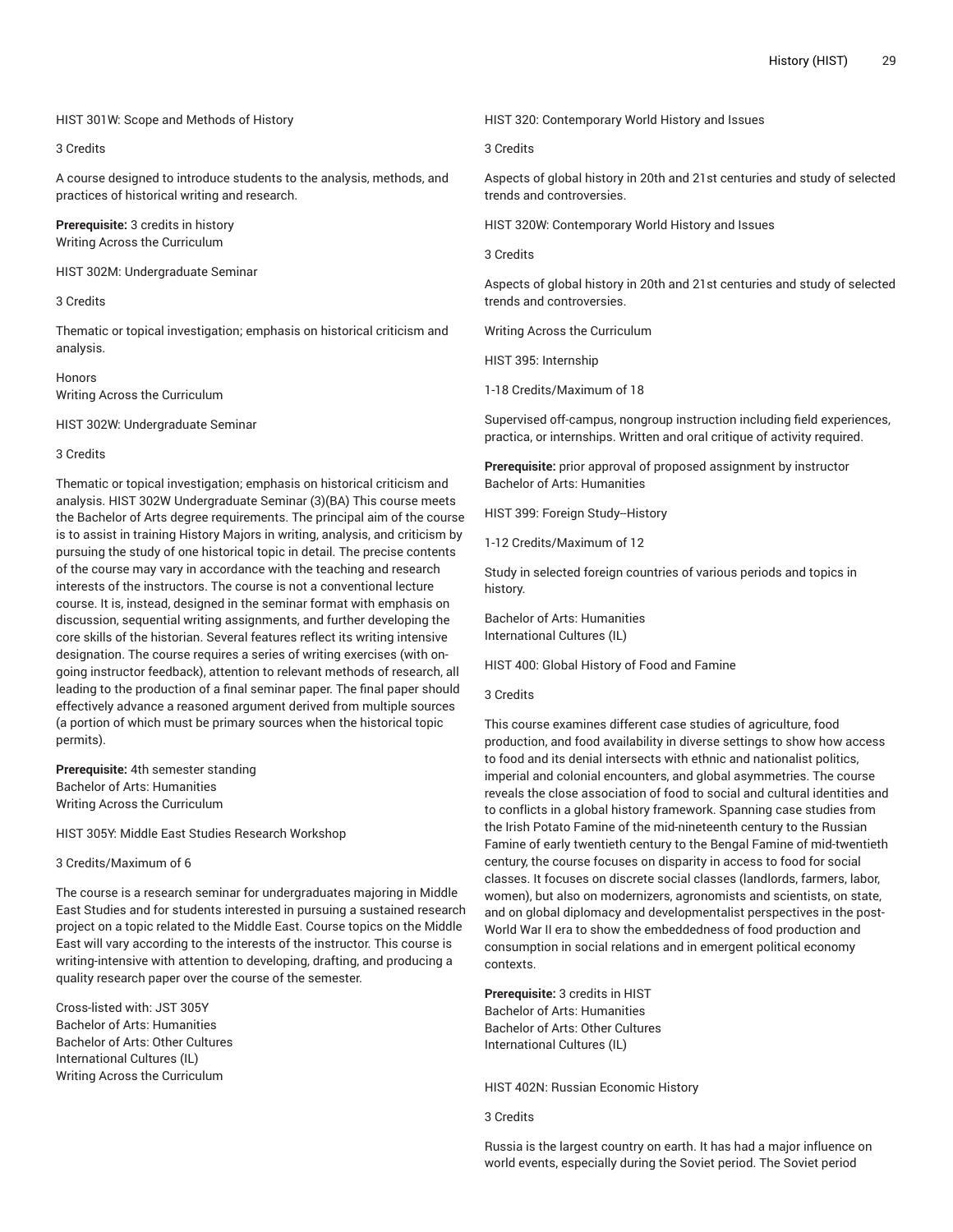represents the greatest economic experiment ever undertaken. Russia has had a vast imperial experience, and its economy has proven capable of producing nuclear weapons and space exploration. Yet, its economy remains dependent on natural resources. Russia is a literary, nuclear and geopolitical superpower but not an economic superpower. This juxtaposition is unique. The aim of the course is to provide a review of Russian economic history together with main concepts explaining the peculiarities of economic and institutional development of the country. The course combines historical narrative with formal economic analyses. We will utilize both an economics and a history perspective. We will explore the development of the Russian economy in the Tsarist period, the abolition of serfdom and Russian industrialization before the Russian Revolution, and we will explore the economic history of the Soviet period. We will also explore the interaction of economic history with social history. The course will conclude by examining the myriad economic and social difficulties encountered in transitioning from a socialist to capitalist economy.

#### **Enforced Prerequisite at Enrollment:** ECON 102 and ECON 104

Cross-listed with: ECON 472N Bachelor of Arts: Social and Behavioral Sciences International Cultures (IL) General Education: Humanities (GH) General Education: Social and Behavioral Scien (GS) General Education - Integrative: Interdomain GenEd Learning Objective: Crit and Analytical Think GenEd Learning Objective: Global Learning GenEd Learning Objective: Integrative Thinking GenEd Learning Objective: Key Literacies

HIST 403: Alexander the Great and the Hellenistic World

#### 3 Credits

The career of Alexander, his impact on his own time, and the Hellenistic legacy.

**Prerequisite:** HIST 100 Bachelor of Arts: Humanities International Cultures (IL)

# HIST 404: Advanced Public History

3 Credits

Public historians build essential bridges between ordinary citizens and the knowledge and understanding of the past required by any self-governing society. Knowing how time has acted upon a society, how things came to be the way they are, helps individuals and groups move toward where they want that society to go, what they want it to become. This class will lay the groundwork for what is expected of public historians in the many professional settings available to them, which include museums, art galleries, national parks, historical societies, non-profit organizations, park and recreation commissions, historic homes, battlefields, foundations, corporations, government departments, preservation organizations, archives, libraries, living history organizations, tourism councils, convention and visitors' bureaus, and universities. This course allows students to experience of some of these roles and places, and more importantly, to develop a lived sense of how they all can fit together in an individual career. The course does this partly in the classroom and partly through direct engagement with doing public history, well-supported by faculty and classmates. The course invites students to meet public historians and to participate in the public history process - mobilizing accurate history to stimulate emotions that then

produce citizen engagement. The heart of public history practice involves sharing authority with audiences and confronting the line between entertainment and education. The first several weeks of the course introduce students to specific elements of practice and examples of public history, followed by an extended public history work project that can be actual and/or virtual. After the completion of the project, students gather to reflect on their practice and develop a deeper theoretical understanding of what they have come to know. Together, the three sections of the course create the capacity, and the motivation, to become active public historians either as professionals or as participants in the communities students will encounter in their own lives.

**Prerequisite:** HIST 020 or HIST 021 or HIST 001 or HIST 002 United States Cultures (US)

HIST 405Y: The Roman Empire

3 Credits

The political and social history of the Roman empire; economic institutions and religious groups which influenced Roman administration.

**Prerequisite:** HIST 001 , HIST 101 , or 3 credits in classical studies Bachelor of Arts: Humanities International Cultures (IL) Writing Across the Curriculum

HIST 406W: Research in Medieval Sources

3 Credits

Guided research in the literature of medieval Europe.

**Prerequisite:** HIST 001 Writing Across the Curriculum

HIST 407: Early Medieval Society

3 Credits

Rise of European nations and evolution of their social and political institutions from the time of Constantine to the Crusades.

**Prerequisite:** HIST 107 Bachelor of Arts: Humanities International Cultures (IL)

HIST 408: Church and State in the High Middle Ages

3 Credits

European political, institutional, and social history in light of church- state tensions from the Crusades to the Renaissance.

**Prerequisite:** HIST 107 Bachelor of Arts: Humanities International Cultures (IL)

HIST 409Y: Antisemitisms

3 Credits

Surveys the history of anti-Semitism from antiquity through the Middle Ages to the present. HIST (J ST) 409Y (RL ST 407Y) European Anti-Semitism from Antiquity to the Present (3) (IL)(BA) This course meets the Bachelor of Arts degree requirements. This course analyzes major episodes in the history of anti-Semitism and tries to clarify the motives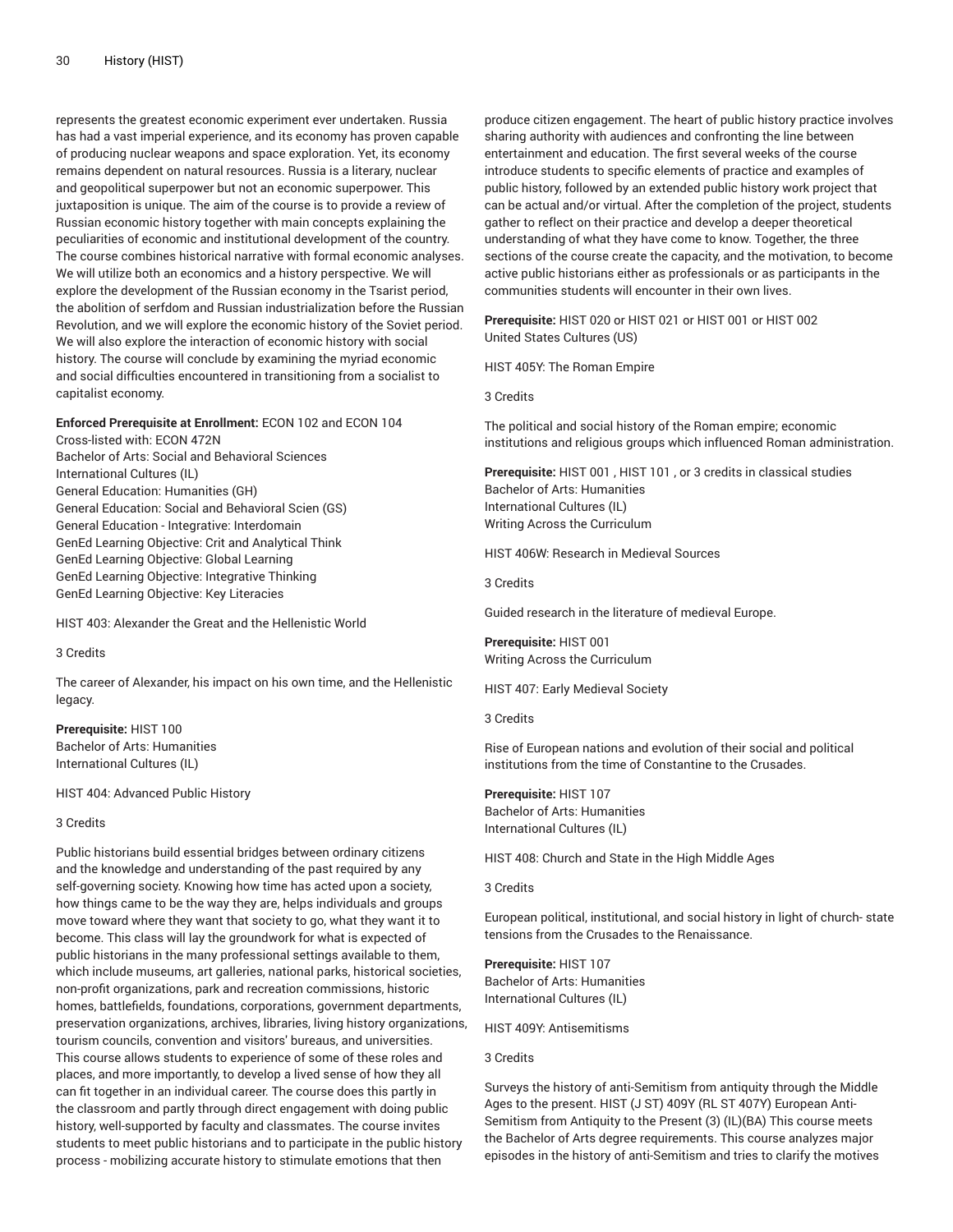and dynamics involved. It seeks to understand what these episodes have in common and what is unique in each case--is there a single universal, eternal antisemitism? Or are there rather 'anti-Semitisms' each belonging to a unique historical context? Is there a single continuous line of development in anti-Semitism? What is the relationship of a particular anti-Semitism to the national culture in which it originates? We will be reading the major original texts of anti-Semitism from Roman and ancient writers, through early Christian texts and medieval Christian Blood Libels against the Jews, documents of the Spanish expulsion, Lutheran tracts, Voltaire's essays, German philosophical texts from Kant to Marx, Wagner's racial essays, the Protocols of Zion, and documents of Nazi anti-Semitism by Hitler and Streicher. The major part of the grade will depend on a short research paper which will be presented in various drafts, so that the final version represents the culmination of discussion and constructive criticism and advice. This course is a parallel course to J ST/HIST 416 (Zionist History) and J ST/HIST 118 (Modern Jewish History). This course will count toward the Religious Studies, Jewish Studies, and History majors and minors in the 400-level category.

Cross-listed with: JST 409Y, RLST 407Y, RLST 409Y Bachelor of Arts: Humanities International Cultures (IL) Writing Across the Curriculum

#### HIST 410: Jews in the Medieval World

#### 3 Credits

Trends in medieval Jewish society under Islam and Western Christendom. HIST 410HIST 410 Jews in the Medieval World (3) (US;IL)(BA) This course meets the Bachelor of Arts degree requirements. The Jews lived in widely scattered communities under Christian and Islamic rule in the medieval period. This course will examine how Jews adapted the traditions they developed in Palestine and Babylonia in the early centuries C.E. to the new conditions they encountered in Europe and the Mediterranean region from the ninth to the fifteenth centuries. It will focus on the general problem of how traditional societies survive in rapidly changing circumstances, particularly when their members are a minority population. The course will aim at developing students' skills in comparative analysis as they compare the adaptive strategies of Jews in different cultural spheres (the Franco-German region versus Spain, for example). They will also be asked to compare the different polemical stances Jews adopted vis-a-vis Christianity, on the one hand, and Islam, on the other. They will be encouraged to understand the ways in which Jews internalized certain aspects of the majority culture and rejected others. It is hoped that they will come to see how deeply Jewish history was intertwined with medieval Christian and Islamic history, despite inter-religious hostilities and the frequent need for Jews to defend against majority aggression.Students will be evaluated on the basis of two mid-term exams (the first after the survey of the Muslim world, the second after the examination of the Franco-German region) and a comprehensive final exam.The course will be linked to most of the courses taught in the field of Jewish Studies, especially J ST 111 (Early Judaism), J ST 114 (Modern Judaism), and J ST 118 (Modem Jewish History from 1492). It will also be linked to offerings in Religious Studies: RL ST 001 (Introduction to World Religions), RL ST 101 (Comparative Religion), RL ST 107 (Introduction to Islam), RL ST 124 (Early and Medieval Christianity), and RL ST 165 (Introduction to Islamic Civilization). Further, it would complement HIST 001 and 002 (The Western Heritage), HIST 107 (Medieval Europe), HIST 108 (The Crusades), HIST 407 (Early Medieval Society), HIST 408 (Church and State in the High Middle Ages), HIST 412 (Intellectual History of the Middle Ages), and HIST 471W (Classical Islamic Civilization, 600-1258).The course

will count for 3 credits toward: a) the 22 credits required for the minor in Jewish Studies, b) the 33 credits required for the major in Jewish Studies, c) the 30 credits required for the major in Religious Studies, and d) the 36 credits required for the History major. It will be offered once a year with an enrollment of approximately 60 students.

Cross-listed with: JST 410, RLST 410 Bachelor of Arts: Humanities International Cultures (IL) United States Cultures (US)

HIST 411: Medieval Britain

3 Credits

Political, cultural, and economic history of Britain from circa 400 to 1485 with an emphasis on the kingdom of England.

**Prerequisite:** 6 credits in European history or medieval studies Cross-listed with: MEDVL 411 Bachelor of Arts: Humanities International Cultures (IL)

HIST 412: Intellectual History of the Middle Ages

3 Credits

Intensive study of selected topics, such as philosophy, mysticism, heresy, the church, literary and artistic expression, and science.

**Prerequisite:** HIST 107 Bachelor of Arts: Humanities

International Cultures (IL)

HIST 413: Medieval Celtic Studies

3 Credits

Celtic civilization from antiquity to the end of the middle ages.

**Prerequisite:** 3 credits in medieval studies, or in language, literature, or European history of the medieval period Cross-listed with: MEDVL 413 Bachelor of Arts: Humanities International Cultures (IL)

HIST 414: Renaissance and Reformation

3 Credits

The transformation of consciousness from medieval to modern times, with special emphasis on Renaissance Italy and Reformation Germany.

**Prerequisite:** HIST 001 Bachelor of Arts: Humanities International Cultures (IL)

HIST 416: Zionism

3 Credits

History of Zionist thought and politics to the foundation of Israel 1948.

Cross-listed with: JST 416 Bachelor of Arts: Humanities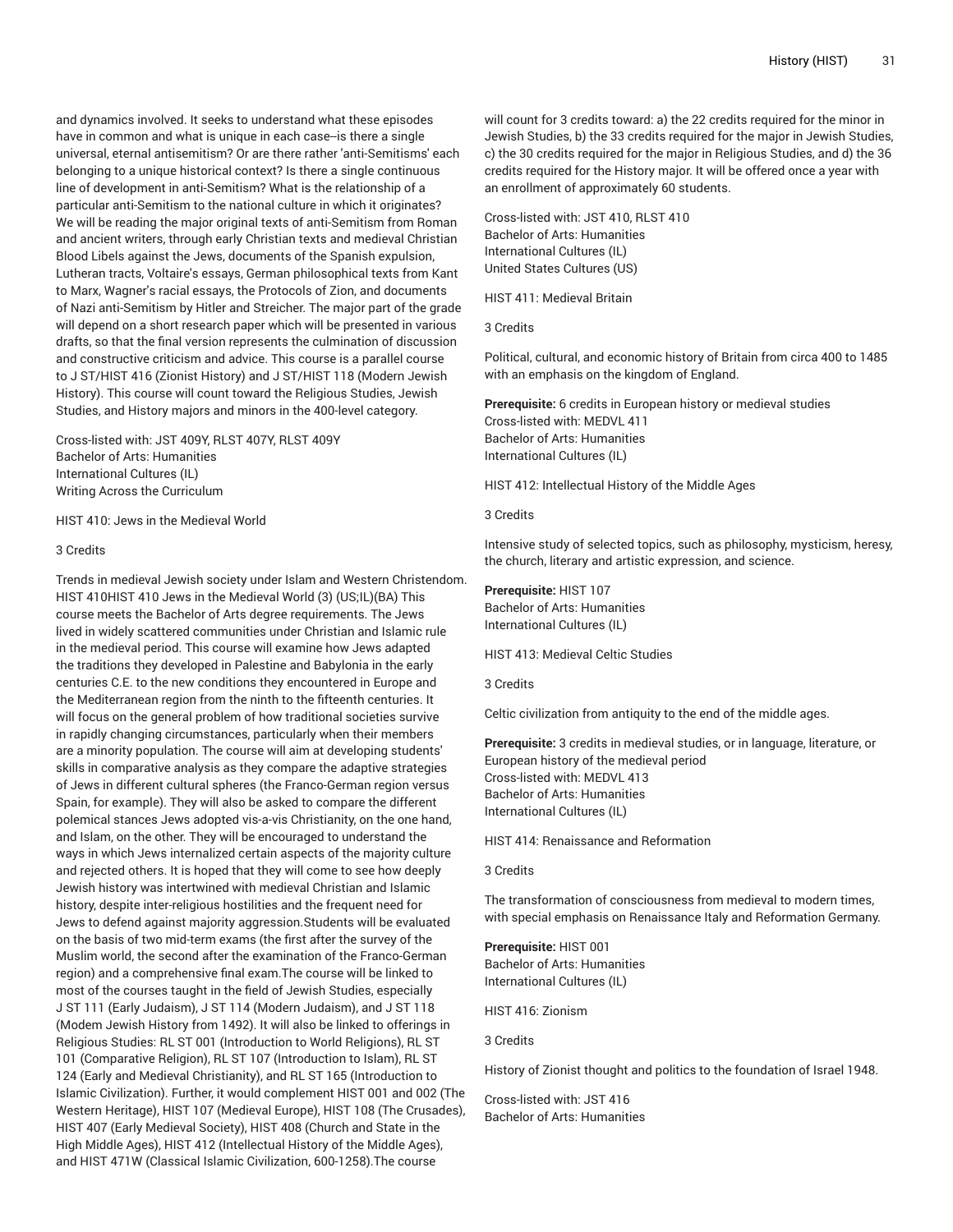# HIST 417: The Age of Absolutism

## 3 Credits

Seventeenth- and eighteenth-century royal absolutism in France, Prussia, and Austria; concurrent economic, social, and scientific developments; the Enlightenment.

**Prerequisite:** HIST 001 Bachelor of Arts: Humanities International Cultures (IL)

HIST 418: The French Revolution and the Napoleonic Era

# 3 Credits

Development of revolutionary France and the First French Empire and their impact on Europe from 1789 to the Vienna settlement.

**Prerequisite:** HIST 002 Bachelor of Arts: Humanities International Cultures (IL)

HIST 420: Recent European History

# 3 Credits

Impact of two World Wars in twentieth century; social conflict and economic catastrophe; political radicalism; post-1945 recovery and cooperation.

**Prerequisite:** 3 credits in European history Bachelor of Arts: Humanities International Cultures (IL)

HIST 421: The History of European Women

3 Credits

European women's lives from the Middle Ages to the present.

**Prerequisite:** HIST 116 , HIST 117 , WMNST100 , or WMNST106 Bachelor of Arts: Humanities International Cultures (IL)

HIST 423: Orthodox Christianity: History and Interpretations

3 Credits

Examines Orthodox Christianity from origins to present using critical historical analysis of primary and secondary sources. RLST 423 / HIST 423 Orthodox Christianity: History and Interpretations (3) (GH;IL) (BA) This course meets the Bachelor of Arts degree requirements. This course examines Orthodox Christianity from its origins to the present by focusing on a series of four major problems using critical historical analysis of primary and secondary sources.1) The course provides students with the means to examine Orthodox selfunderstanding:Orthodox doctrine of God, its anthropology. 2)The issue of a world religion and the relationship of Orthodoxy to other world religions and secular authorities and other forms of Christianity, especially "western"Christians. 3) The challenge of alternate world religions--Judaism, Islam, western Christianities. 4)The challenge of modern Orthodoxy in the context of twentieth and twenty-first century developments and issues.

**Prerequisite:** HIST 105

Cross-listed with: RLST 423 Bachelor of Arts: Humanities International Cultures (IL) General Education: Humanities (GH)

HIST 424: Monotheism and the Birth of the West

## 3 Credits

The birth of monotheism and its relation to social organization, the idea of individuality, and science. HIST (J ST/RL ST) 424H (PHIL 434H) Monotheism and the Birth of the West (3)(BA) This course meets the Bachelor of Arts degree requirements. Learn about the formation of Western culture while learning to analyze the texts and other evidence about its formation from a critical rather than naive viewpoint. The idea of monotheism probably arose very early, and was even briefly implemented as a state cultic policy in Egypt in the 14th century BCE. Why then did it take another seven centuries to become widespread--appearing in ancient Judah, Babylon and Ionia almost simultaneously? To answer this question, the course focuses on several developments through the medium of primary texts and archaeology: the shift from a state hinterland based in extensive agriculture and household processing to one organized for intensive agriculture and industrial processing the rise of recognizably modern science; the promotion of individuation and an international elite culture in the context of Assyrian and Babylonian imperial ambitions; the development of the historical and archaeological arts in the context of archaizing in order to re-invent local traditions; and the socialization of monotheism and of democracy. Students will be evaluated on their discussion of the textual evidence as well as on reports in class and a final paper. This is the sole honors course treating the birth of the West. It expands on knowledge acquired in courses listed as prerequisites and in ANTH/CAMS 012; CAMS 044; ANTH/CAMS 133; CAMS/PHIL 200; HIST 100; HIST/J ST 102; and PHIL 200 and enriches the student experience in CAMS 400, CAMS 440, CAMS 480; HIST 402; J ST 411; PHIL 437; PHIL 453, and PHIL 461. This course counts toward the major in Jewish Studies, History, and Religious Studies and toward the minor in Jewish Studies and Religious Studies.

**Prerequisite:** CAMS 004 , CAMS 110 , CAMS 120 , or HIST 102 Cross-Listed Bachelor of Arts: Humanities Honors

HIST 425: History of the Incas

# 3 Credits

This course examines the political, social, cultural, environmental and religious history of the Incas and their Andean subjects from the 15th century to the present. Via written and visual primary and secondary sources, the course explores how the Incas built the largest Indigenous empire of the Americas, and how their descendants and subjects experienced that empire¿s 16th century invasion and takeover by Spain's conquistadors, surviving to shape the world¿s adoption of their environmental innovations. The course will then survey how Incas and Andeans rose up against Spain in the 18th century, and in the 19th through 21st century fought against their economic marginalization by collaborating in the resurrection of the Incas as national, archaeological, and touristic ancestors in republican Peru, Bolivia, and Ecuador, with varying success.

**Prerequisite:** 3 credits in HIST Bachelor of Arts: Humanities Bachelor of Arts: Other Cultures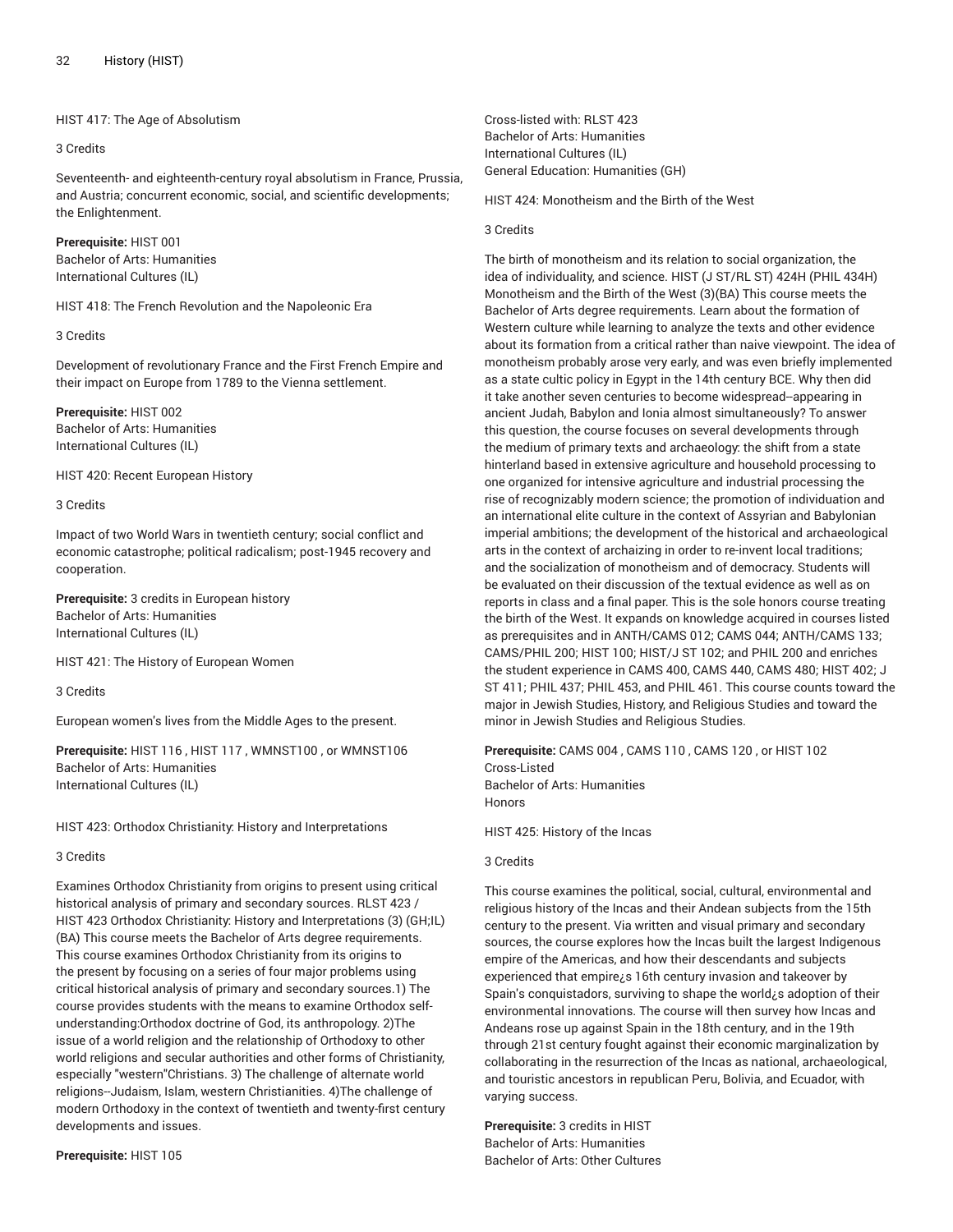International Cultures (IL)

# HIST 426: Holocaust

# 3 Credits

This course is an in-depth study of the history of the Holocaust in Europe that puts special emphasis on primary sources. HIST 426 / JST 426 Holocaust (3) (IL)(BA) This course meets the Bachelor of Arts degree requirements. The Holocaust stands out as the most terrible and challenging phenomenon of the 20th Century. Societies and the scholarship struggled for decades to fully grasp how much the Holocaust has questioned widely shared assumptions about modernity and progress. This course pursues the overarching question how the Holocaust could have taken place. Who were the perpetrators, victims and bystanders? How much agency did they have? How was the Holocaust organized? The course will encourage students to critically engage with the Holocaust, and will consider a variety of different kinds of sources and means of representation, including oral testimony, film and fiction, as well as more conventional documentation. After discussing some of the most important studies about the Holocaust and identifying the main historiographical debates, students will look at the origins and the evolution of the "Final Solution." The class will touch on the function of the "Ghettos," the role of the mobile killing units, the extermination camps, and Jewish resistance. The course will also deal with Jewish responses to the Holocaust, notably with attempts to enable Jews to emigrate to safe countries; with efforts to alert the public to the systematic killing after 1940; and the support especially of American Jews for Jewish survivors and DPs. Apart from discussing the historiography, students will work mostly with primary sources. Students are expected to do extensive reading for this class and prepare oral presentations on their respective paper topic. The research paper for this course will be based largely on primary sources. Apart from discussing the historiography, the sessions will concentrate on the interpretation of primary sources: - documents created by the perpetrators, bystanders, and victims; - files relating to postwar trials of perpetrators; - photographs; - representations of objects relating to the Holocaust; - memoirs by survivors; - interviews with survivors and bystanders.

**Prerequisite:** J ST 010 , J ST 121 , or by consent of the program Cross-listed with: JST 426 Bachelor of Arts: Humanities International Cultures (IL)

HIST 427: Germany Since 1860

3 Credits

Bismarckian power-state; rise to economic dominance; welfare and warfare under Weimar republic and Hitler; post-1945 reconstruction and democracy.

**Prerequisite:** 3 credits in European history Bachelor of Arts: Humanities International Cultures (IL)

HIST 427H: Germany Since 1860

## 3 Credits

Bismarckian power-state; rise to economic dominance; welfare and warfare under Weimar republic and Hitler; post-1945 reconstruction and democracy.

## Honors

HIST 428: The Darwinian Revolution

3 Credits

The origins and implications of evolutionary theory.

**Prerequisite:** an introductory science course and a history course Cross-listed with: STS 428 Bachelor of Arts: Humanities International Cultures (IL)

HIST 429: Europe in the Age of Nationalism, 1789-1914

3 Credits

Emphasizing the role of nationalism in European cultural, diplomatic and imperial developments; concurrent economic and social changes.

**Prerequisite:** HIST 002

HIST 430: Eastern Europe in Modern Times

3 Credits

Influence of geography, economic conditions, and nationalism upon the Eastern European and Balkan peoples; Pan-Slavism, conflicting interests of the great powers.

**Prerequisite:** HIST 001 or HIST 002 Bachelor of Arts: Humanities International Cultures (IL)

HIST 431: Black Liberation and American Foreign Policy

#### 3 Credits

This course deals with American foreign policy and Black liberation in Africa since 1945. AFAM 431 / HIST 431 Black Liberation and American Foreign Policy (3) (US;IL)(BA) This course meets the Bachelor of Arts degree requirements. Black Liberation and American Foreign Policy in Africa since 1945 presents an interdisciplinary approach to the study of American foreign policy in Africa. Course readings will consist of both secondary and primary sources to explore the evolution of American policy toward the continent over the last half-century, and the meaning of the American engagement with Africa for American politics and society. The course will also examine the reasons that Africa has served as a focus of concern among African Americans both prior to, and, over the period 1945 to the present. Of particular concern will be the ways in which American policy has reflected pressures from African Americans as a constituency in foreign policy. The focus of the course will be student-centered written research and discussion. Students will be required to select topics from the course outline for presentation in class with the instructor serving as the moderator of discussion and guide to relevant research materials. Students will be encouraged to use both primary and secondary sources for their research. Students will be expected to prepare two individual written presentations which will serve as the basis for class discussion (30% of the grade), a book review (10% of the grade), and a research paper of 15 pages (40% of the grade) on a topic drawn from the areas identified in the course outline. The final 20% of the grade will be awarded for participation in class discussion.

**Prerequisite:** 3 credits in African history; 3 credits in African political science; or 3 credits in American political science Cross-listed with: AFAM 431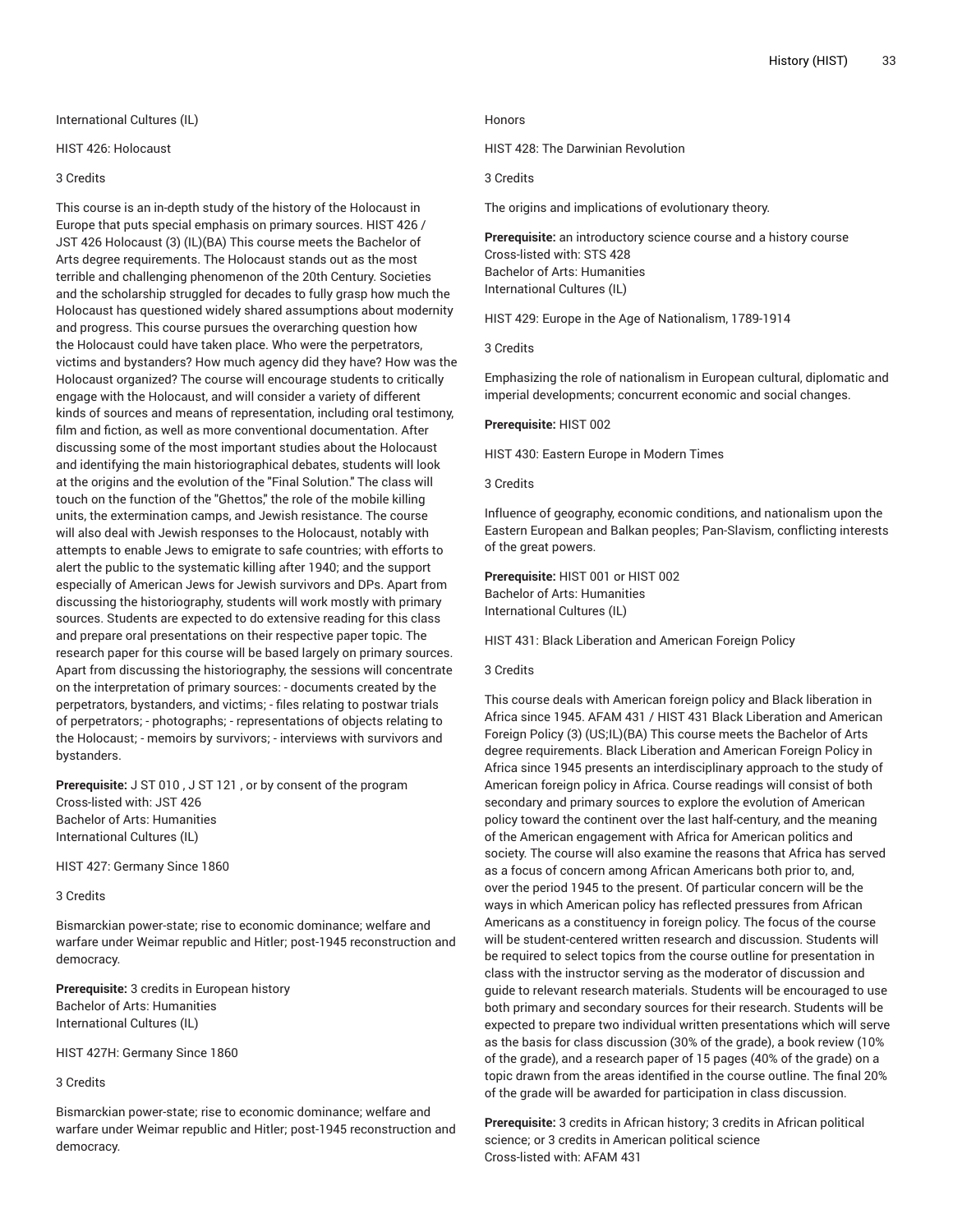Bachelor of Arts: Humanities International Cultures (IL) United States Cultures (US)

HIST 432: Between Nation and Empire: The Caribbean in the 20th Century

3 Credits

An exploration of the political evolution of the Caribbean Region over the course of the 20th Century. HIST 432 / AFAM 432 Between Nation and Empire: The Caribbean in the 20th Century (3) (IL)(BA) This course meets the Bachelor of Arts degree requirements. This course will explore the political evolution of the Caribbean Region over the course of the 20th century. Its focus will be the ways in which imperial rule and the search for national identity have been the parameters that have shaped Caribbean political history over that period. Students will explore, in written assignments and class presentations, the ways in which the region which has historically been a theatre of confrontation among the major powers in the international system continued to serve that role over the course of the 20th century. The costs that have been borne by the people of the region from these conflicts have been enormous and crippling for several societies, especially Haiti, Cuba, Jamaica, and the Dominican Republic. Among those costs have also been the continued dependence of these societies upon human migration, limited economic strategies of transformation, increasing levels of poverty, and the emergence of a wide variety of political systems that reflect different historical experiences, demographic diversity, varying levels of political autonomy, and a remarkable level of cultural similarities. Evaluation will be based upon two class presentations; one research paper and class participation. The course will be required for students pursuing the African Diaspora minor and for those seeking to broaden their diversity requirements. It can be used to meet non-Western history requirements in the History major.

**Prerequisite:** HIST 250 Cross-listed with: AFAM 432 Bachelor of Arts: Humanities International Cultures (IL)

HIST 433: Imperial Russia, 1700-1917

3 Credits

Enlightened absolutism, mercantilism, westernization; economic progress, liberal reforms, and revolutionary movement; major intellectual and cultural trends; Russia as great power.

**Prerequisite:** HIST 141 Bachelor of Arts: Humanities International Cultures (IL)

HIST 434: History of the Soviet Union

#### 3 Credits

Revolution; social, political, economic, and cultural continuity and change in the U.S.S.R. since 1917.

**Prerequisite:** HIST 141 or HIST 142 Bachelor of Arts: Humanities International Cultures (IL)

HIST 435: Topics in European History

3 Credits/Maximum of 9

Study of a particular period or country in European history, its significance and relation to other areas and the present. (May be repeated for credit.)

**Prerequisite:** HIST 001 or HIST 002

HIST 436: Great Britain Under the Tudors and Stuarts, 1485-1688

3 Credits

Religious, political, and constitutional developments in the British Isles.

**Prerequisite:** HIST 001 or HIST 002 Bachelor of Arts: Humanities International Cultures (IL)

HIST 437: Great Britain 1688-1867

3 Credits

Social, economic, and political history of Great Britain from late Stuart times until the mid-Victorian era.

**Prerequisite:** HIST 001 or HIST 002 Bachelor of Arts: Humanities International Cultures (IL)

HIST 438: Great Britain 1867-Present

3 Credits

Social, economic, and political history of Great Britain from the mid-Victorian era to the present.

**Prerequisite:** HIST 001 or HIST 002 Bachelor of Arts: Humanities International Cultures (IL)

HIST 439: Women and the Holocaust

# 3 Credits

Analysis of women's experience in the Holocaust and exploration of the role of gender in Holocaust Studies. J ST (HIST/WMNST) 439 Women and the Holocaust (3) Most of the early study of the Holocaust focused almost exclusively on the experiences of Jewish men. It was men who wrote the first and most widely read Holocaust memoirs and men who produced the first studies of the Holocaust. The first question motivating this class is thus what we can learn from examining women's experiences. Is it possible that the ghetto, the camp, and the forest look different from women's perspectives? Are there factors we miss when we read primary documents written by only half of the participants in these historical events? Beyond this, however, our exploration will also lead us to look more broadly at gender as a category of analysis. What do we gain by bringing questions of gender to bear on our study of the Holocaust? Are there any ethical concerns that should inform our approach?

**Prerequisite:** J ST 010 or J ST 121 or HIST 121 or consent of program Cross-listed with: JST 439, WMNST 439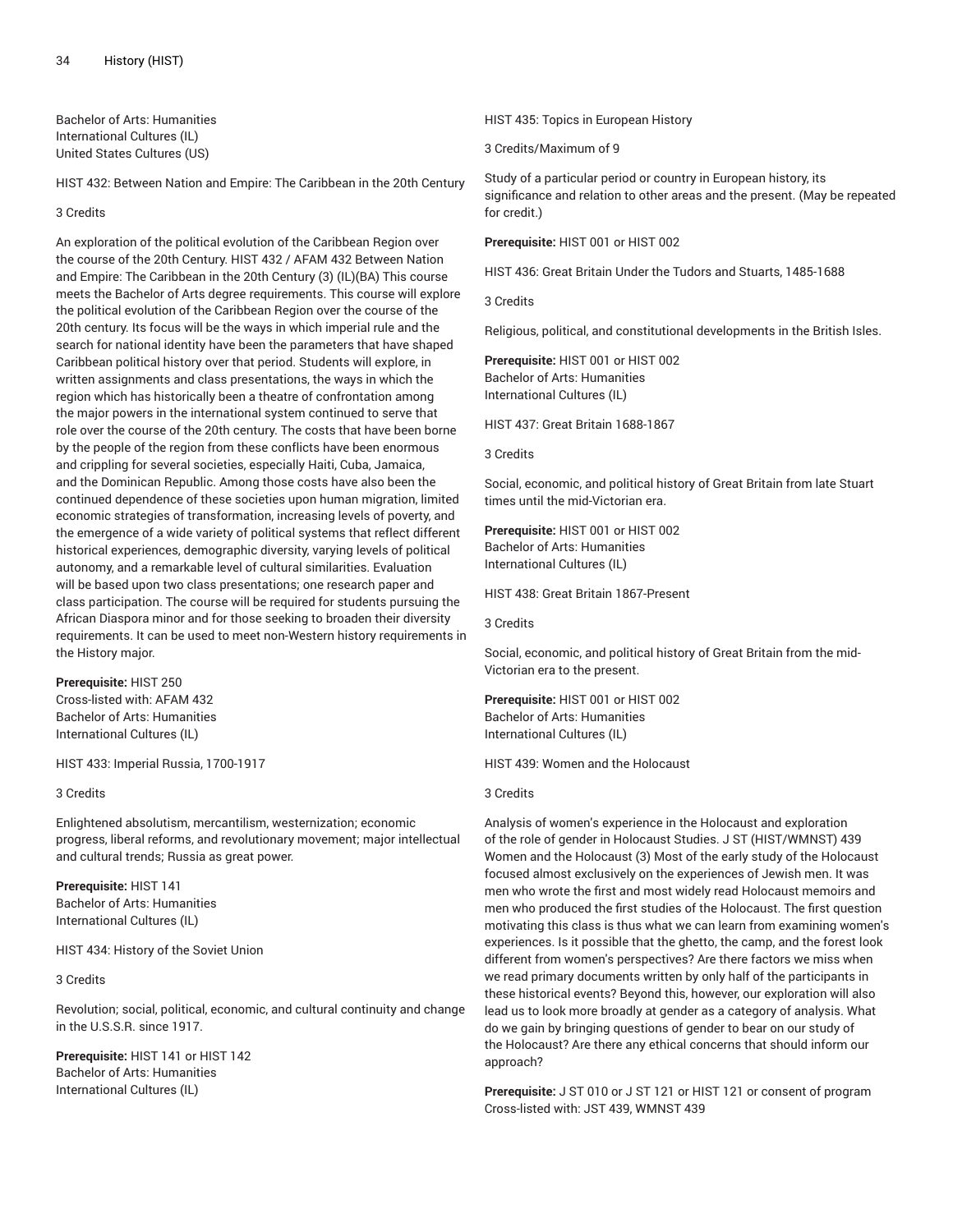# HIST 440: Colonial America to 1753

## 3 Credits

Background, establishment, and growth of the American colonies, including economic, political, social, religious, and intellectual developments.

**Prerequisite:** HIST 020 , 3 additional credits in history Bachelor of Arts: Humanities United States Cultures (US)

HIST 440H: Colonial America to 1753

## 3 Credits

Background, establishment, and growth of the American colonies, including economic, political, social, religious, and intellectual developments.

#### Honors

HIST 441: Revolutionary America, 1753-1783

## 3 Credits

Forces in Great Britain and America causing withdrawal of thirteen colonies from the British Empire and the Revolutionary War.

**Prerequisite:** HIST 020 , 3 additional credits in history Bachelor of Arts: Humanities United States Cultures (US)

HIST 442: The Early American Republic, 1783-1850

3 Credits

Confederation and Constitution; the Federalist and Jeffersonian periods; "the Era of Good Feelings"; "the Age of Jackson."

**Prerequisite:** 3 credits in American history Bachelor of Arts: Humanities United States Cultures (US)

HIST 443: Jewish Histories of the Middle East

3 Credits/Maximum of 6

Jews have been part of Middle Eastern societies for thousands of years. They flourished at times and endured hardships at others, but they have been part of every significant social and cultural transformation of the Middle East. In this class, students will discuss the significant contribution of the Jewish community to the development of various Middle Eastern societies throughout the centuries. Students will critically read and analyze primary sources and secondary literature. We will delve into national historiographies of places such as Morocco, Egypt, and Iran-to name a few-and seek to discover a nuanced narrative of Jewish histories of the region. We will also analyze popular culture products, such as documentaries, television, and literature. The course will follow a chronological and thematic order, and will examine Jewish history in conjunction with global and interregional processes in the Middle East and beyond, such as colonialism, imperialism, nationalism, relations with the West, the formation of the modern nation states of the Middle East, and the Israeli-Arab conflict.

Cross-listed with: JST 443

HIST 444: The United States in Civil War and Reconstruction--1850-1877

### 3 Credits

Causes of the Civil War; conduct of the war, North and South; impact of the war; problems of Reconstruction.

**Prerequisite:** HIST 130 Bachelor of Arts: Humanities United States Cultures (US)

HIST 444W: The United States in Civil War and Reconstruction--1850-1877

3 Credits

Causes of the Civil War; conduct of the war, North and South; impact of the war; problems of reconstruction.

**Prerequisite:** HIST 130 or HIST 020 Bachelor of Arts: Humanities United States Cultures (US) Writing Across the Curriculum

HIST 445: The Emergence of Modern America

3 Credits

Economic, social, political history of the United States, 1877-1919, emphasizing growth of industrialism and development as a modern nation.

**Prerequisite:** HIST 021 , 3 additional credits in history, economics, or political science Bachelor of Arts: Humanities United States Cultures (US)

HIST 446: America Between the Wars

3 Credits

The Roaring Twenties, the Great Crash, Depression, and New Deal; war debts, reparations, isolationism, and World War II.

Bachelor of Arts: Humanities United States Cultures (US)

HIST 447: Recent American History

3 Credits/Maximum of 3

Contemporary economic, social, and political aspects of the United States and its role as a world power since 1945. AMST 447 / HIST 447 Recent American History (3)This course covers the history of the United States from the end of World War II to the present. Topics include but are not limited to the Marshall Plan, the Cold War, the Korean War, the rise of television, atomic power, the Eisenhower presidency, the Civil Rights and Women's Movements, the Vietnam War and protests, the space race, Watergate, the Reagan presidency, the two Iraq Wars, the Dot-com revolution, 9-11 and the War on Terror, and the Obama presidency. While addressing major historical movements, the course will also explore the culture of the period - art, literature, music, sports, television, religion, and film. Even though the course covers a relatively short span of years, students will see that American society has undergone dramatic changes in this period as the result of social movements, immigration, wars, political scandal, and technological innovation. The course will close by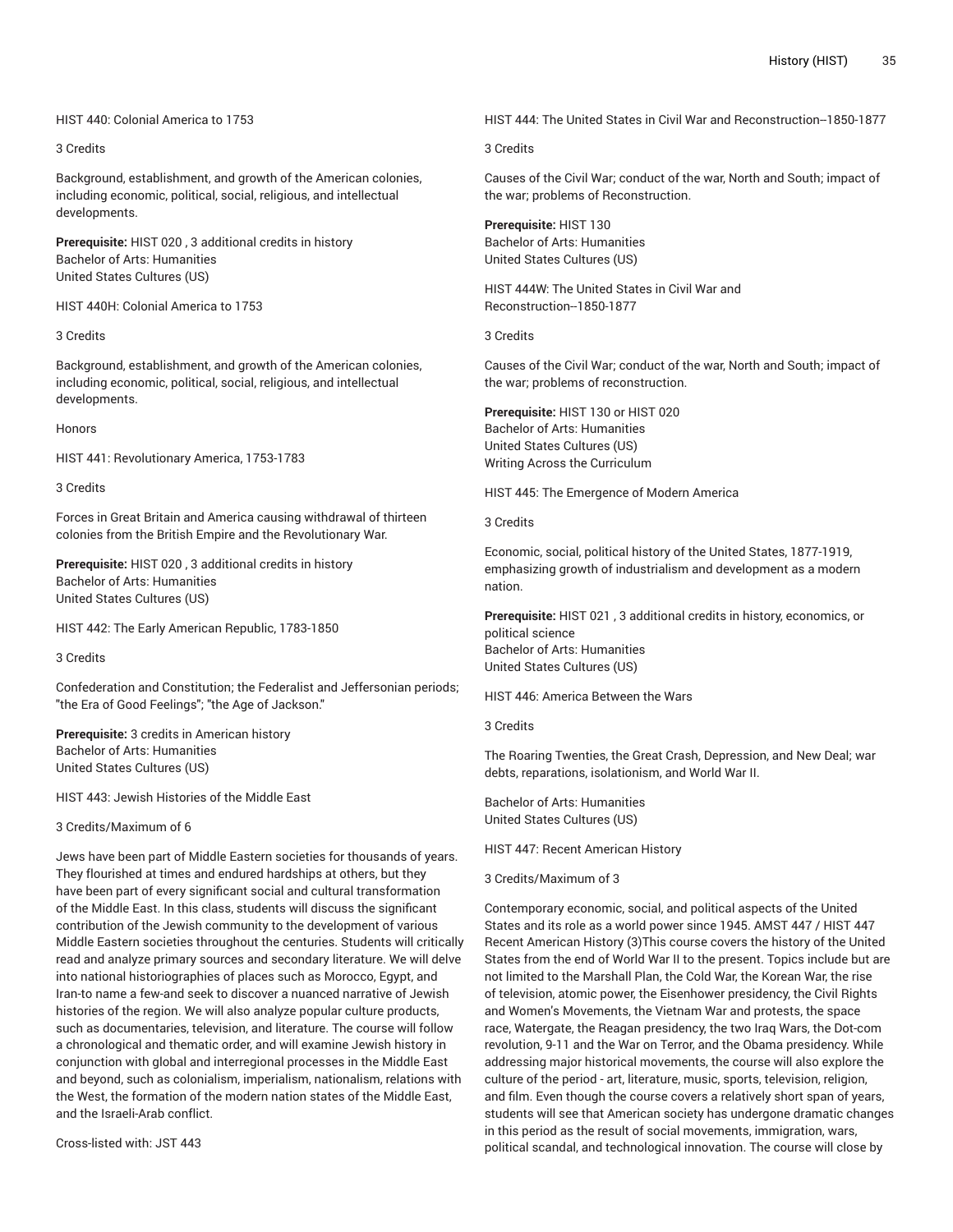speculating on the current direction of the United States in light of the serious challenges the nation faces.

**Prerequisite:** HIST 021 , 3 additional credits in history, economics, or political science Cross-listed with: AMST 447 Bachelor of Arts: Humanities United States Cultures (US)

HIST 448: America in the 1960s

#### 3 Credits

Social, political, and cultural themes in the United States in the 1960s.

**Prerequisite:** HIST 021 Bachelor of Arts: Humanities United States Cultures (US)

HIST 449: Constitutional History of the United States to 1877

# 3 Credits

Colonial background; framing and adoption of the constitution; development of the court under Marshall and Taney; sectionalism, Civil War, Reconstruction.

**Prerequisite:** HIST 020 or HIST 021 , 3 additional credits in history or political science Bachelor of Arts: Humanities United States Cultures (US)

HIST 450: Constitutional History of the United States Since 1877

3 Credits

Constitutional developments from laissez-faire to the welfare state; imperialism, war, internationalism; the contemporary court, civil liberties, and civil rights.

**Prerequisite:** HIST 020 or HIST 021 , 3 additional credits in history or political science Bachelor of Arts: Humanities United States Cultures (US)

HIST 451: The Consumer Revolution

3 Credits

The origins and impact of American consumer society since 1870. HIST 451HIST 451 The Consumer Revolution (3) (US)(BA) This course meets the Bachelor of Arts degree requirements. This lecture course shows how the United States became a nation of consumers from 1870 to the present. It is designed both for the business and communications student as well as the liberal arts major. The origins of department stores, name-brand goods, fast-food chains, modern advertising, and mass entertainment show us how American business and culture was transformed by the consumer revolution. We will explore how the automobile became the leading consumer good of the 20th century and analyze its impact on how Americans shopped. The rise of advertising and its linkage to home-based mass entertainment through the radio and TV will interest us. We will also consider how events like the Great Depression, World War II, the counter-cultural movement of the 1960s, the energy crisis of the 1970s, and the economic deregulation of the 1980s and 90s shaped consumer attitudes and advertising. " The Consumer Revolution" also briefly explains how American consumer culture has

been globalized (with companies like Coca Cola, Disney, and Ford).The course also explores how new consumer goods shaped the experience of childhood, youth, family and home life, and retirement. In particular, we will consider how youth-oriented goods in fashion, foods, and entertainment created a unique youth consumer culture. Also important are the intellectual debates about the meaning and value of consumer society: Is mass consumption the real meaning of American democracy or is it a perversion of it? Are consumer needs unlimited and where does the desire for goods come from? Because consumer society seemed to threaten so many traditional values, we will also analyze movements for restricting consumption. We will consider the origins and impact of Prohibition, dieting and health food crazes, and movements to restrict advertising and sale of goods like cigarettes.In addition to lectures and visual presentations in class, students will read chapters from major studies of the above topics, some of which will be discussed in class. Grades will be based on performance in discussion and essay exams.

**Prerequisite:** three credits in history, marketing, or advertising Bachelor of Arts: Humanities United States Cultures (US)

HIST 452: History of U.S. Foreign Relations

3 Credits

History of U.S. foreign relations since 1789; emphasis on twentieth century.

**Prerequisite:** HIST 020 or HIST 021 Bachelor of Arts: Humanities International Cultures (IL) United States Cultures (US)

HIST 453: American Environmental History

3 Credits

The history of the ways Americans have used and thought about the environment since 1500.

**Prerequisite:** GEOG 030 ; and HIST 020 , HIST 021 ; or 6 credits in the humanities or social sciences Bachelor of Arts: Humanities Bachelor of Arts: Social and Behavioral Sciences

HIST 454: American Military History

3 Credits

Development of U.S. military policy, 1776 to the present, emphasizing the conduct of our wars, interrelationship of civil and military authority.

**Prerequisite:** HIST 020 or HIST 021 Bachelor of Arts: Humanities United States Cultures (US)

HIST 455: The History of Epidemics

## 3 Credits

This course introduces the history of epidemics from the 1300s to the present day through historical case studies from across the globe, including examples such as the Black eath; Smallpox; Cholera; Influenza; HIV/AIDS; Zika; and most recently, COVID-19. A central focus of the course examines how epidemic and infectious diseases, and human responses to them, have shaped the world history socially, politically,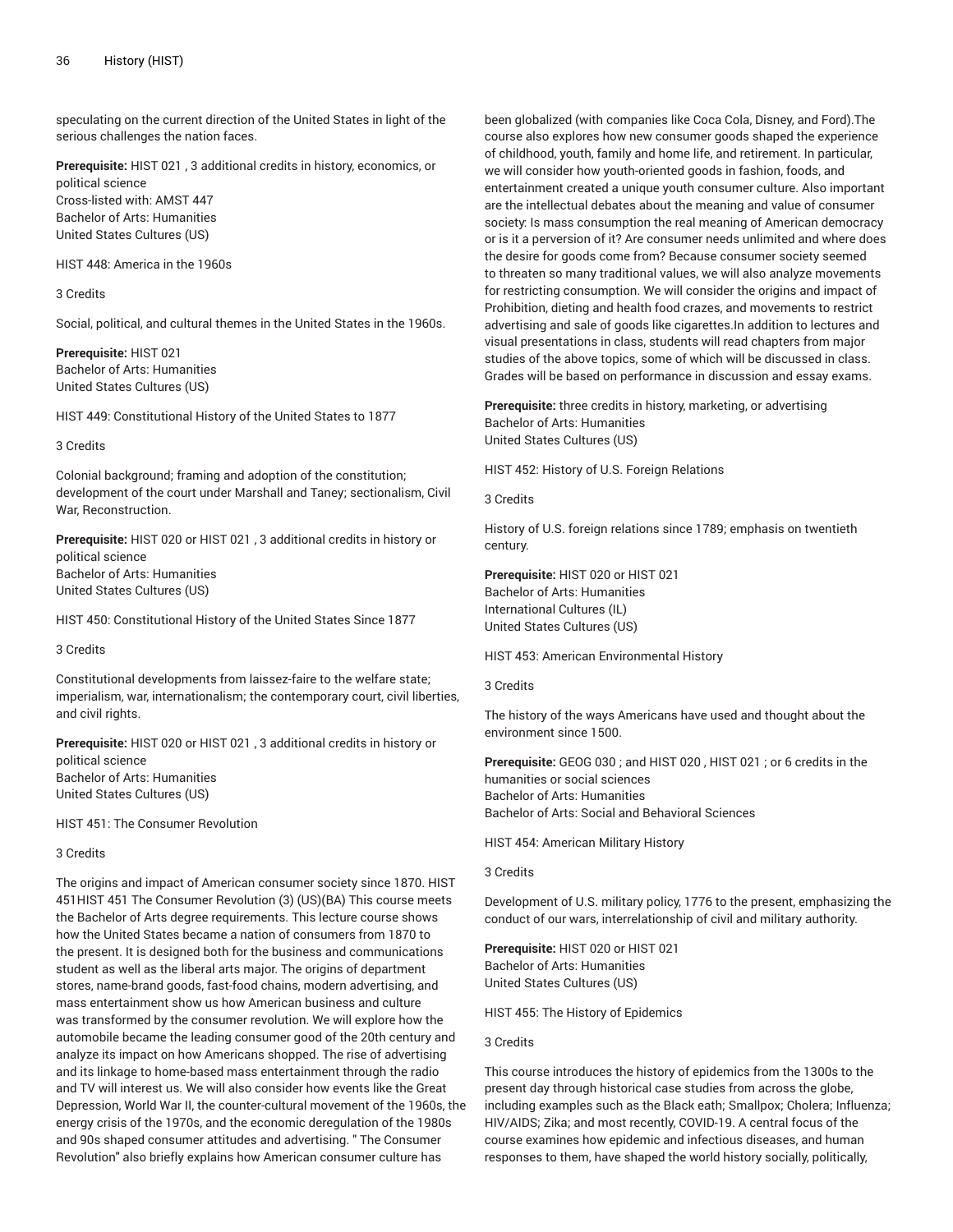environmentally, medically, and economically to the present day. The analysis of written and visual primary sources, as well as secondary sources, allows this course to ask and answer questions about the experiences of women, men, and children who witnessed epidemics, treated the sick, lived and died during various epidemic outbreaks, and attempted to understand death and disease from a range of perspectives.

**Prerequisite:** 3 credits in HIST Bachelor of Arts: Humanities International Cultures (IL)

HIST 457: Hiroshima & the Holocaust in History and Memory

#### 3 Credits

The history and memory of the Holocaust and Hiroshima and Nagasaki are often taught separately in different disciplines. This course will examine them together through the various ways different societies remembered, understood and commemorated these. Using the extensive literature on the history of memory, this course further suggests ways in which these memories and histories affected and were entangled by each other. Specific content will vary according to individual instructor, but topics may include victim cultures, cold war nuclear history, trauma, human rights, dark tourism, memorials, architecture as well as the general impact of these tragedies on the fraught politics of memory in East Asia and the Middle East, or the way the memories of the tragedies were entangled with the civil rights and other struggles in American and global history.

**Prerequisites:** Three credits in JST, HIST, or ASIA Cross-listed with: ASIA 457, JST 474 International Cultures (IL)

HIST 458Y: History of Work in America

#### 3 Credits

LHR 458Y, "History of Work in America," a writing-intensive course, studies selected problems in the history of work in the United States. This course addresses economic, technological, social, cultural, and political aspects of employment and self-employment. Major topics of concern include methods of producing goods and services, work time, working conditions, the composition of the workforce, the changing functions of managers, the role of the state in shaping labor markets and regulating employment, the formation and actions of unions and other pro-labor organizations, and the relation of work to the family and other social institutions. In addition, students will undertake original research in primary sources and secondary literature, thereby learning something of historical research methods. The essay project is treated as a process, besides regular encouragement of students to submit a paper proposal, rough drafts, and a final draft. Students are advised that the instructor will read and comment on additional drafts as they care to submit. This section of LHR 458Y is a blended course. Some activities take place in the classroom, and other activities are conducted on Canvas.

**Prerequisite:** 3 credits in HIST or LHR or LHR 100 or 5th Semester standing

Cross-listed with: LHR 458Y Bachelor of Arts: Social and Behavioral Sciences United States Cultures (US) Writing Across the Curriculum

HIST 459Y: Social and Cultural History of the United States Since 1783

3 Credits

Role of immigration, social reform movements, religion, education, science, literature, and the arts in American history.

Bachelor of Arts: Humanities United States Cultures (US) Writing Across the Curriculum

HIST 461: The Emergence of the American City: 1100-1880

3 Credits

The growth of American cities from their urban origins in Europe and the Native-American Southwest to 1880.

Bachelor of Arts: Humanities International Cultures (IL) United States Cultures (US)

HIST 462: The Twentieth Century City

3 Credits

Political, economic, social, and cultural transformations in American cities from 1880 to 2000.

Bachelor of Arts: Humanities International Cultures (IL) United States Cultures (US)

HIST 465: The Post-World War II Civil Rights Movement

## 3 Credits

The civil rights struggle and its impact upon American politics. AFAM 465 / HIST 465 The Post-World War II Civil Rights Movement (3) (US) This course focuses on the post-World War II Civil Rights Movement. It begins with a discussion of the "Long Civil Rights Movement," briefly looking at the roots of the movement in the labor movement and social struggles of the Great Depression and World War II. We then turn to the impact of World War II on African Americans, the growing militancy during the war, the struggles over segregation in the military, the growing role of blacks in the labor movement, and the growing link between African Americans and the rising anti-imperial movements that accelerated after the war. We discuss the role of African Americans in the Cold War and the struggles over the role of Communism and Socialism in the emerging Civil Rights Movement. The course is broken down into key topics of the movement years: the rise of localized grassroots movements all over the United States that were led by local people who sought to challenge school segregation, political disfranchisement, poor housing conditions, police brutality, and job discrimination. While legal disfranchisement and segregation existed solely in the southern states, the entire country practiced both and black people suffered the consequences universally. Much time is spent on the more famous southern civil rights movement, with discussions of the Emmett Till Murder of 1955; the Montgomery Bus Boycott and the rise of Martin Luther King, Jr. and the Southern Christian Leadership Conference; and the Little Rock Crisis of 1957. The beginning of the 1960s saw the creation of the Student Non-Violent Coordinating Committee and the emergence of key women leaders in the struggle such as Mrs. Ella Baker, Mrs. Fannie Lou Hamer, Mrs. Rosa Parks, and Mrs. Septima Clark, to name only a few. We discuss key moments in the 1960s, beginning with SNCC and CORE and the Freedom Rides, the SCLC in Birmingham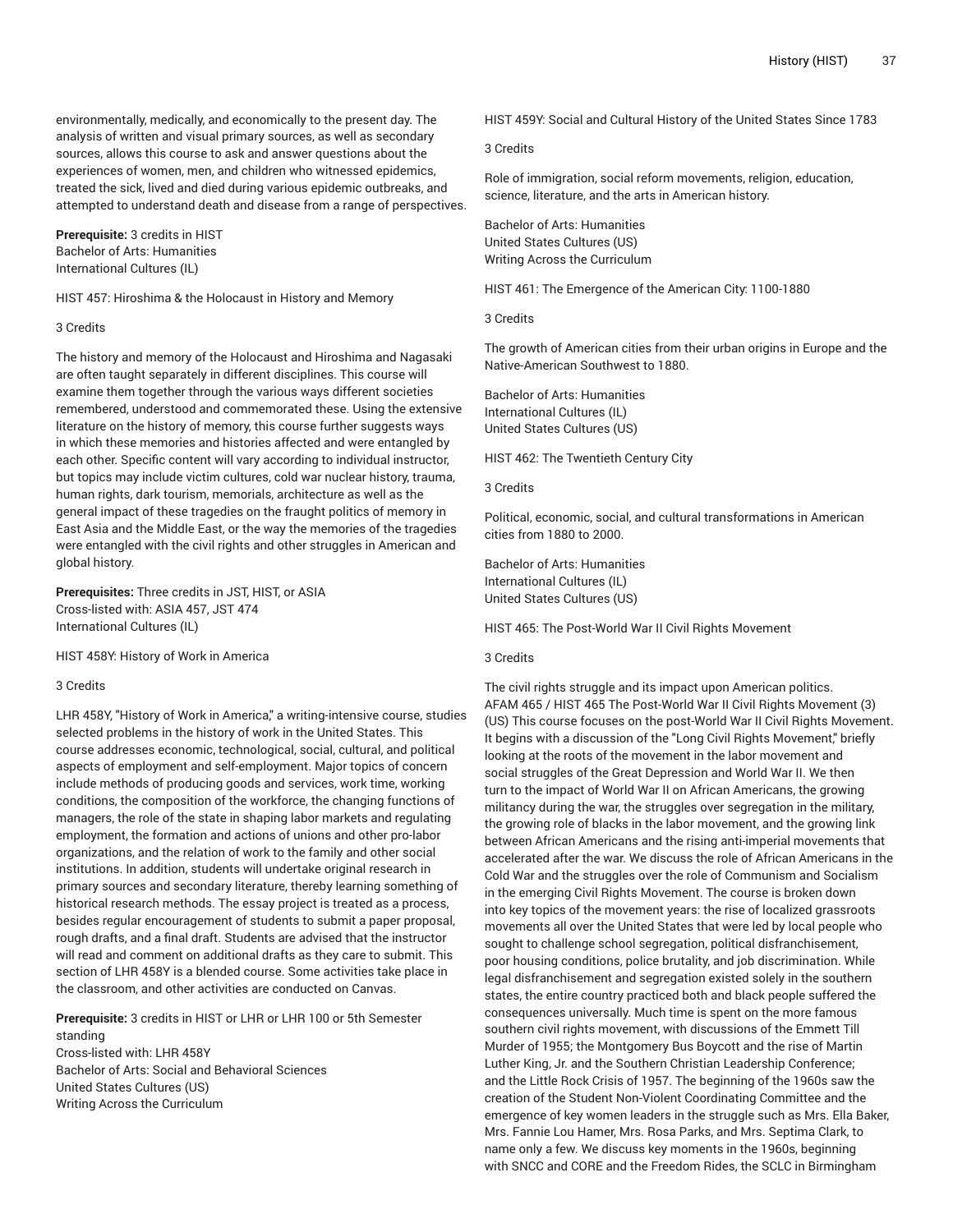and Albany; the March on Washington, the 1964 Mississippi Freedom Summer and the murders of Chaney, Goodman, Schwerner, and Medgar Evers; the 1965 Selma to Montgomery March, and the final passage of the 1964 Civil Rights Act and the 1965 Voting Rights Act. The emphasis on the southern struggle is on the local, ordinary people who achieved extraordinary things.

**Prerequisite:** AF AM100 , HIST 021 , HIST 152 , PL SC001 , or PL SC002 Cross-listed with: AFAM 465 Bachelor of Arts: Humanities United States Cultures (US)

HIST 466: Lesbian and Gay History

#### 3 Credits

Critical exploration of the history of sexuality, focusing especially on the emergence of modern lesbian and gay identities. WMNST (HIST) 466 Lesbian and Gay History (3) (US;IL) This course will explore the relationships in different cultures and historical periods between the dominant culture and homosexuals, whom the culture deemed, at different times, sinful, deviant, criminal or, more recently, a minority community. Students will confront the very nature of difference, and how it has been played out in European and American history. The course will challenge students to deal with how societies define difference itself; how they isolate or punish deviants; and how the creation of the 'homosexual' helped establish not simply difference but 'normalcy' in a highly sexualized modern culture. Finally, the course will explore notions of identity itself, focusing on the creation of a modern gay and lesbian identity and its impact on broader questions of gender, community, civil rights, and political discourse in the United States.An example of evaluation methods would be: course presented in a seminar format with grades based on class participation, brief analytical papers, and a longer research or historiographic paper.

**Prerequisite:** WMNST100 , WMNST117 Cross-listed with: WMNST 466 International Cultures (IL) United States Cultures (US)

HIST 467: Latin America and the United States

3 Credits

Historical development of policies of the United States with regard to Latin- American affairs from colonial times to the present.

Cross-listed with: LTNST 467 Bachelor of Arts: Humanities International Cultures (IL) United States Cultures (US)

HIST 468: Mexico and the Caribbean Nations in the Twentieth Century

3 Credits

Political, economic, and social development in Mexico and the Caribbean since 1900. Emphasis on Mexican, Guatemalan, and Cuban revolutions.

Bachelor of Arts: Humanities International Cultures (IL)

HIST 468H: Mexico and the Caribbean Nations in the Twentieth Century

## 3 Credits

Political, economic, and social development in Mexico and the Caribbean since 1900. Emphasis on Mexican, Guatemalan, and Cuban revolutions.

#### Honors

HIST 469: Drugs and Drug Policy in the United States

#### 3 Credits

Examines the history and dimensions of drug use and analyzes the impact of drug policy. CRIMJ 469 / HIST 469 Drugs and Drug Policy in the United States (3) For nearly a century, the United States has been waging its version of a hundred years' war on drugs, spending billions of dollars and incarcerating thousands of offenders while failing to significantly reduce the use of illicit drugs. This course examines drug use in a historical context while addressing the changing nature and dimension of drug use, including the pharmacology of drugs, patterns of drug use, and sentencing policies. Because drug control is inextricably linked to social, political, and public policy, the course will provide the student with a foundation for critical thinking and rational decision making relative to the efficacy of the various drug control initiatives. Since drugs seemingly permeate every level of American society and directly or tangentially touch most Americans' lives, issues such as drug testing in the workplace, the use of drug courier profiles, legalized medical marijuana, and needle exchange programs are evaluated. Students will be expected to learn the pharmacology of various drugs, the history of drug use in the United States since the colonial era, the evolution of federal drug agencies, and acquire knowledge about contemporary drug issues. They also will be expected to develop and strengthen their critical thinking skills as they assess the consequences of implementing particular anti-drug policies and their impact on reducing the use of illicit drug use. An example of the evaluation methods would be: students will be evaluated on the basis of three exams and four "think pieces" (requiring students' critical responses to an assigned topic) scheduled throughout the semester. Class attendance also will influence the grade. Faculty Member Proposing Course : John C. McWilliams

**Prerequisite:** CRIMJ100 or HIST 021 Cross-listed with: CRIMJ 469 Bachelor of Arts: Humanities

HIST 470: Modern Bondage: Slavery in the Americas, 1492-1888

3 Credits

The work, culture, ideology, and political economy of slavery in the Americas between 1500 and 1888.

**Prerequisite:** HIST 011 , HIST 020 , HIST 152 , HIST 178 or HIST 192 Bachelor of Arts: Arts

HIST 471Y: Classical Islamic Civilization, 600-1258

3 Credits

Pre-Islamic Arabia; Muhammad; Arab conquests; Islamic beliefs and institutions; literary, artistic, and scientific achievements; relations with Europe; breakdown of unity.

Cross-listed with: RLST 471Y Bachelor of Arts: Humanities Bachelor of Arts: Other Cultures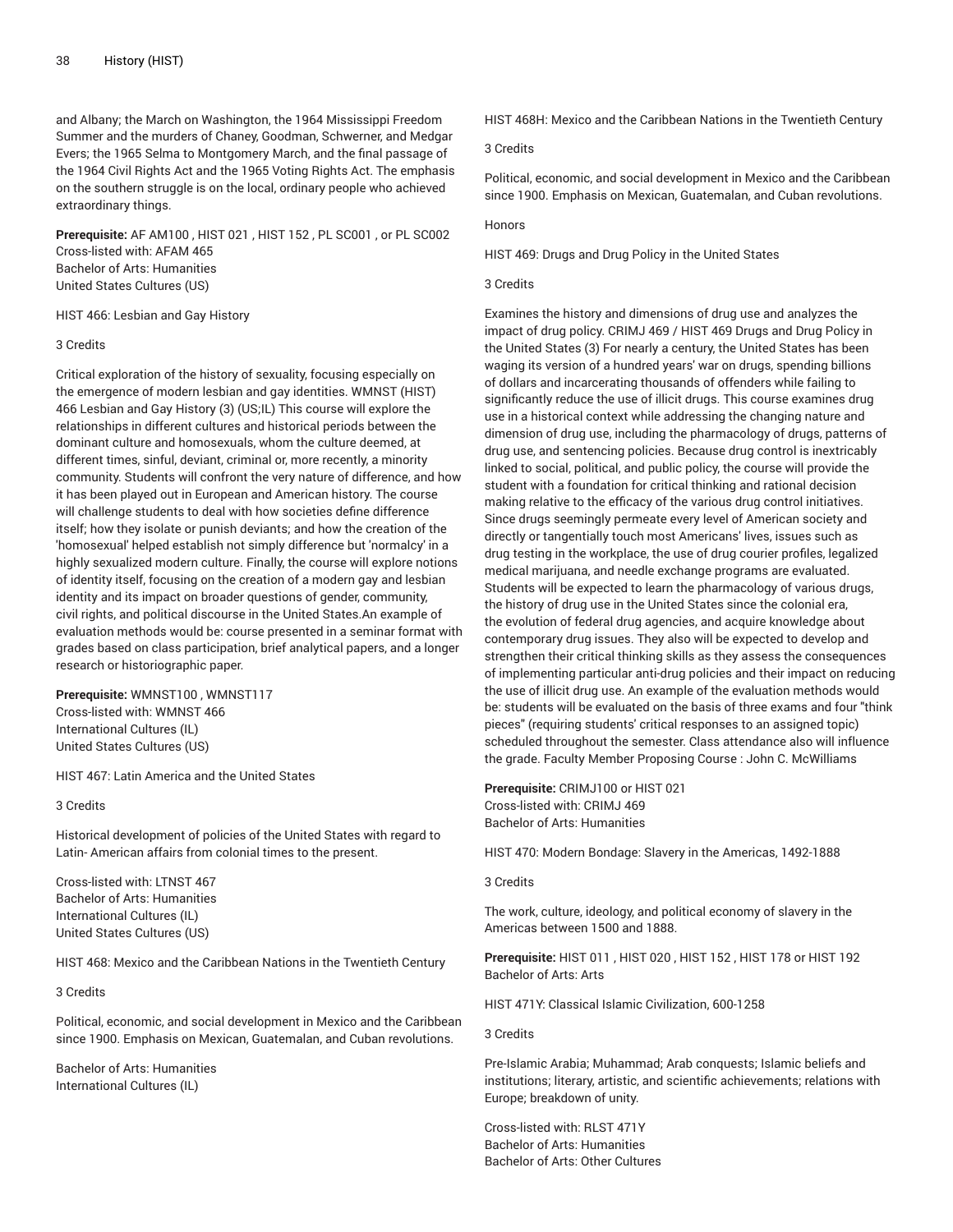International Cultures (IL) Writing Across the Curriculum

HIST 472: The Ottoman Empire

#### 3 Credits

This course examines the history of the Ottoman Empire from its origins to the rise of the Turkish Republic, an historical time period covering approximately 1300 to 1923. Each week, the class will focus on a major turning point or theme using a combination of regional case studies and primary sources. In the process, students will be exposed to ongoing historiographical debates about a variety of events and trends in Ottoman history. Topics covered include war, diplomacy, gender, architecture, science, religion, technology, and slavery. This course focuses on and examines how the Ottoman state evolved in a changing global context.

**Prerequisite:** 3 credits in HIST Bachelor of Arts: Humanities Bachelor of Arts: Other Cultures International Cultures (IL)

HIST 473: The Contemporary Middle East

#### 3 Credits

Political, economic, and social changes in Turkey, Iran, Israel, and the Arab countries in the twentieth century; Arab-Israeli conflict.

Bachelor of Arts: Humanities Bachelor of Arts: Other Cultures International Cultures (IL)

HIST 474: Early Modern Japan

## 3 Credits

Japanese history from 1580-1880. ASIA 474 (HIST 474, JAPNS 426) Early Modern Japan (3) Japan's Tokugawa period can be difficult to grasp. It resembles a modern society in many respects but operated according to a logic of social organization different from that of most modern states. There was a collective sense of national identity, but its characteristics differed significantly from modern forms of Japanese identity. Moreover, modern ideologies have contributed to the characterization of early modern Japan as a rigid society and of the country as a whole having been isolated from the rest of the world. The main purpose of this course is to afford students the opportunity to study early modern Japan in detail and, insofar as possible, on its own terms. Through readings in primary and secondary sources, and through the evaluation of visual images, this seminar-style course will deepen students' knowledge of Japan and serve as basis for comparative study of other early modern societies. Although the course investigates classic areas of historical study such as institutional development and foreign relations, the emphasis is on social and environmental history. The course encourages students to think about a range of approaches to the past and to think about the ways our contemporary biases influence the ways we understand the past.

**Prerequisite:** HIST 172 , HIST 174 , JAPNS120 or JAPNS121 Cross-listed with: ASIA 474, JAPNS 426

HIST 475Y: The Making and Emergence of Modern India

# 3 Credits

India's transition to social, economic, and political modernity through the experience of British colonial rule and the nationalist struggle. ASIA (HIST) 475Y The Making and Emergence of Modern India (3) (IL) (BA) This course meets the Bachelor of Arts degree requirements. This course covers India's transition to social, economic, and political modernity through the experience of British colonial rule and the nationalist struggle. It begins during the early modern period, when European travelers encountered the flourishing Mughal Empire, and moves into the dynamic moment following, when the East India Company was one of various competing forces, both locally and globally. It then examines the rise of British power, and the various responses to it from collaboration to mutiny; the multiple development of nationalisms and anticolonialisms, including secular, socialist, Hindu and Muslim variations; the accompanying social reform visions, including caste abolition and feminism; the turbulent paths toward partition and independence, resulting in the postcolonial states of India, Pakistan, Bangladesh, Nepal, Sri Lanka, and Afghanistan. It then follows the continuing trajectories of these countries after independence, from the Nehruvian years to the neoliberal shift, with attention to emerging social movements and issues including caste and gender relations; religious and separatist politics; struggles around land and development; urbanization, and labor migration. This course raises important questions about the nature of modernity and its relationship to global interconnectedness, the rise of capitalism and colonialism, industry and technology; while emphasizing South Asian social and cultural contributions and responses to these global shifts. By filling in the context of this part of the world to that global story, the course enables students to grapple with some of the major economic and geopolitical trends of the early 21st century.

**Prerequisite:** HIST 010 , HIST 011 , HIST 172 , HIST 175 , HIST 176 , HIST 181 , or HIST 191 Cross-listed with: ASIA 475Y Bachelor of Arts: Humanities International Cultures (IL) Writing Across the Curriculum

HIST 477: American Military History to 1900

#### 3 Credits

Development of United States military policy, 1776-1900, emphasizing conduct of wars, interrelationship of civil and military authority.

**Prerequisite:** 3 credits in history

HIST 478: American Military History Since 1900

## 3 Credits

Development of United States military policy in the 20th and 21st centuries, emphasizing conduct of wars, interrelationship of civil and military authority.

**Prerequisite:** 3 credits in history

HIST 479: History of Imperialism and Nationalism in Africa

3 Credits

A selective overview of the history of iumperialism and nationalism in Africa. HIST/AFR 479 History of Imperialism and Nationalism in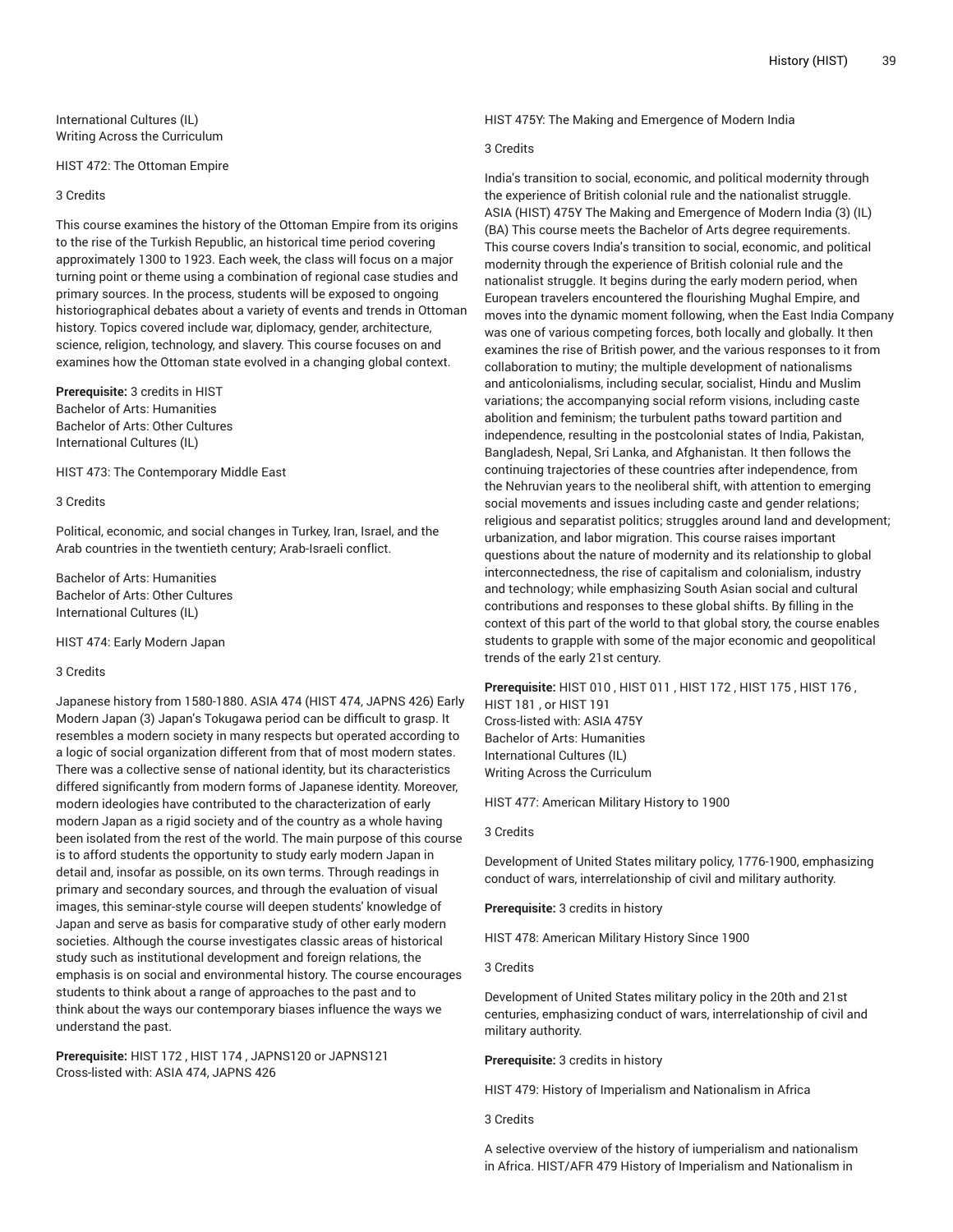Africa. This course meets the Bachelor of Arts degree requirements. History/African Studies 479 will provide a selective introduction to major developments and issues concerning Africa's colonial and postcolonial history. The beginning of this course will concentrate on the meanings of imperialism and nationalism and the fact that there is no "single" African experience with either of them. This will be followed by a discussion of 19th and 20th century political history in specific contexts in North, East, West, and Southern Afria. The course concludes with a review of African decolonization and the most notable manifestations of recent nationalism on the continent. Special attention will be given to the methods of colonial takeover, methods of African resistance, the West's role in Africa, and Africa's formative role nstruon the West. Religion, the military, and racial/ethnic identity politics will be recurring themes in the course. The actual time devoted to each topic and the sequence of topics will vary from instructor to instructor. The objective of the course is to intrroduce to the causes, nature, and consequences of modern imperialism in Africa. In doing so, students will receive a comprehensive history about a region of the world that is often misunderstood and misrepresented. Also, the course emphasizes critical thinking and analytical writing. The course will consist of polls, pratice discussions, quizzes, response papers, and a final project. As a general education course, this class will provide an introduction to African political history for students of anyn major. Students majoring or minoring in History, African Studies, International Relations, or Political Science will learn vocabulary and information that is basic to the field and broaden their knowledge of History.

**Prerequisite:** 3 credits in HIST Cross-listed with: AFR 479 Bachelor of Arts: Humanities Bachelor of Arts: Other Cultures International Cultures (IL)

HIST 480: Japan in the Age of Warriors

## 3 Credits

An overview of Japan from the 10th to 17th century, a period of political decentralization, cultural efflorescence, and social change. ASIA (HIST) 480 Japan in the Age of Warriors (3) (IL)(BA) This course meets the Bachelor of Arts degree requirements. By the eighth century, Japan had become a centralized state centered on the reign of a sovereign, commonly known in English as an emperor. At the end of the ninth century, the emperor's court relocated to the city of Heian (Kyoto), and soon thereafter, an elegant court culture developed in the capital. The courtly culture was based on civilian values and civilian rule. In the countryside, however, Japan was gradually becoming militarized. Local warlords began rising to prominence and vying with each other for power. One of them, Taira-no-Masakado, rebelled against the central government during the years 939-940, declaring himself " emperor" of several provinces in eastern Japan centered on Hitachi. Although the central government in Kyoto enlisted other warrior groups to put down Taira-no-Masakado's rebellion, the process of militarization was underway. Buddhist temples also participated in this process, using their wealth and influence to assemble monastic armies on occasion. This course examines Japanese history beginning approximately in the 10th century, at time when civilian high culture in the capital was approaching the height of its development. At the same time, the process of militarization of the countryside was beginning to undermine that civilian court culture. The course ends in approximately the seventeenth century with the establishment of a military government under the Tokugawa shoguns. This development was ostensibly the peak of warrior influence, with the samurai (=warrior) class entrenched by law as the

elite group within society. However, just as the warriors began their rise to power in the tenth century, by the end of the seventeenth century they were rapidly losing influence and prestige to wealthy merchants as the forces of the market economy spread throughout Japanese society. HIST 480 is a course in medieval Japanese history, broadly defined. Different instructors will emphasize different aspects of Japanese history and culture during this era. Approaches to teaching will also vary depending on the instructor. Class sessions can take the form of lectures or discussions. Assessment methods and learning activities may include debates, discussions, exams, research papers, book review papers, and other similar academic activities.

Cross-listed with: ASIA 480 Bachelor of Arts: Humanities International Cultures (IL)

HIST 481: Modern Japan Since 1800

#### 3 Credits

The transformation of Japan from a relatively isolated, agricultural nation into a highly industrialized world power. ASIA (HIST) 481 Modern Japan Since 1800 (3) (IL)(BA) This course meets the Bachelor of Arts degree requirements. In the late 19th century, Japan emerged from relative seclusion and grew, within the period of a few decades, into one of the world's major powers. Japan's remarkable transformation into an imperialist power ended suddenly with defeat by the Allied powers in August 1945. But the history of prewar and wartime Japanese nationbuilding and economic growth set the stage for postwar rebuilding. This course examines Japan's development as a powerful modern state, imperialist aggressor, defeated nation, economic power-house, and pop culture super-power. Specific content will vary according to individual instructor, but may include the structures of state and society in the early 19th century, the creation of the Meiji state (1868-1912), the successes and costs of the Meiji government's program of rapid modernization and Westernization, imperialist expansion, the road to war and defeat in World War II, the postwar U.S. occupation of Japan (1945-1952), Japan's resurgence as a global power, and some of the major challenges facing the Japanese state and society today. The goals of the class are not only to gain an understanding of the history of another country, but also to develop the skill of building such an understanding through primary and secondary sources, both written and visual. Students in this class will take on the role of historian themselves, thinking critically about assigned texts and making their own interpretations of their meanings. Through readings, discussions, and written work, students will enhance their ability to think critically and to express their ideas clearly in both speech and writing.

**Prerequisite:** HIST 172 , HIST 174 , or HIST 175 Cross-listed with: ASIA 481 Bachelor of Arts: Humanities International Cultures (IL)

HIST 482: Confucius and the Great Books of China

# 3 Credits

This course familiarizes students with the critical texts and intellectual cultures of Warring States and early imperial China. CHNS 418 / ASIA 418 / HIST 482 Confucius and the Great Books of China (3) This course exposes students to the key texts, thinkers, and ideas that form the foundation of the Chinese classics and classical period, providing an integral foundation for the study of Chinese history, culture, or literature. While the emphasis is on the texts and their main themes,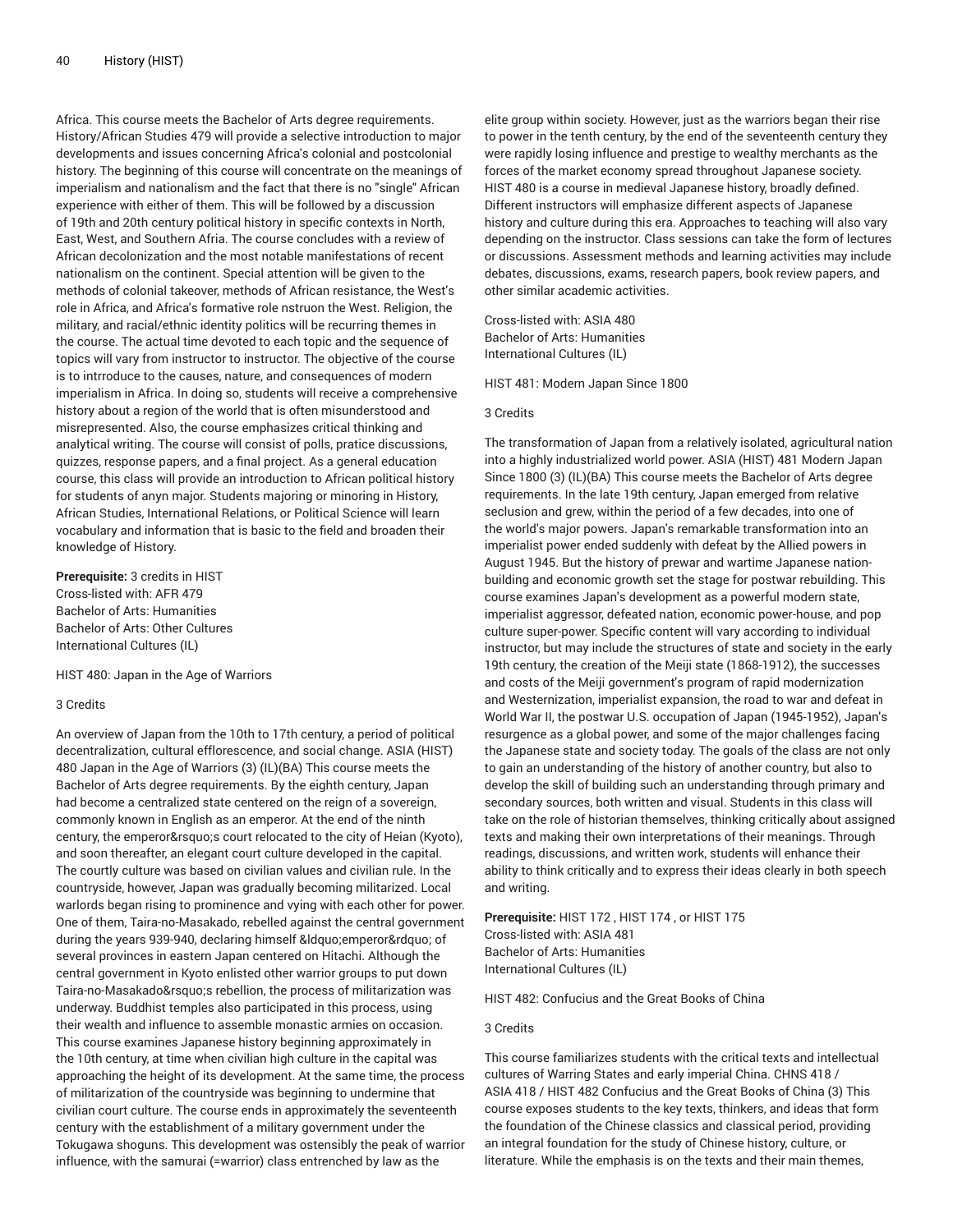the course will encourage historical engagement with the texts by placing them into a context of competing cultural, social, political trends. Readings may be grouped around categories of teachings such as Confucianism, Buddhism, and Daoism, or around thinkers such as "(Confucian) ritualists," "statesmen," "military strategists," "rebels," "recluses," and "spiritual leaders." Students will learn how each of these types of teachings and thinkers related to each other, as well as how they responded to the emergent, centralized political order of the day. This will help students better understand many of the recurrent intellectual, political, and religious themes that arise in later Chinese history as well.

**Prerequisite:** ASIA 3; ASIA 100; ASIA 104; ASIA 175; ASIA 181; HIST 175; CHNS 120; CHNS 121; ENGL 15; RLST 3; RLST 181; 5th Semester standing Cross-listed with: ASIA 418, CHNS 418 Bachelor of Arts: Humanities Bachelor of Arts: Other Cultures International Cultures (IL)

HIST 483: Middle China

#### 3 Credits

The social, political, and cultural issues and developments from the 8th to 16th century. ASIA (HIST) 483 Middle China (3) (IL)(BA) This course meets the Bachelor of Arts degree requirements. This advanced discussion-based course covers the social, political, and cultural issues and developments in Chinese history from roughly the eighth century through the sixteenth century. Specific content will vary according to instructor. Students will gain a strong foundation in Chinese history and culture and experience analyzing historical texts.

**Prerequisite:** HIST 174 Cross-listed with: ASIA 483 Bachelor of Arts: Humanities Bachelor of Arts: Other Cultures International Cultures (IL)

HIST 484Y: History of Chinese Thought

#### 3 Credits

A study of the dynamic historical development of Chinese thought with its diverse expressions from antiquity to the present. ASIA (HIST) 484Y History of Chinese Thought (3) (IL)(BA) This course meets the Bachelor of Arts degree requirements. This course examines the historical developments of Chinese thought and its multifarious expressions from ancient times to the eighteenth century. It explores the unique Chinese ways and means of making sense of the world and the human condition by probing China' sphilosophical and religious traditions. It reveals the conscious life of the Chinese in matters moral, ethical, aesthetic and metaphysical. Moreover, by showing the unity, diversity, continuity and discontinuity in Chinese thought throughout the ages, this course debunks the popular &Idquo; Orientalist" myth that Chinese culture had been a hermetically sealed and stagnant monolith until the modern era when Western influences became dominant.

**Prerequisite:** HIST 174 or HIST 175 Cross-listed with: ASIA 484Y Bachelor of Arts: Humanities International Cultures (IL) Writing Across the Curriculum

HIST 485Y: China's Last Empire: The Qing Dynasty, 1644-1911

## 3 Credits

China from 1644 founding of Qing dynasty to 1911 fall; Chinese society and institutions, imperialism and China's internal diversity. ASIA (HIST) 485Y China's Last Empire: The Qing Dynasty, 1644-1911 (3) (IL)(BA) This course meets the Bachelor of Arts degree requirements. This course will examine the Qing dynasty, the last imperial dynasty to rule China, from the seventeenth to early twentieth centuries. More than doubling the size of the previous Ming dynasty, the empire also included people such as Tibetans, Muslims and Mongols who had never before considered themselves as " Chinese" but were now Qing subjects. The course will examine how Manchu ruling family, a non-Chinese people, outnumbered by the Chinese by about three hundred and fifty to one managed to conquer and rule China for nearly three hundred years. Tracing the political, social and cultural development of china starting with the foundation and consolidation of the Qing in 1644 and concluding with the collapse of the dynastic system in 1911, this course examines the role of the imperial system, internal rebellions, and the impact of Western colonialism on China. Considerable time will also be focused on China's ethnic, religious and cultural differences in order to allow a deeper understanding of major issues and themes in late imperial Chinese history. Finally, the theme of China's international relations in Asia and the world and China's shifting place in the world will be a prominent thread of the course. Through a blend of primary and secondary sources, students in this class will need to think critically, read broadly and express their ideas clearly regarding the evolving challenges facing China's last empire.

**Prerequisite:** HIST 175 or HIST 300H Cross-listed with: ASIA 485Y Bachelor of Arts: Humanities Bachelor of Arts: Other Cultures International Cultures (IL) Writing Across the Curriculum

HIST 486: China in Revolution

#### 3 Credits

China from 1900 to the present; nationalism, cultural change; development of communism. ASIA (HIST) 486 China in Revolution (3) (IL) (BA) This course meets the Bachelor of Arts degree requirements. This course examines the social and cultural history of modern China from 1900 to the present. Major topics may include the formation of a modern national state, relationships between society and government, economic development and environmental crises, changes in kinship and family life, and changing relationships between elite and popular culture. The course uses excerpts from primary documents, fiction, and film to help students understand the modern Chinese historical experience.

**Prerequisite:** HIST 175 or HIST 300H Cross-listed with: ASIA 486 Bachelor of Arts: Humanities Bachelor of Arts: Other Cultures International Cultures (IL)

HIST 487: American Diplomacy, 1776-1914

3 Credits

Developments in the foreign policy of the United States from independence to the eve of World War I.